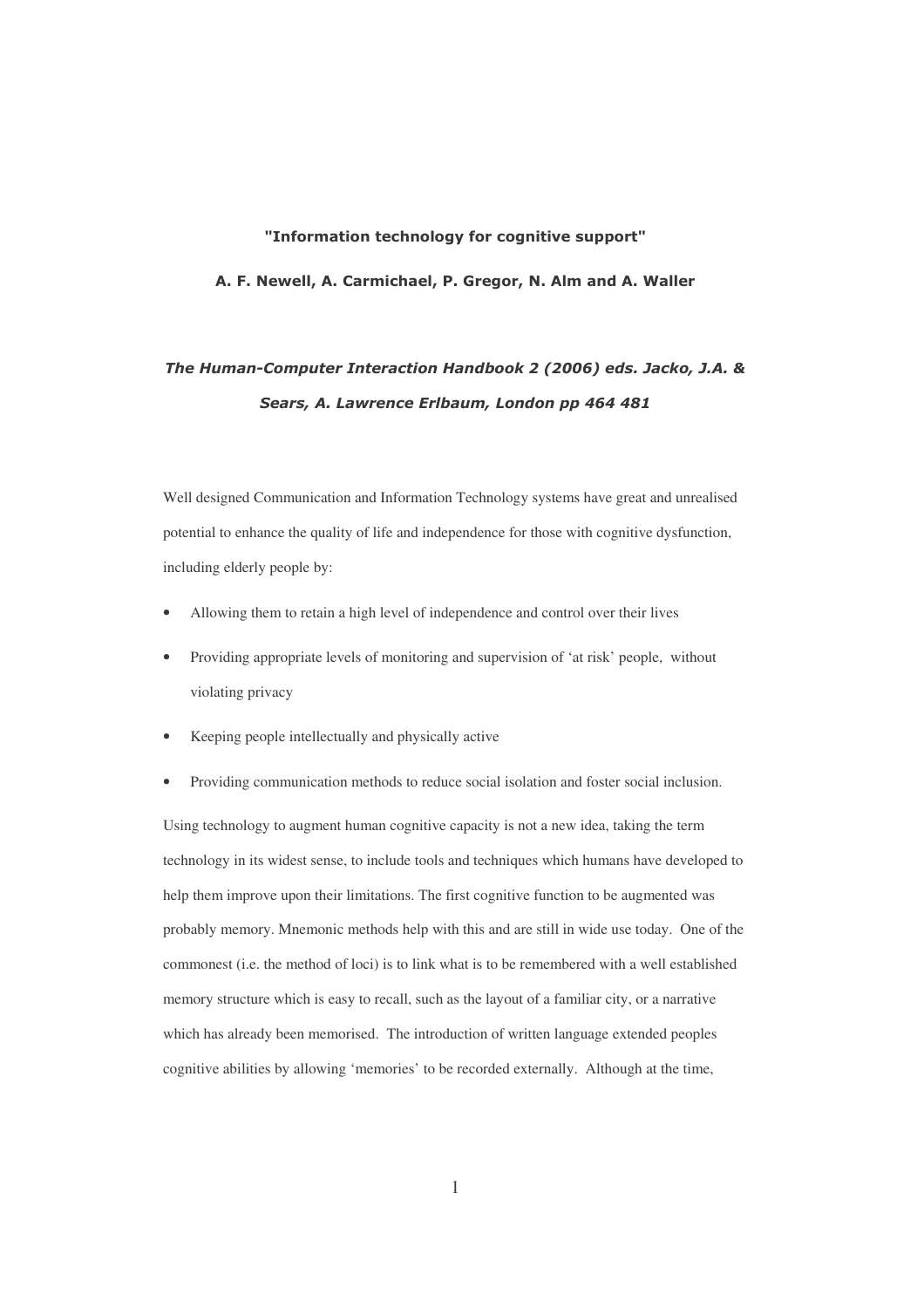some feared this was a backwards step that would allow people's memory powers to wither; it has since become apparent that the overriding effect has been to 'free-up' cognitive abilities that can further develop on the basis of the external support. The development of information processing technologies has continued this trend of extending the potential of most people's cognitive abilities. Thus there should be similar potential for computer technology to extend the cognitive abilities of those with some form of impairment or other limitation.

The increasing power and decreasing size of computer technology, along with its capacity to provide communication as well as computation and storage, offers the possibility of quite sophisticated help for cognitive impairments, if we can develop the appropriate software. Computers have the potential to act as a kind of scaffolding for cognitive tasks, taking over functions which have been affected by illness, accident, or aging. They could also provide prompts for daily living, if they were able to track successfully through the user's sequence of tasks and actions.

Particular strengths of computers as assistants for people with cognitive impairments include being consistent, tireless, and not becoming emotionally involved. In addition multi-media and multi-modal systems can provide a very rich interaction which may be particularly advantageous for users with cognitive dysfunction. For example such systems have great potential in addressing the problems of memory loss and the related difficulties presented by dementia. In addition, communication systems which use synthetic speech, predictive programmes which can facilitate writing, and a range of non linguistic methods of communication, can be used by those with speech and language dysfunction caused by cognitive impairments. A great deal of work will be required in order to realise this potential both in uncovering new knowledge about how cognition works and in developing assistive systems based on this knowledge.

2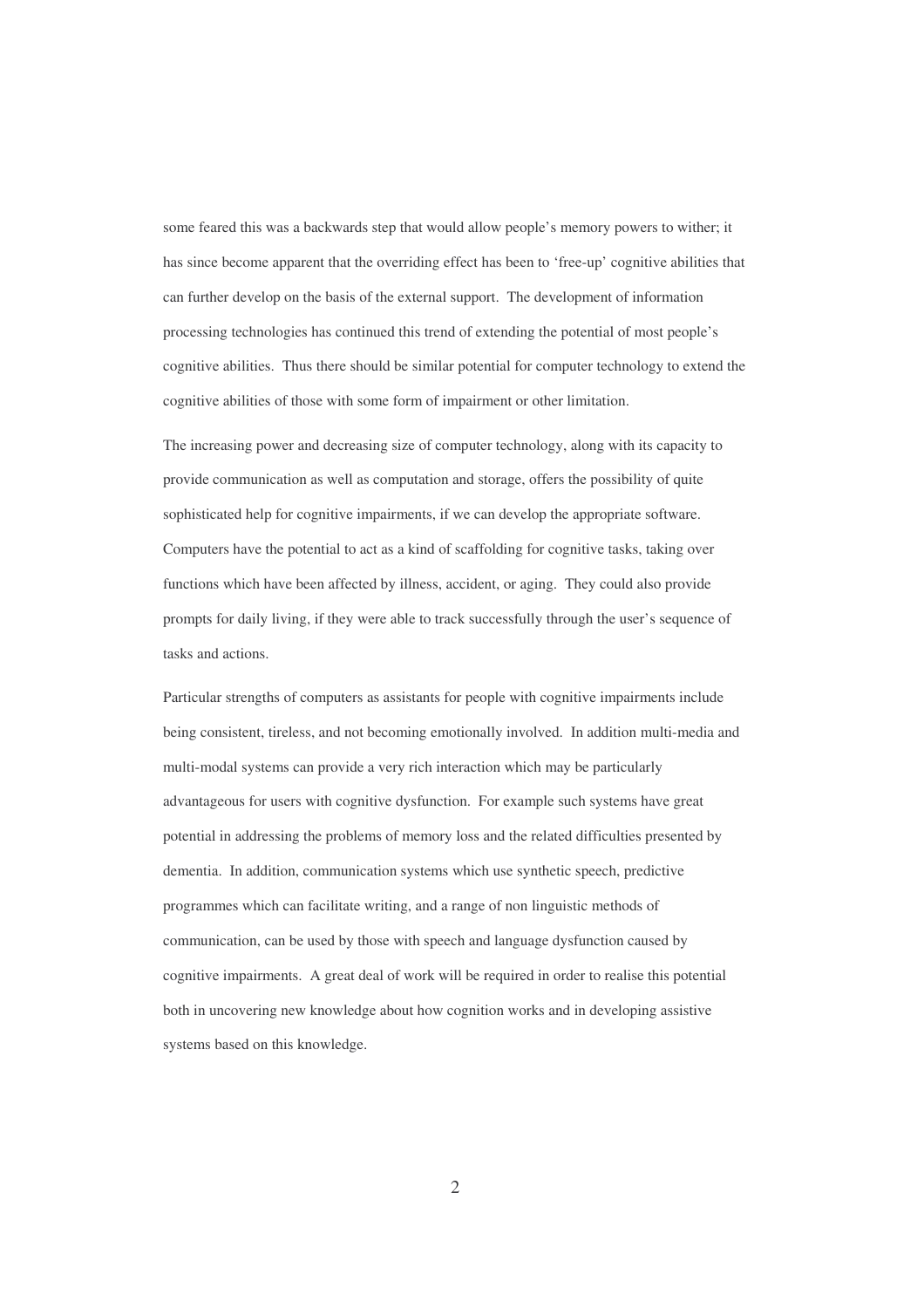Because of the wide range of skills and knowledge needed to understand the problems faced by people with cognitive impairment it is essential that research work in this field should be multidisciplinary, including psychologists, and members of the health and therapeutic professions as well as engineers. It is also vital to involve potential users of the technology as partners in the research at all stages of development.

In addition, it is essential that interface designers be much more aware of the range of abilities that exist in any population of users. For example, access to the internet for disabled people is often thought to be synonymous with access for blind people, but in fact blind people form only a small percentage of the disabled population. Ogozalec (1997) pointed out that, if current trends continue in the USA, by 2030 one fifth of the population will be over 65 years of age, and comments: "It is difficult to categorise and draw conclusions about 'the elderly', since they comprise such a diverse and heterogeneous population". This diversity, particularly of cognitive function, ought to be taken into account if we are to make software and the internet available to as large a percentage of the population as possible.

We will describe the major types of cognitive impairment, and include within this discussion the effects of aging. We will then illustrate the development of systems to support people with a variety of cognitive impairment with specific projects in which we have been involved. They will not cover all aspects of cognitive impairment, but they do illustrate a methodology and an approach to developing assistive technology which may have a wider relevance.

In the concluding part of this chapter we will address the development of methodologies which we believe will be valuable for designers of systems to support people with cognitive impairment, and also assist designers of general systems to take into account the needs of people with cognitive impairments.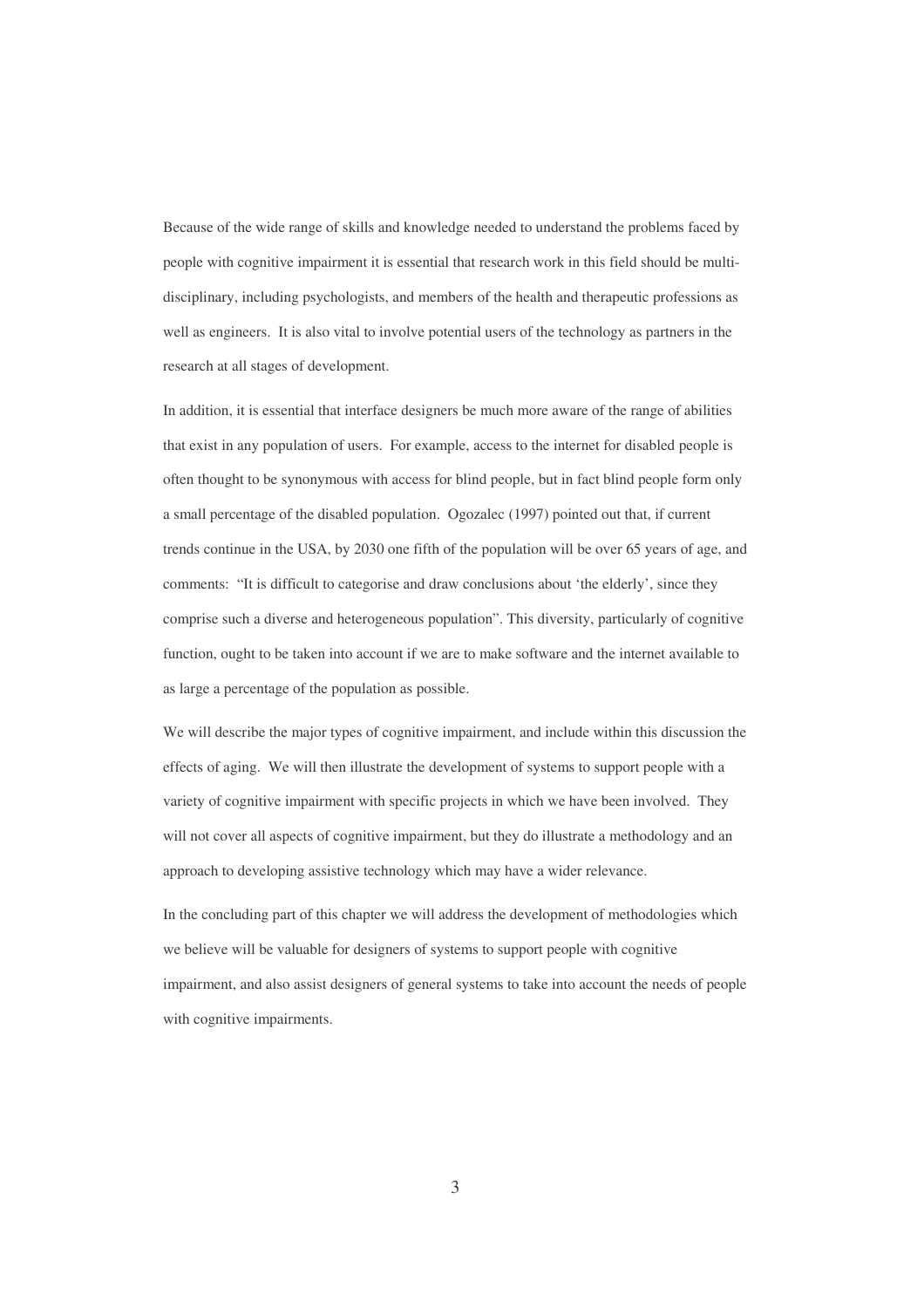### *Cognitive impairment*

The use of the term 'cognitive impairment' implies that two categories of human cognitive systems exist - impaired and unimpaired. This however is not the case, although it can reasonably be stated that there are 'normal' or 'average' cognitive systems. It is this 'normal' system that the vast majority of the experimental cognitive psychology literature relates to. In many contexts this level of explanation is suitable for indicating what most people are capable of. It should always be borne in mind, however, that in 'real world' situations there is no marked distinction between that which is 'normal' and that, which is not. In other words, everyone has some limits to their cognitive ability. Some have a highly specific impairment, some more diffuse problems, and there are also some that experience inter-related constellations of impairments. In addition the cognitive abilities of any one human being will change over longer and shorter periods of time. Aging can have substantial effects on cognitive ability, which is particularly marked in some age related conditions, such as dementia.

For ease of exposition, the forms of cognitive impairment identified and described below will in the main refer to general categories. It should be noted, however, that all these categories lie somewhere on a continuum and, whilst they are delineated on the basis of educational and/or clinical/medical criteria, such 'cut-off-points' are relatively arbitrary in the context of the wide variability of cognitive ability across the population. It is also worth noting that within the context of 'normal' cognitive systems there is significant diversity among people in regard to differential preferences for types of material and ways of approaching and processing information. For example, some people may be considered primarily 'verbal' and will tend to excel in language based tasks, relative to those considered 'visuo/spatial' (See, for example Lohman, 2000). Thus, many of the types of impairment addressed below can to an important extent be construed as the extremities of 'normal' diversity.

4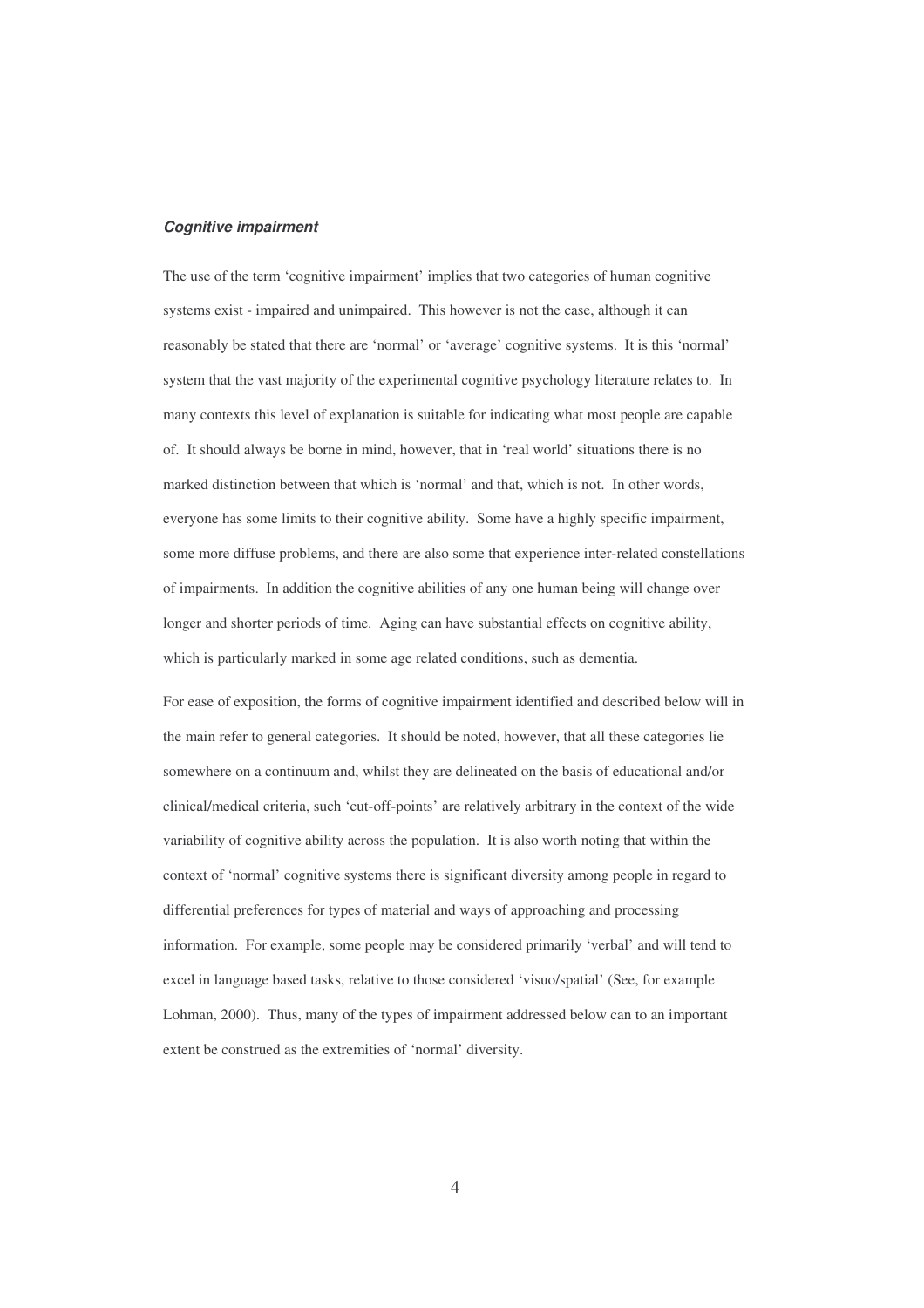#### *Intelligence quotient*

The most widely known dimension of general cognitive ability is probably 'intelligence'. Scientific investigation of this dimension has had a controversial past, and many aspects of this are beyond the scope of the present chapter (for a more comprehensive account, see Gould, 1997). One underlying reason for such controversy is that the word 'intelligence' has a rather nebulous definition. In day-to-day usage this is rarely problematic, but the differences between scientific and lay definitions can cause misunderstanding (e.g. Sternberg, 2000). Such misunderstanding can lead to controversy as most definitions of 'intelligence' include connotations that are considered socially important and thus can often be highly emotive. Despite these difficulties, the investigation of 'intelligence' has provided many insights into a wide range of more particular cognitive abilities, and has also developed methods for quantifying general intellectual ability such as the various forms of 'IQ' (intelligence quotient) test. Again, controversy has surrounded the use of these tests over the years (see Gould, 1997 & Kaufman, 2000), but such tests have been widely used and are accepted as a general benchmark of a person's intellectual capability.

An IQ score of 100 is, by definition, 'normal' with about 50% of the population scoring above and 50% scoring below, but it should be noted that elderly people are not generally included in the standardisation of these scores. Approximately 50% of the population are considered to be within the bounds of 'normality' and deviate either side of 100 by no more than ten points. The 'not normal' 50% are about evenly distributed above and below this band. Thus about a quarter of the (non-elderly) population fall below the level of what is considered 'normal'. Although the terminology varies across cultures and over time, around 20% of the population have IQ scores between 75 and 90 and would generally be classified as 'slow learners'. The final 5% will generally have very special needs that on the whole are best addressed on an individual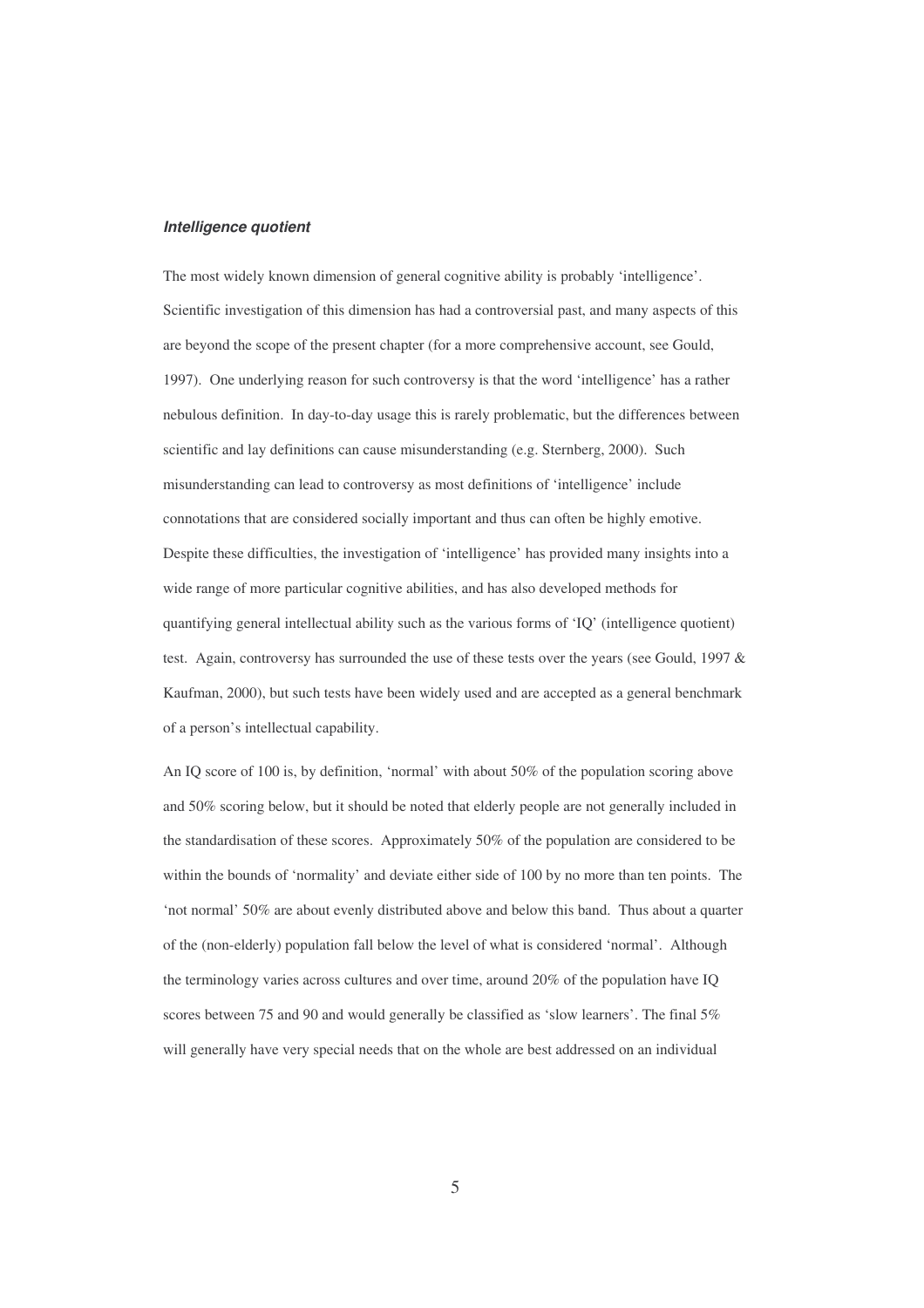basis (Kaluger & Kolson, 1987). Further to this and as an example of the emotive connotations associated with the issue of 'intelligence', it is worth noting that the first official classification scheme (AAMR, 1921; see Detterman, Gabriel & Ruthsatz, 2000) associated with IQ tests further broke down this latter 5%. These classifications were; 'moron' (IQ 50-75) 'imbecile'  $(IO 25-50)$  and 'idiot'  $(IO < 25)$ , terms which today would be considered wholly unacceptable as a description of anyone with a cognitive impairment.

An IQ score reflects a person's intellectual ability as a whole. A low score may be due to the whole system functioning at a sub-optimal level, but a similar result can also be due to one or more component abilities being impaired. There are many tests of IQ, some of which give an indication of this whilst others do not. Some IQ tests are explicitly broken down into sub-tests that reflect the relative levels of ability in the component cognitive abilities, such as the 'verbal' and 'visuo/spatial' abilities mentioned above. The more common forms of cognitive impairment are described below in the context of a brief overview of the cognitive system.

For any information in the outside world to enter the cognitive system it must first be detected and transmitted by the sensory apparatus. In an important sense this is not simply the 'start' of the process because aspects of attention will influence what is and is not detected/transmitted, and, to a certain extent, how. Basic perceptual processing creates a sensory specific representation of the stimulus event. Streams of such stimulus events are summated into meaningful cognitive entities (e.g. strokes on a page, recognised as letters and numerals are summated into a name and telephone number). These will then be either passed immediately to short term memory (STM), further processed by working memory (WM) and/or 'rehearsed' for maintenance in STM or for encoding into longer term storage. 'Rehearsal' could, for example, refer to rote rehearsal of a telephone number between reading and dialling it, or to more elaborate processing to associate it with relevant extant memories to improve the chance of subsequent recall (e.g. method of loci, mentioned above).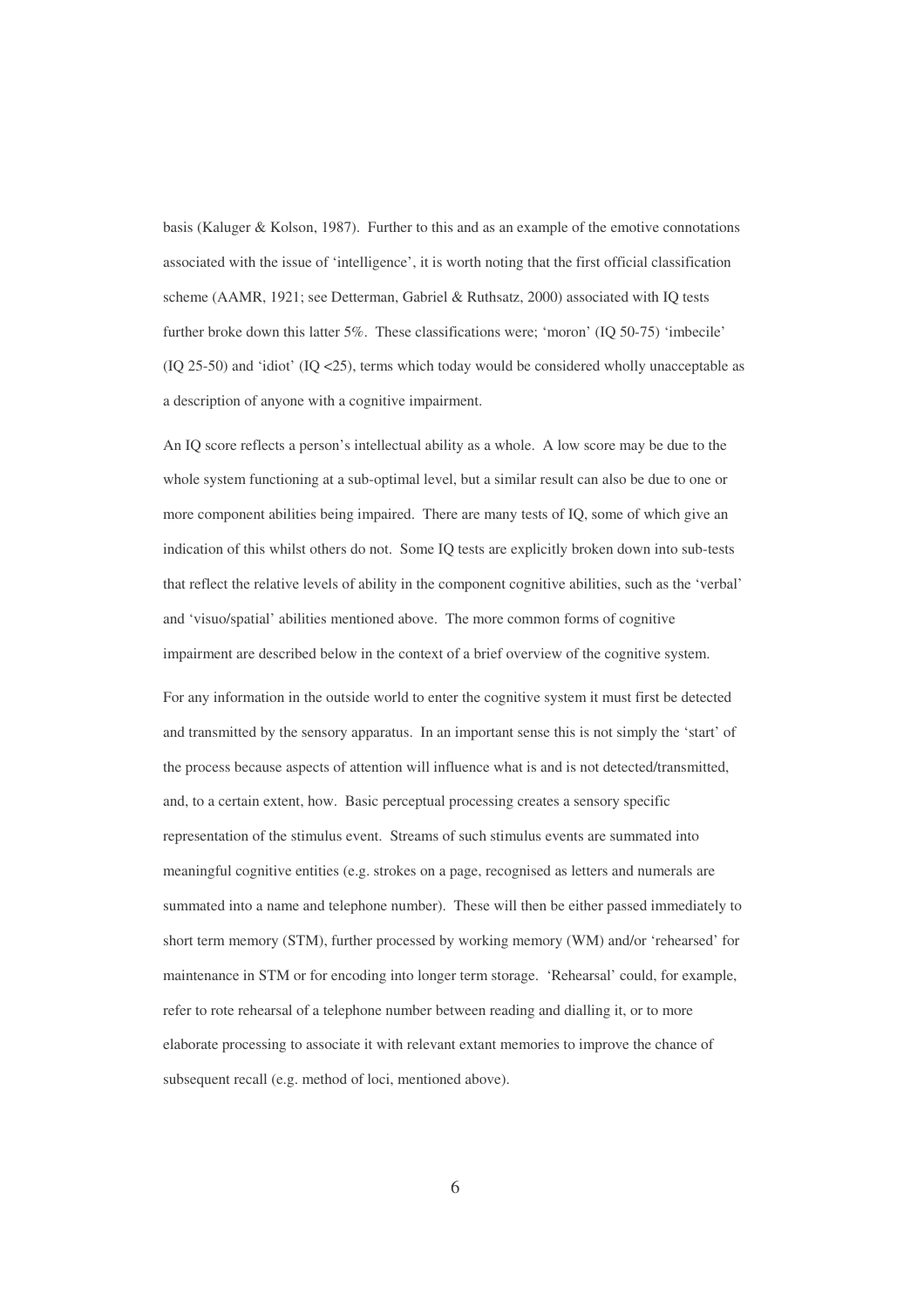Output from the cognitive system will generally be initiated in response to some form of external stimulus, or 'probe', by accessing extant memories relevant to the probe using 'executive' processes to 'organise' them in a task relevant way and then producing a response. 'Output' of this kind has been most commonly studied with the use of memory tests. This minimises the influence of 'intellectual processing' (problem solving etc.) *per se*, and emphasises the registration, rehearsal and encoding of information, the effects of 'decay', interference, and other forms of 'forgetting', and the effectiveness of different cues (probes) in eliciting specific memories (e.g. recall versus recognition).

Virtually all aspects of the processing outlined above are shaped by attention, and it is important to note that, regardless of impairment, while we all have some control over attention, it can also be the case that attention can have some control over us. That is to say, we can utilise attention to 'focus' on searching a list for a particular telephone number whilst ignoring the chatter of people around us. Having read the number, however, our attention can exert its own control if someone calls our name and asks if we have made that call yet. Despite our best efforts at rehearsal, it is likely that our attention will be 'grabbed' by our name, and the ensuing question, and this brief distraction, can be enough to lose the information from temporary storage. In general terms, mild to moderate 'global' cognitive impairment will be associated with decrements in efficiency across most of the processing 'stages' outlined above and/or in aspects of the utilisation of attention. The following will describe some of the main decrements in cognitive ability related to interacting with computer type systems.

# **Interface design to support people with cognitive impairment**

It is often important to develop special technology to provide support for people with various types of cognitive impairment, and some such projects are described later. It is also important, however, to address the challenge of providing access to more mainstream technology for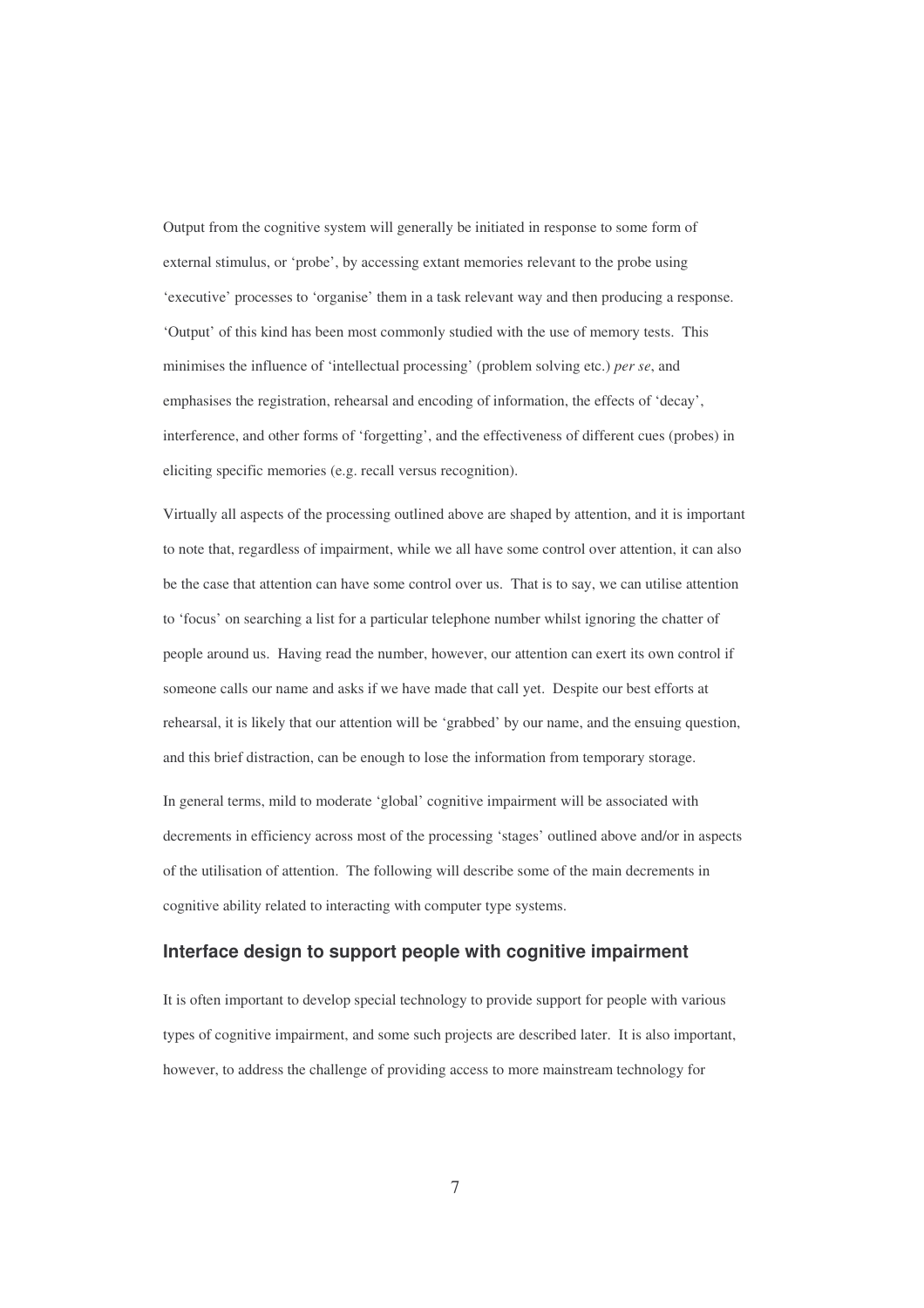people with cognitive impairments. When designing or specifying mainstream technology for such users it is important to focus on their characteristics, and to be fully aware of the range of cognitive diversity, even amongst those without clinical dysfunction. This is rarely mentioned in human interface design, where the cognitive diversity of the human race has not been the focus of much research. It is also important to consider the effects of age on cognitive function. As Worden et al. (1997) commented "It is known that, as people age, their cognitive perceptual and motor abilities decline with negative effects on their ability to perform many tasks. Computers can play an increasingly important role in helping older adults function well in society. Despite this little research has focused on computer use of older adults."

A key aspect of any intellectual task, in regard to interactive technology for people with mild or moderate 'global' cognitive impairment, is speed (Salthouse, 1991). This is to say, whatever level of performance a person can achieve in any given situation, it will be made worse if the task must be done under externally imposed time constraints whether actual or simply inferred by the user. Thus the design of any interaction should, wherever possible, allow every step to be carried out at the user's own pace. This issue also raises the first distinction between older and younger people. A relatively greater proportion of the extra time needed by older people is due to age related declines in their sensory systems, particularly in hearing and vision rather than cognitive impairment *per se*. For example, given comparable levels of cognitive impairment, an older person will need relatively more time to perceive the relevant stimulus before cognitive processes can be brought to bear on it. Thus for many older people the requirement for extra time can be reduced, though rarely removed, if care is taken to present text and other aspects of 'on-screen' layout in a suitably clear way (see, for example Carmichael, 1999; Charness & Bosman, 1994). Attention to text layout can also benefit people with specific learning difficulties, e.g. those with dyslexia, and people with limited literacy levels. Beyond this, 'clear' text and presentation layout will always be worth considering carefully as such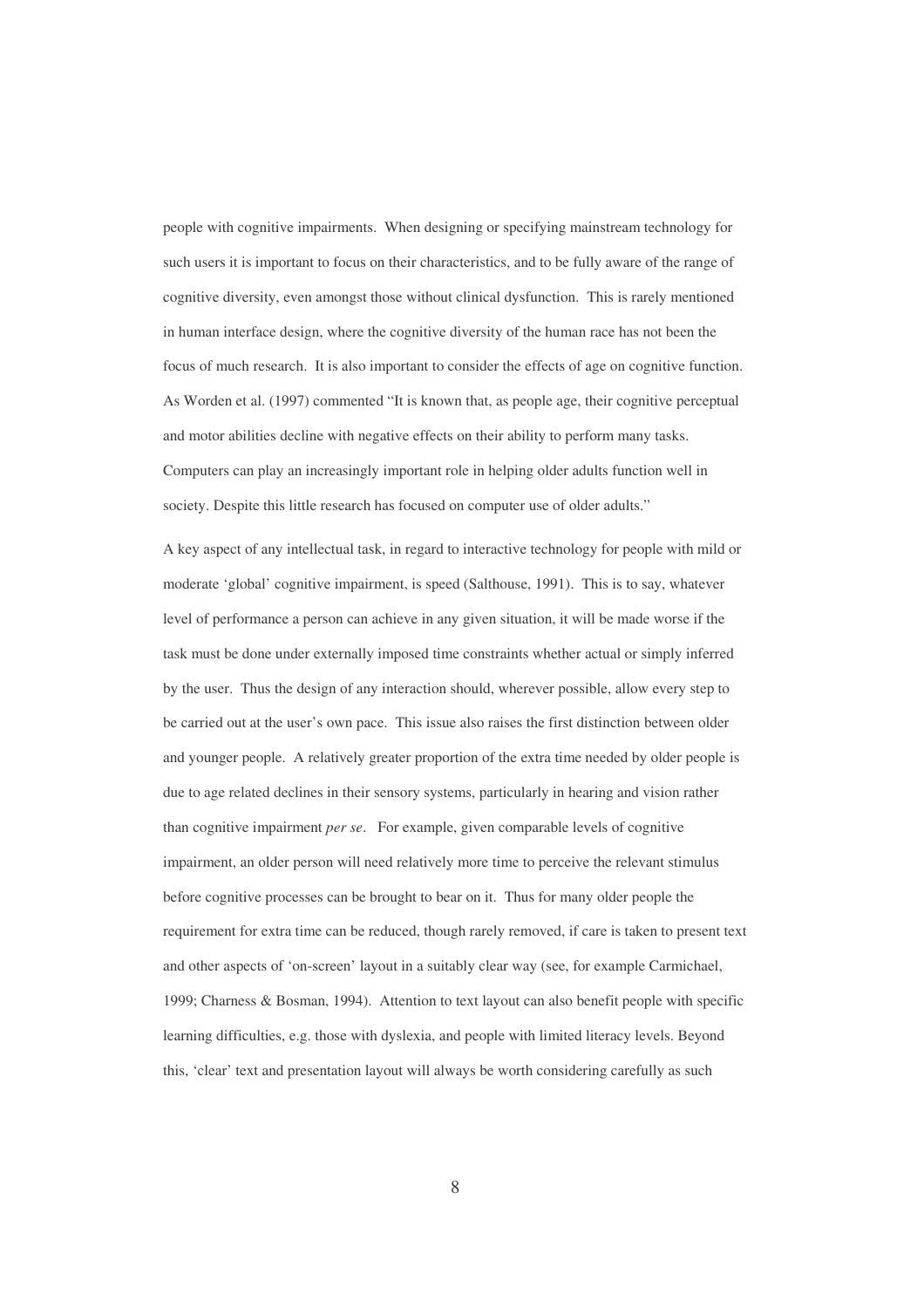aspects have been found to benefit those who do not specifically need it, albeit to a less marked extent (Freudenthal, 1999; Pirkl, 1994).

Another key concept related to interface design for people with cognitive impairment is 'complexity', and its avoidance. Complexity in interfaces can manifest itself in many different ways and at many different levels. A truly comprehensive coverage of this is beyond the scope of the present chapter, but some illustrative examples will be given to elucidate this idea.

The use of language in an interactive system should be given careful consideration and the syntax and vocabulary should be kept as straightforward and 'everyday' as the context allows. This is particularly pertinent for any form of instruction. If the requirements of a particular stage of an interaction cannot be captured in a few simple concrete statements, then serious consideration should be given to redesigning the interaction itself. Similarly any on-screen display should be kept as uncluttered as practicable and wherever possible should present the user with only a single issue (menu, subject, decision etc.) at any particular point in time. Similarly, but at a larger scale, progression through an interaction should be kept, again wherever practicable, as linear as possible. That is, the user should only need to consider one 'thing' at a time. Any requirement to deal with different 'things' in parallel will markedly increase the possibility of errors and general user dissatisfaction (Detterman et al., 2000; Salthouse, 1985).

Unfortunately, as the designers of a system will have a comprehensive understanding of the functions of that system, they are unlikely to be able to assess issues of complexity from the users' point of view, particularly that of a novice user. In addition to this, prescriptive 'checklists' for avoiding complexity will ultimately be inadequate as the optimum approach will always depend of the specifics of the task the interactive system is intended to support (Carmichael 1999). This is one of the main issues that highlights the importance of early and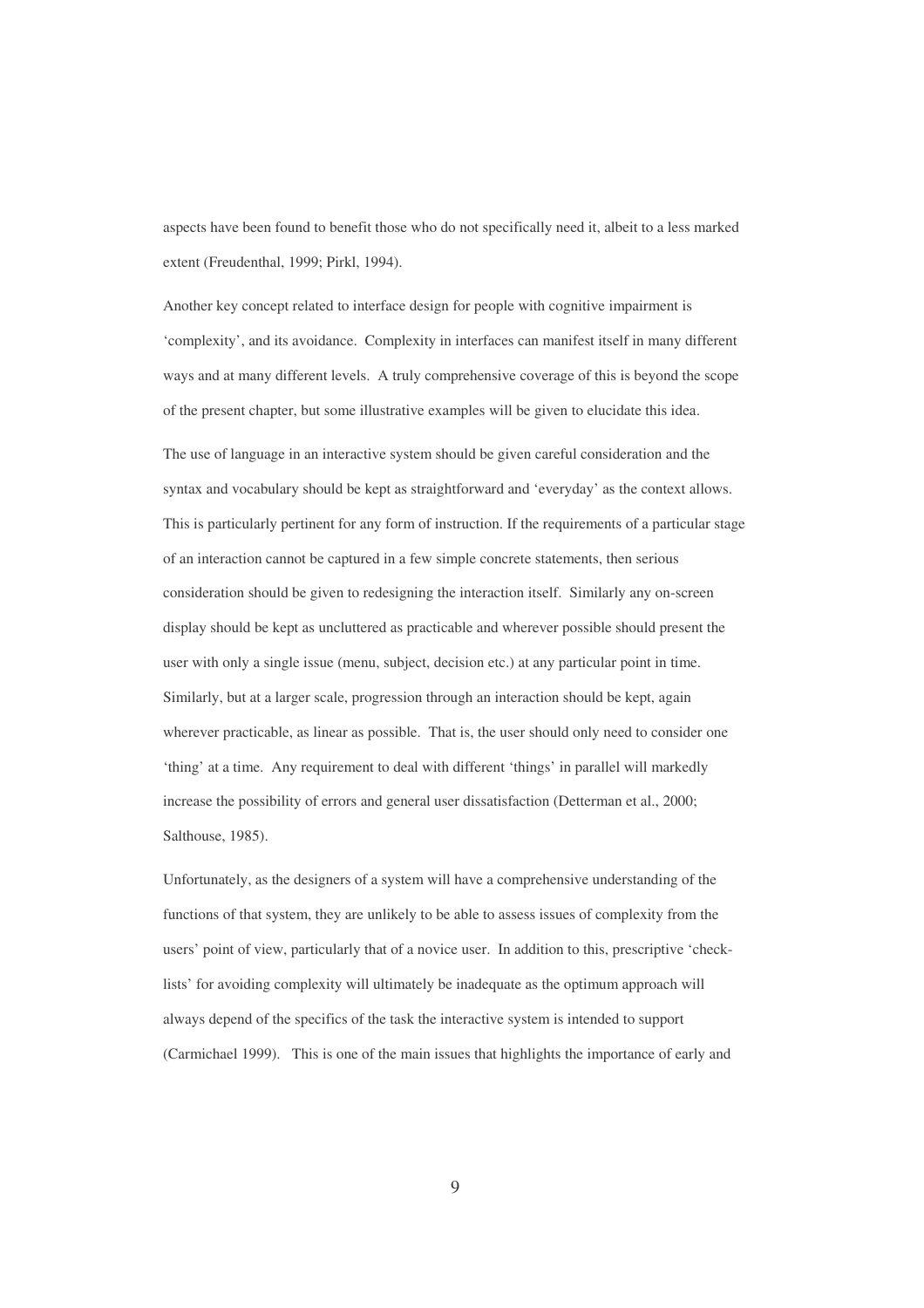rigorous user involvement in the design of interactive systems. This is particularly important in the case of young designers developing interfaces for older users.

Research into cognitive changes in later life has indicated the heuristic value of the concepts of 'fluid' and 'crystallised' abilities (Horn & Cattell, 1967). In general terms 'fluid' abilities (novel problem solving) are those that decline with age and 'crystallised' (existing 'world knowledge') are those which don't. Research that has looked at the 'very old' (80 yr. +) tends to find that ultimately everything declines but that the 'crystallised' abilities follow a markedly slower trajectory (Bäckman, Small, Wahlin & Larsson, 2000). This is another distinction between younger and older people, as the former will tend to have much less accumulated knowledge. It is also worth noting that there are advantages and disadvantages on both sides of this distinction. Rabbitt (1993) has shown that, in many circumstances, relevant accumulated knowledge can ameliorate decline in fluid ability (e.g. well learned strategies). In other circumstances, however, the opposite can be the case, wherein a well-learned, but essentially inappropriate, strategy can put a relatively greater burden on the associated 'fluid' abilities.

### *The effects of attention*

Many of the constraints imposed by cognitive impairment can be further shaped by decrements in various aspects of attention. One major aspect of this is generally referred to as selective attention, which allows us to 'focus' on salient aspects of a task and at the same time helps us to actively ignore irrelevant aspects. The efficiency of selective attention is markedly diminished in most forms of cognitive impairment. This factor further supports the recommendation to present the user with just one 'thing' at a time, which will avoid the user erroneously devoting time and cognitive resources to processing irrelevant information. Similarly, if the nature of the interaction requires the user to attend to some 'critical' information at a particular time/location, appropriately obvious highlighting should be employed to 'grab' the users' attention. These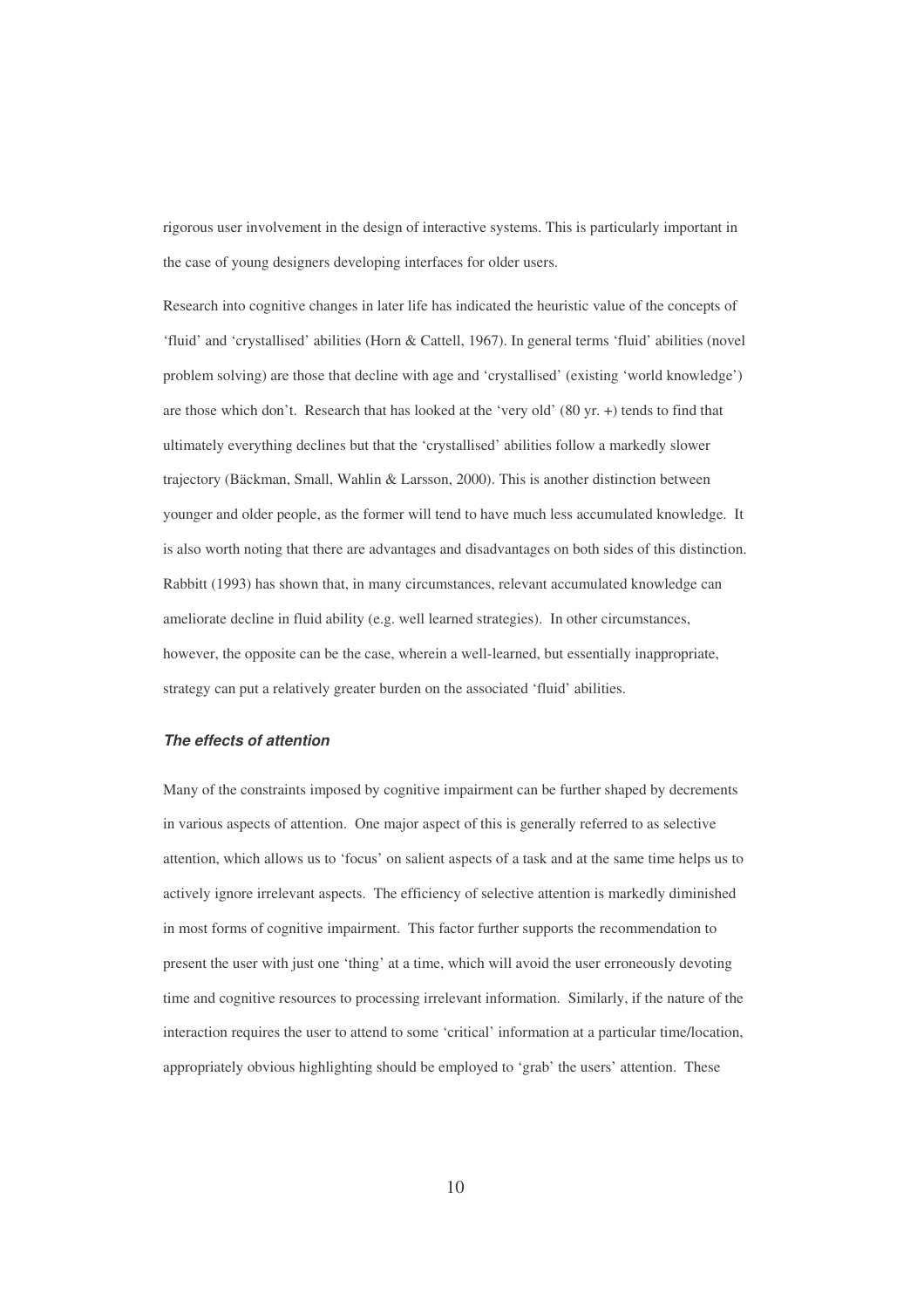issues become emphasised in situations where selective attention must be maintained over periods of more than just a few minutes.

Another aspect of attention known to be less efficient in cognitive impairment is referred to as 'divided attention'. In general this refers to the ability to allocate cognitive resources appropriately when trying to do two, or more, distinct cognitive tasks, or distinct portions of the same task, at the same time. Many scenarios, where the user is required to do more than one 'thing' at a time, can simply demand more cognitive resources than are available. Declines in the efficiency of divided attention, however, can mean that, even if the tasks involved demand no more than the resources available, they may not be allocated appropriately. Generally speaking the interactive system should be designed to relieve the user of this kind of burden. It is difficult to be prescriptive about suitable solutions to this problem, as the appropriate approach will depend on the specifics of the interaction involved, but some general ideas may be of use. For example the provision of some form of 'note-pad' function may be helpful for temporarily recording information for subsequent use, although great care is needed to ensure that the instantiation of such a function, and its utilisation, does not in itself put further cognitive load on the user. Another possibility would be the provision of an 'overview' of the task in hand which could show, or remind, the user 'where they are' and what they have and have not done.

### *Memory loss and dementia*

Limitations in memory affect people with age- and non-age-related cognitive impairment. Thus, wherever practicable, interactive systems should be designed to take the burden of memory off the user, for example, by judicious use of prompts and reminders. Also careful consideration of the steps in an interaction, and the way they are presented to the user, can help mitigate the most common problem of deficient short-term and working memory. Even with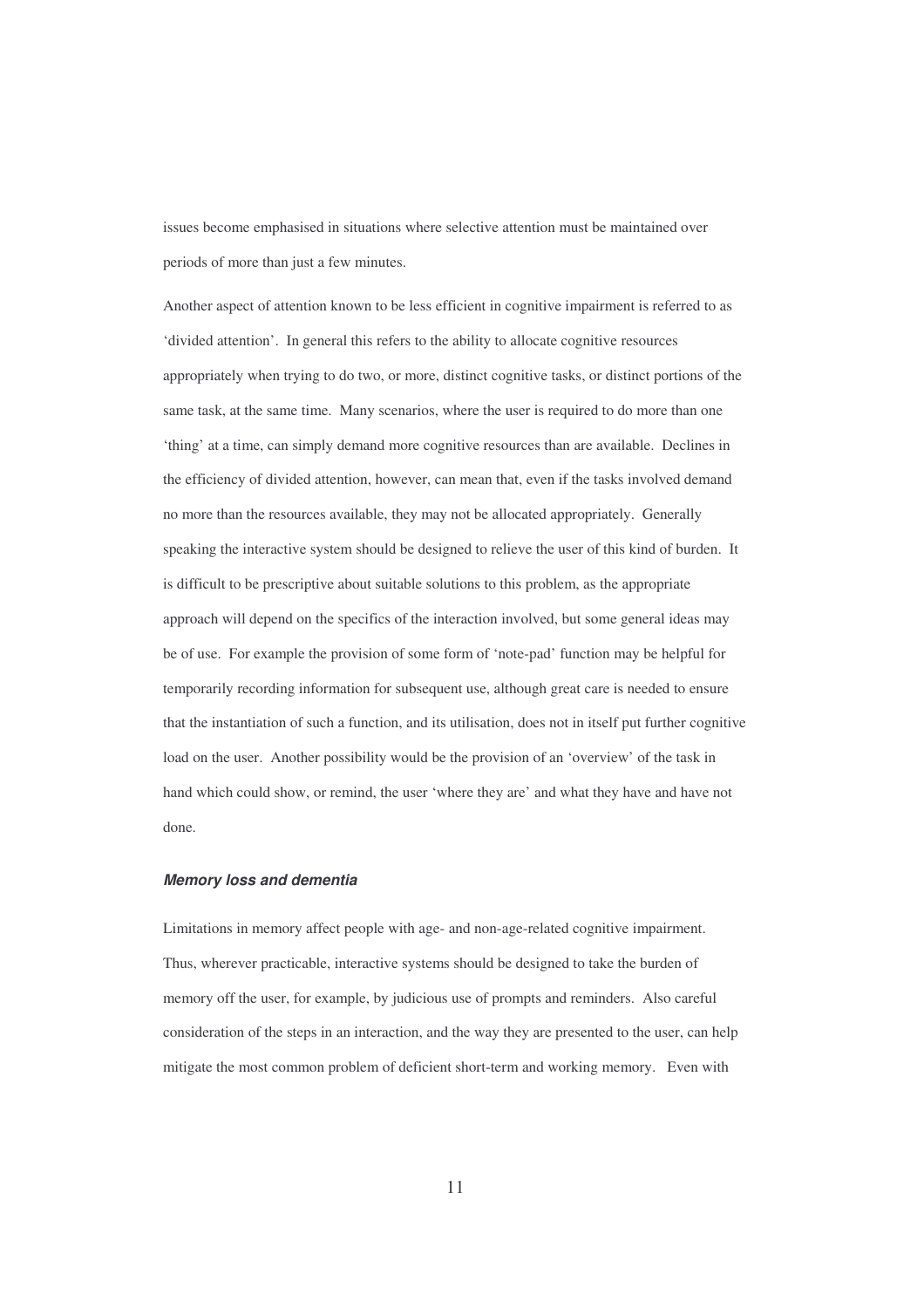the best design efforts, however, such problems are likely to make users with cognitive impairment relatively error prone. It is thus very important to ensure that the interactive system allows for error correction in an easy to use form. Also, to ensure that the user spots such errors, the system should provide feedback regarding user actions and where appropriate elicit active confirmation from them.

Various forms of dementia can exaggerate the relatively mild effects of 'normal' aging on the cognitive system. At the age of 60 years, about 1% of the population is diagnosed with dementia. This percentage approximately doubles for every subsequent 5 year age band, e.g. 4% at 70 yrs., 16% at 80 yrs. (Bäckman et al., 2000). Of the elderly population with dementia, Alzheimer's disease accounts for about 60%, depending on the diagnostic criteria used and a further 25% is 'vascular dementia' (i.e. related to circulatory problems). Most of the vascular dementias are referred to as multi-infarct dementias and tend to be caused by series of ministrokes, and thus tend to have more diffuse and less predictable effects on ability than a major stroke. The remaining 15% of dementias are made up of various relatively rare conditions (Bäckman et al, 2000).

Regardless of the various causes and effects, all forms of dementia involve damage to the brain, such damage being more or less widespread, affecting cortical and/or sub-cortical areas. In general, damage to the cortex results in cognitive/perceptual impairment, while damage to the sub-cortical areas is more related to physical impairment. There are, however, a number of well-known problems related to the diagnosis of dementia. Two of these are relevant here. The first involves the 'grey area' between the 'worst' effects of 'normal' aging and the initial effects of pathological aging at the onset of dementia. The second is that the effects of depression in later life can closely mimic those of dementia. These additional complexities further expand the overall diversity of cognitive impairment in relation to human interface design, both in regard to the general level of ability and in the variation of that level over periods of days, weeks, months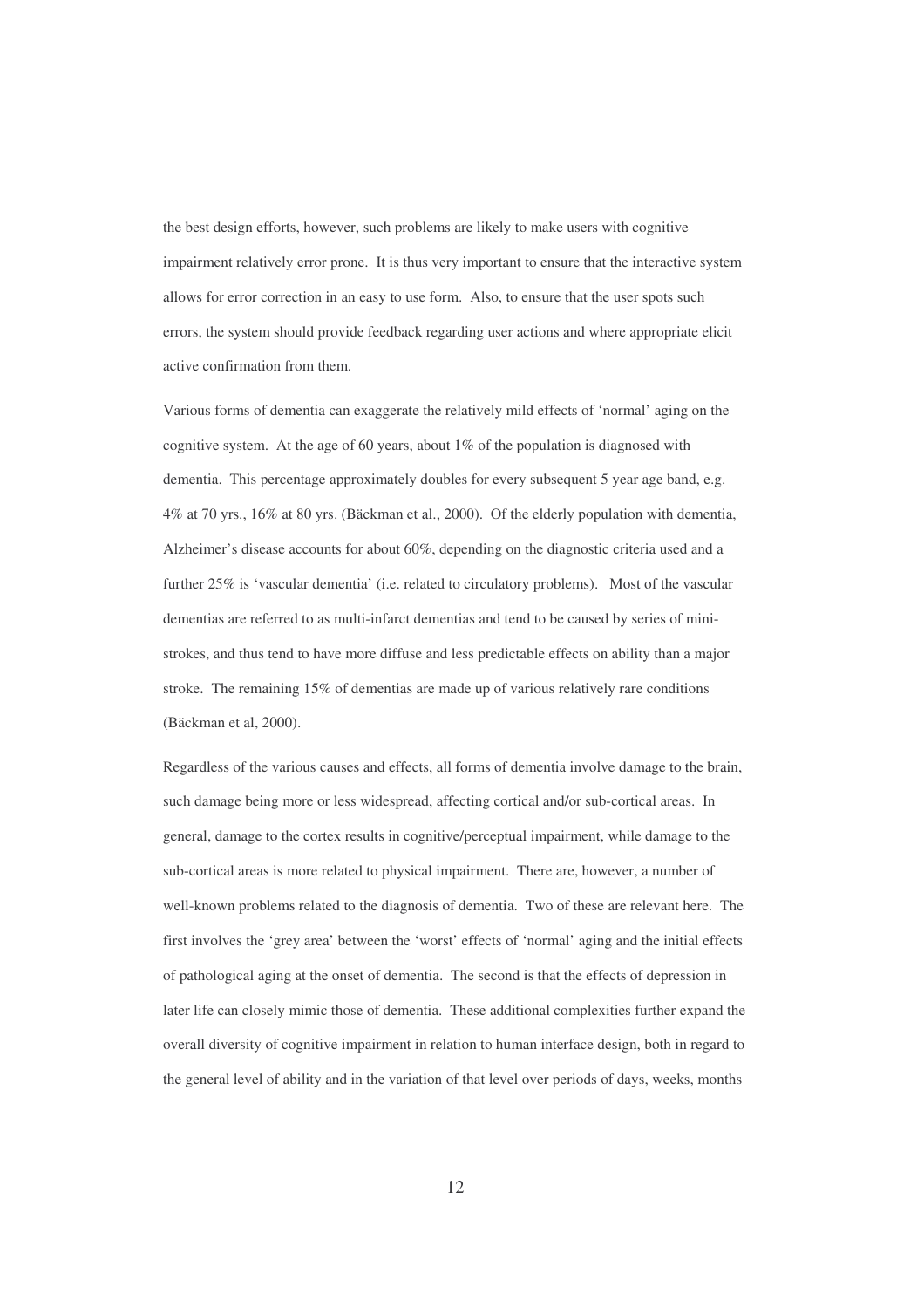and even years. The convolution of this situation is further added to by the effects of a relatively greater probability of ill health among older people. It is estimated that around 80% of those aged 65 and over have at least one chronic illness and many will have more than one. In addition to the effects of health *per se*, there is also potential for cognitive ability to be affected by a variety of medication, and by interactions between different medicines.

Despite the above there are some fairly systematic changes associated with extreme old age and dementia which are relevant to human interface design. In general, the first ability to deteriorate in dementia, particularly with Alzheimer's disease, is episodic as distinct from semantic memory. Episodic memory is memory for events, usually from the viewpoint of personal experience, rather than for 'facts'. That is to say, remembering that 'X is the capital of Y' is the product of semantic memory, whereas remembering when and where you were while you were reading that 'X is the capital of Y' is the product of episodic memory. This generalised decrement in episodic memory may be related to findings in 'normal' aging research such as disproportionate decrements in source memory (i.e. specifically remembering 'where' an item was rather than 'what' it was) and prospective memory (i.e. remembering to do something in the future). These changes have important implications for successful 'navigation' in interactive systems. For example, keeping track of where you have just been, is often an important prompt to where you are going now.

#### *Visuo-spatial, iconic and verbal abilities*

In addition to memory problems, there are, at least at the level of the population, marked deterioration of visuo-spatial and verbal abilities in older people. Decline in visuo-spatial abilities can cause difficulty with 'de-coding' layouts and utilising any inherent organisation. Related to this is a deterioration in iconic memory which, given the graphical nature of many interfaces can be problematic in its own right. Particular difficulties have also been found in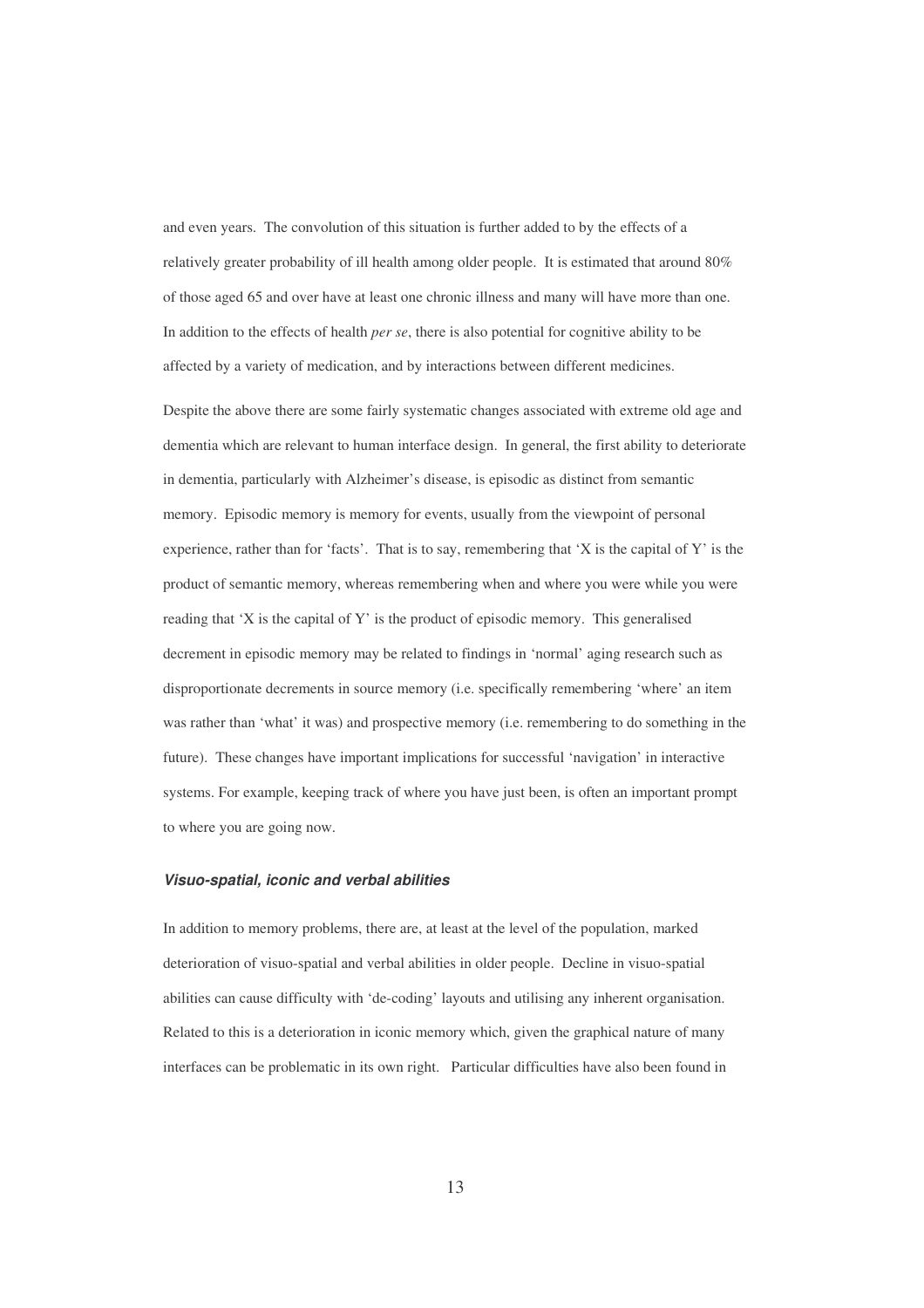the comprehension of abstract and metaphorical phrases, with the tendency being to take them literally. Such conditions can develop into more 'global' aphasia (e.g. Broca's aphasia, related to the production of speech and Wernicke's aphasia, related to comprehension). There is also a likelihood that the general difficulty with recall of proper nouns, found in 'normal' aging, can develop into more profound anomia. The depth of such problems may not be apparent to an outside observer as the ability to read aloud may be well preserved, although the content may not be properly understood

Another distinct form of 'global' cognitive impairment is autism, including a set of rarer but related syndromes (Kaluger, 1987). The precise causes of autism are not clearly understood. Briefly stated it is a general neurological disorder that impacts the normal development of the brain particularly in relation to social interaction and communication skills. Its effects will usually become apparent within the first three years of life. People with autism typically have difficulties in verbal and non-verbal communication and social interactions. The disorder makes it hard for them to communicate with others and relate to the outside world, they will also tend to have relatively low IQ scores. Closely related to autism is Asperger's Syndrome. People with Asperger's experience similar 'social communication' difficulties but will generally demonstrate a 'normal' IQ. Further to this, there are several generally similar conditions, some of which have varying physical and behavioural elements associated with them. These come under the collective heading of pervasive developmental disorders and all tend to produce difficulties with communication. An important element of these social communication difficulties in the context of the present chapter is an inability to grasp the implications of metaphorical or idiomatic language. This is similar to that mentioned above for dementia, but in autism tends to be more profound. There is, however, some evidence to show that people with autism or Asperger's syndrome are more able to communicate with computers than with people, or with people via computers, rather than face to face, and thus properly designed computer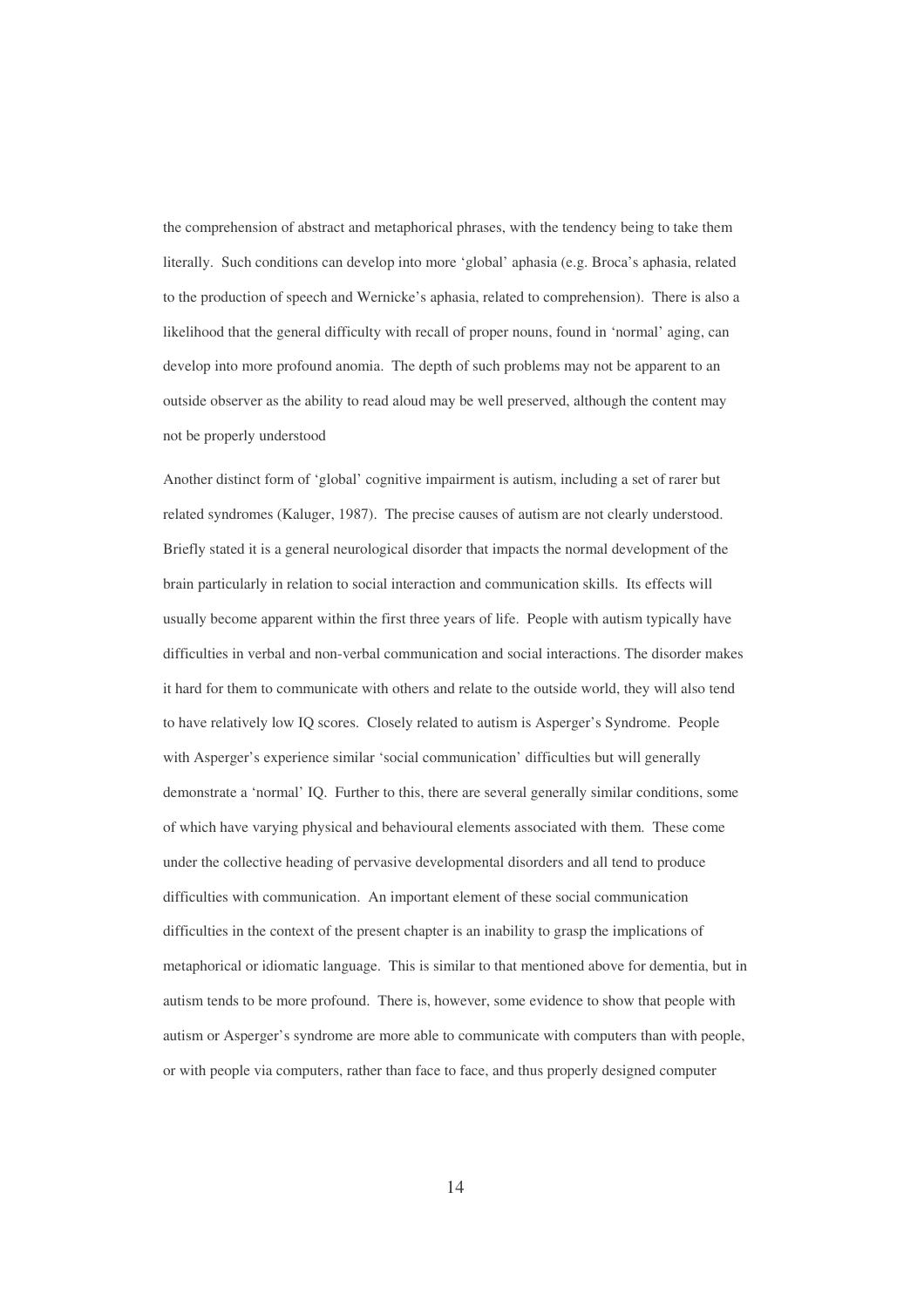systems may have potential for assisting such user groups. A variety of other impairments could also be ameliorated with suitable designed support for communication.

### *Augmentative and Alternative Communication*

Most interfaces use traditional orthography (the written word). However, cognitive limitations can have a major impact on the ability to encode and decode traditional orthography. People with acquired cognitive impairments (e.g. aphasia resulting from a stroke or cerebral vascular accident [CVA]) can experience varying degrees of difficulty with both expressive and receptive language. A person with aphasia may have slight word-finding problems through to more pervasive problems in understanding spoken language. While some individuals may retain some literacy skills, damage to the language processing centres will usually also affect symbolic representations of language.

Individuals with congenital language and/or intellectual disabilities (e.g. congenital aphasia and Down's syndrome) may never become literate. The physical inability to speak (e.g. dysarthria resulting from cerebral palsy) may also impact on literacy learning as basic skills required for reading and writing (e.g. phonemic awareness) may be absent.

Visual images, photographs and drawings, provide augmentative and alternative ways to access communication. Such images can be used to enhance text-based interfaces. In addition, sets of symbols (e.g. the Picture Communication System [PCS] {see http://www.mayerjohnson.com/} or Rebus, {see; http://www.widgit.com/} and semantic-based writing systems such as Blissymbolics) {see http://home.istar.ca/~bci/} can be used as an alternative to text (Beukelman, & Mirenda,1998, Wilson, 2003). The type of picture/symbol/graphic used will depend on the iconicity (ease of recognition), transparency (guessability), opaqueness (logic organisation) and learnability of the image. For instance, a photograph of a house may be transparent, ie it is easily recognisable, while a Blissymbol representing the emotion of happy has logic (heart =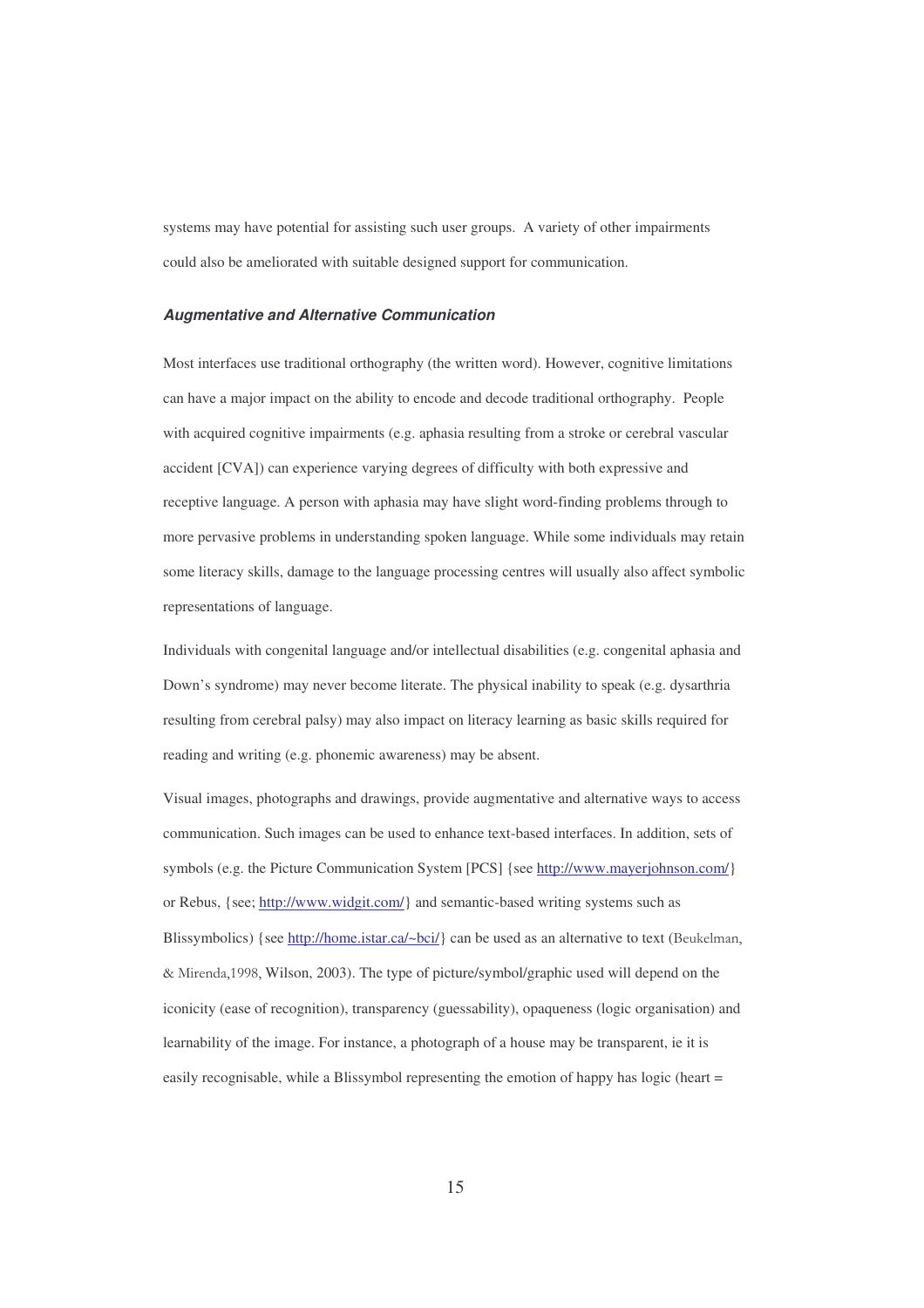feeling; up arrow = up) and is thus opaque and learning (fig below). The more concrete a representation, the more recognisable it will be. However, representations of abstract meanings, e.g. emotions, will involve less transparent images necessitating a longer learning curve. See table 1.

|       | <b>PCS</b>          | Rebus            | Blissymbols          |
|-------|---------------------|------------------|----------------------|
| house | 6)<br>0             |                  |                      |
| happy |                     |                  | $\bigcirc \uparrow$  |
| sad   |                     | $\sum_{i=1}^{n}$ | Č↓                   |
| big   |                     |                  | Ĭ                    |
| small | $\sqrt{\mathbf{D}}$ |                  | ٧<br>$\mathbf I$     |
| fall  | $\circledcirc$      |                  | $\hat{\downarrow}$ ! |

Table 1 Examples of three symbol sets which have been developed for augmentative and alternative communication – for more information see about these symbol systems see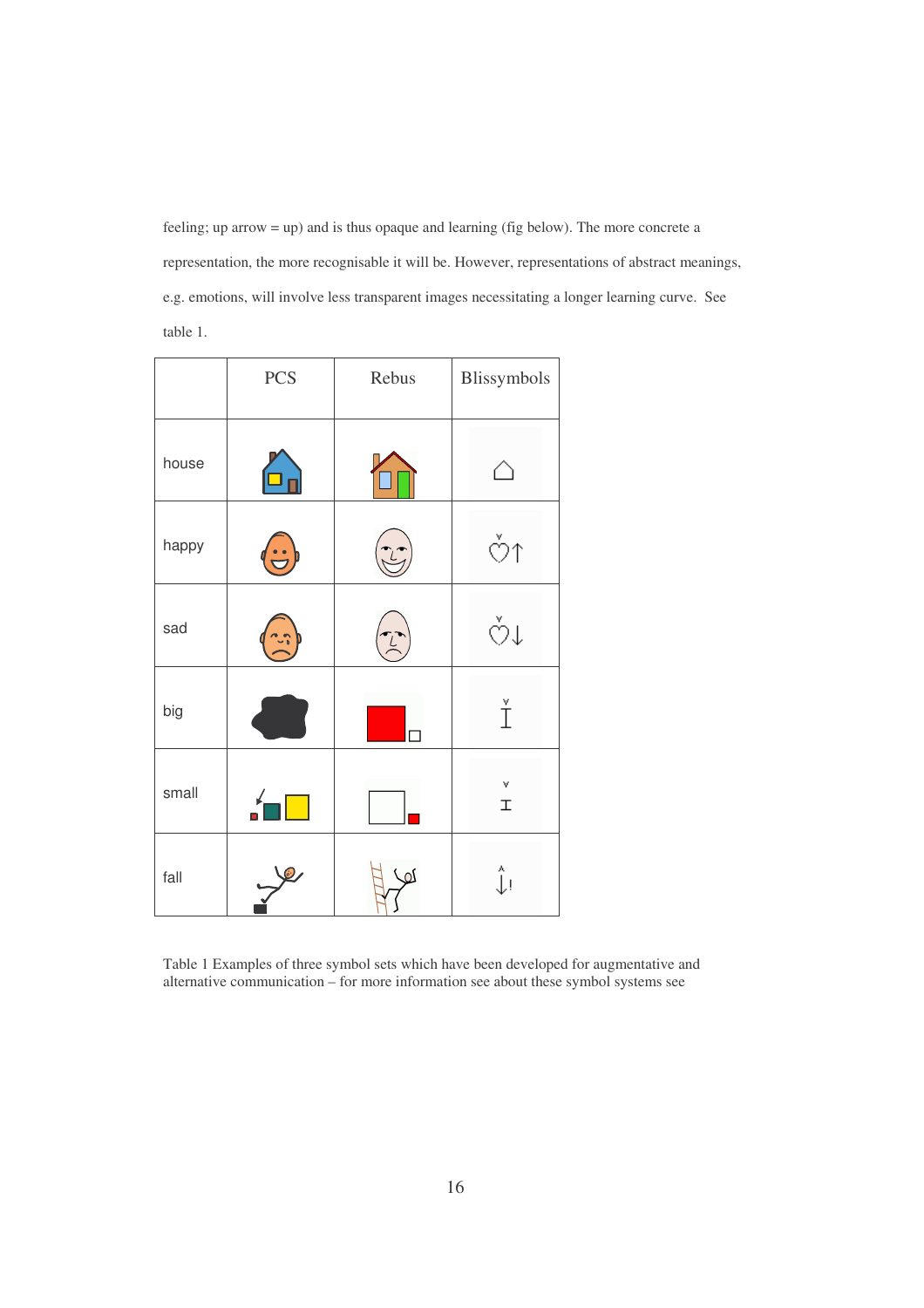### *Cognitive prostheses*

In addition to providing better access to 'everyday' software, specially designed computer systems have great potential to offer more specific support for people with a wide variety of cognitive impairments. We will describe some specific examples of such systems so that the reader is able to see how such development can proceed. Within the Applied Computing Department at Dundee University, a number of projects have developed computer based systems to support people with cognitive dysfunction, and examples from the work of this group can illustrate the range of areas where this technology has particular potential. These examples will also demonstrate the need for appropriate methodologies for research in this area, including need for research into developing more sensitive and effective and methodologies.

### *Software as a cognitive scaffolding and a prompt for communication*

One sequence of projects took as its starting point the improvement of communication systems for physically impaired non-speaking people. It became apparent that this could be done very effectively by developing models of the cognitive tasks involved in communication. This research has now spawned a new area of development, which is cognitive support for people with dementia, where communicative impairment is just part of their range of difficulties.

For severely physically impaired non-speaking people, even with current speech output technology, speaking rates of 2-10 words per minute are common, whereas unimpaired speech proceeds at 150-200 words per minute. In an attempt to improve this disparity, a certain amount of progress has been made in the area of using computers to replace or augment some of the cognitive aspects of communication. Although the cognitive processes underlying language use are incompletely understood, a number of theories which attempt to explain language use have been used to improve the functionality of communication systems for non-speaking people.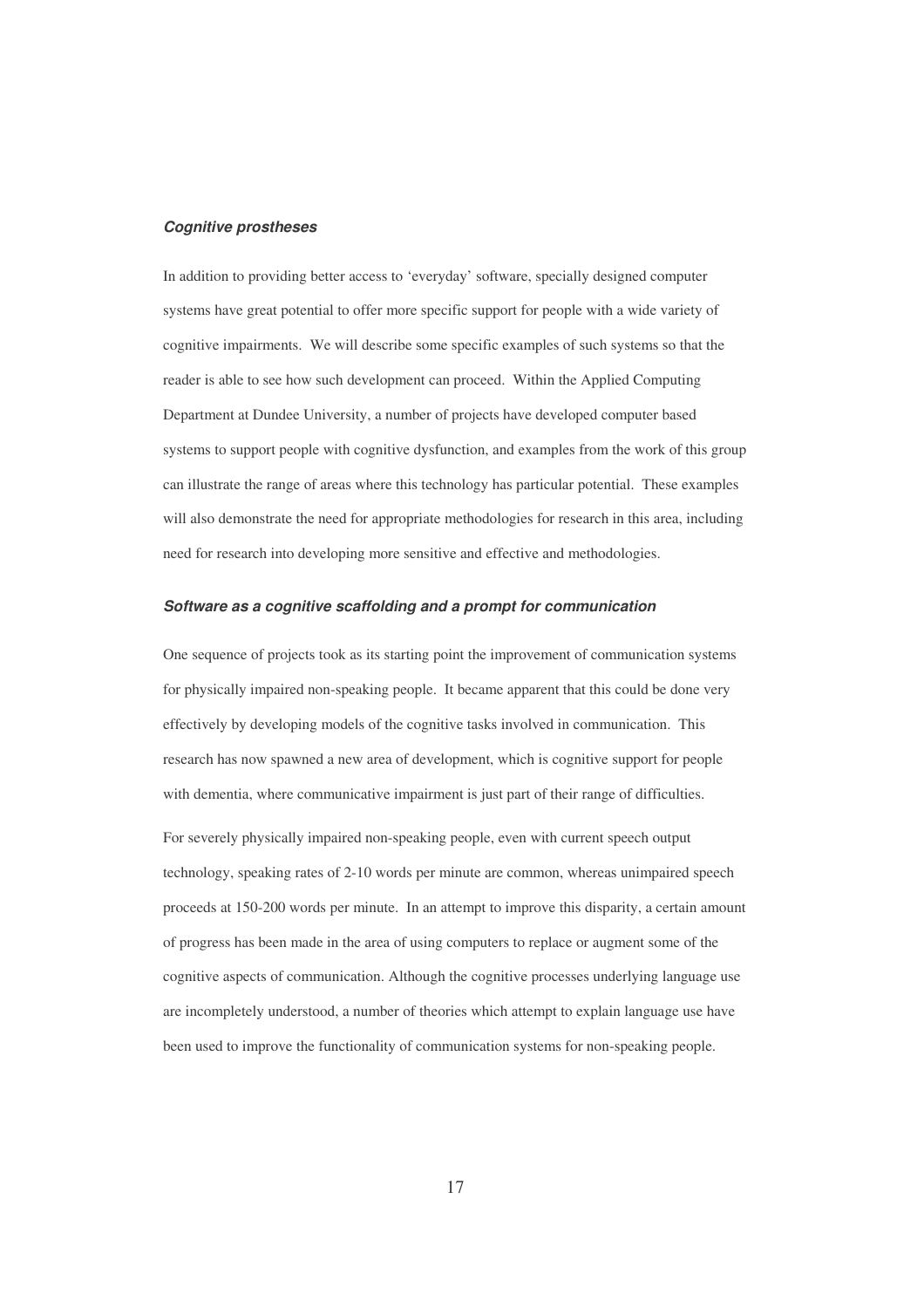This approach to the problem usually involves taking a sociolinguistic view of language. Instead of focusing on the building blocks, taking a 'bottom up' approach, the interaction as a whole is analysed, paying attention to its goals, taking a 'top-down' approach to the communication. This may well be a realistic simulation of the natural process, since the production of speech by an unimpaired speaker occurs at such a rate that conscious processing and controlling of the speech at a micro-level is not possible. In common with other learned skills, speech is produced to some extent, automatically, with the speaker being aware of giving high level instructions to the speech production system, but leaving the details of its implementation to the system.

The non-conscious control of much of speech production has been modelled in the CHAT prototype (Alm et al., 1992). This produced quick greeting, farewell, and feedback remarks by giving the user 'semi-automatic'control of exactly what form the remarks would take, within parameters which the user had previously selected. This mimicked the phenomenon of a speaker responding automatically to greetings and other commonly occurring speech routines, without giving the process any detailed thought.

The CHAT-like conversation described illustrates an attempt to achieve a particular communicative goal, achieving social closeness by observing social etiquette. Some recent research efforts have been directed at finding ways to incorporate large chunks of text into an augmented conversation, to help users carry out topic discussion. This has been driven by the observation that a great deal of everyday discourse is reusable in multiple contexts.

Much of this type of discourse takes the form of conversational narratives. Research into the conversational narrative at a sociolinguistic level indicates several interesting characteristics. These include the way in which narratives are told and to whom they are told. For example, a recent event is told repeatedly for a limited time to most people with whom the speaker has contact. As the event recedes in history, the narrative is retold when it is relevant to the topic of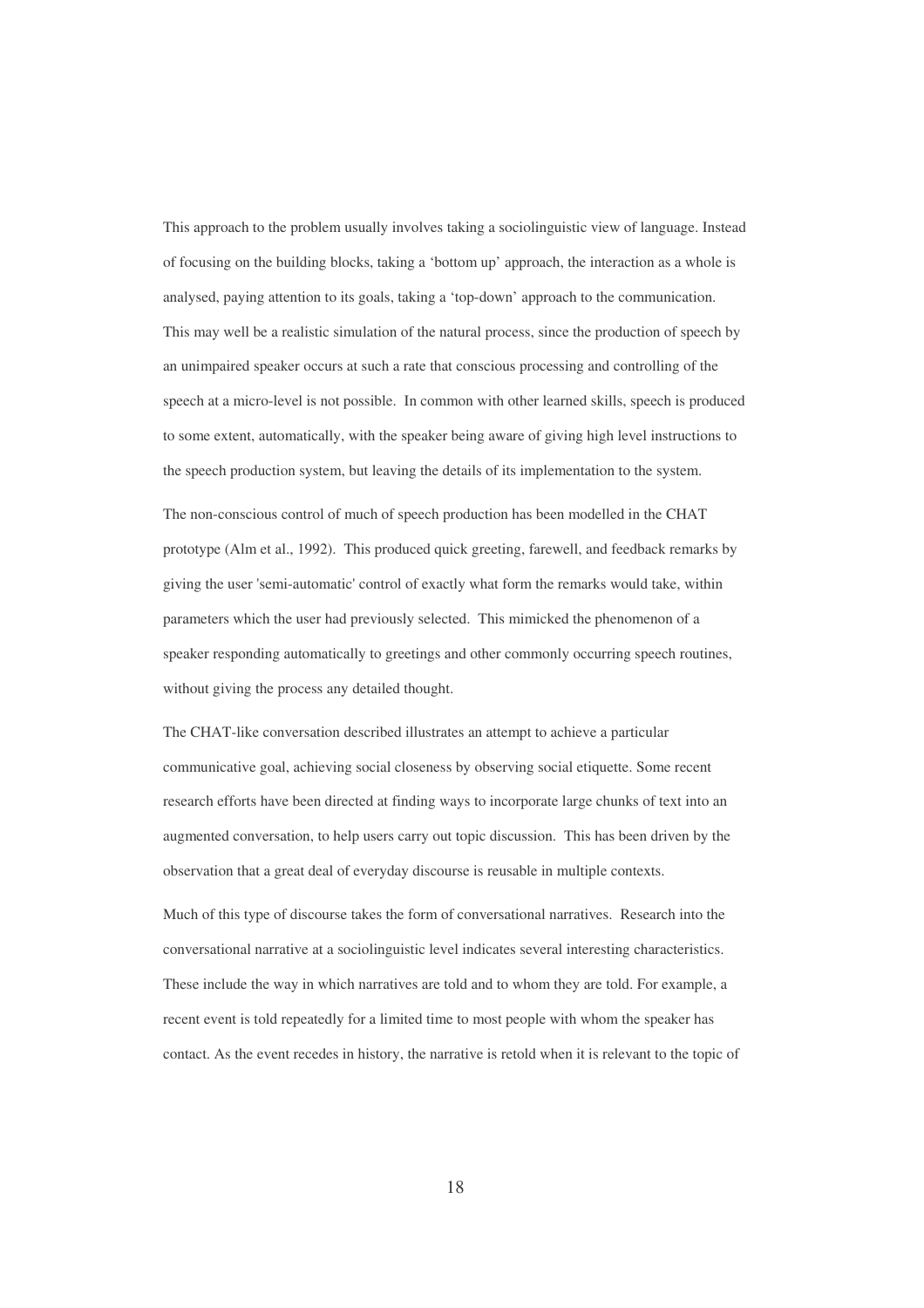conversation. The length of the narrative depends on its age (the older a story is, the more embellished it can become, particularly if it has previously 'gone down well') and the time available within the conversation. The 'version' of the story (the sequence of events may remain the same while the details or embellishments of a story can differ) depends on factors such as the conversational context and other interlocutor(s) present.

One of the ways to make the retrieval of text chunks easier is to anticipate the chunks which the user may want to use. This has been achieved by modelling the way in which conversational narratives are used using techniques from the fields of artificial intelligence and computational linguistics (Waller, 1992). The prototypes developed constantly adapt to the users' language use, thus mirroring the user's perception of where conversation items are stored. In this way, the system adapts to the way the user 'thinks' instead of having the user learn a new retrieval system.

One of the arguments against using such prediction was raised when word prediction systems were first developed in the early 1980's. Therapists and teachers were concerned that nonspeaking people, especially children, would select what was offered on the screen rather than what they originally wanted to say. Although this may happen, research into predictive systems applied to writing suggests that they may carry over the help they offer and have a wider effect on the users' ability development. Some of this research reports an increase in written output by reluctant writers and people with spelling problems (Newell et al., 1992). A general improvement in spelling has also been noted. Children with language dysfunction and/or learning disabilities have shown improvement in text composition (Newell et al., 1991). This research is in the writing domain, but the results suggest that predictive systems can offer assistance without becoming mere substitutes for creative expression.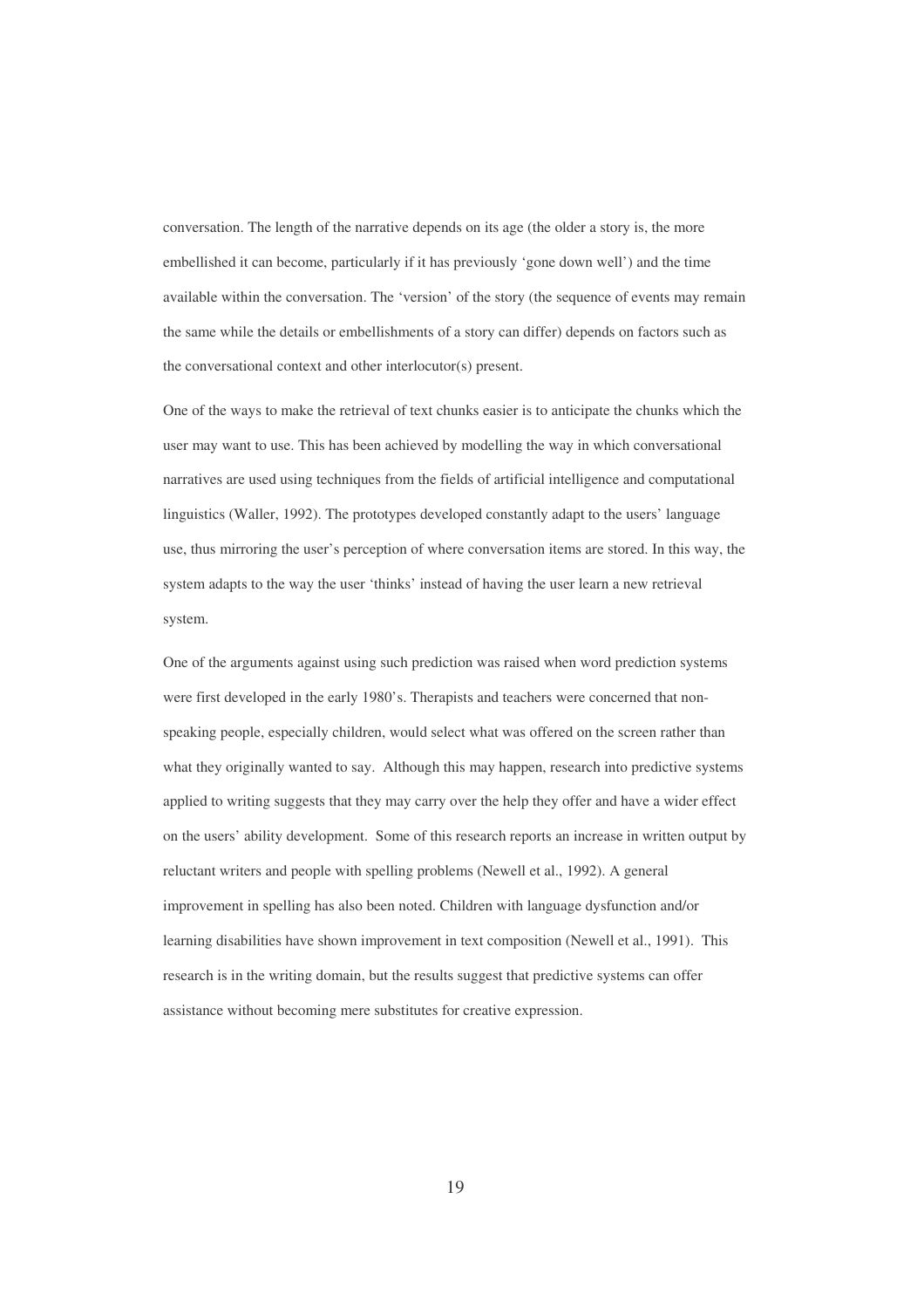Also, it is true of 'unimpaired' conversation, that speakers often change direction in their communication depending on chance occurrences, or on the sudden recollection of a point they would like to include. Thus there is a degree of opportunism in all conversations. Another argument in favour of offering predicted phrases and sequences is that the current situation for most augmented communicators is that their conversations tend to be quite sparse, with control tending to reside with unaided speaking partner(s). If it is not possible to go boating on the lake, easily going off in any direction you please, is it not preferable to build a boardwalk out over the water than to stay on the shore?

One of the motivations to improve communication systems for non-speaking people is the fact that they are commonly perceived by people who do not know them as being less intellectually capable than they actually are. It is often reported by non-speaking people that they are considered unintelligent or immature by strangers. It may be that the issue of 'perceived communicative competence' is one which needs increased attention (McKinlay, 1991).

Related to this, an interesting finding emerged from work in which one of the authors was involved. Here, a prototype communication system was used to evaluate listeners' impressions of the content of computer-aided communication based on pre-stored texts, as compared to naturally occurring dialogues. The "non-speaking" user was able to use only pre-stored texts in order to conduct the conversations. Most of the text was material about one subject (holidays). A number of rapidly accessible comments and quick feedback remarks were also available. The unaided conversations were between pairs of normally speaking volunteers who were asked to converse together on the topic of holidays. Transcripts of randomly sampled sections of the conversations and audio recordings of re-enactments of the samples with pauses removed were rated for social competence on a six-item scale (coefficient alpha=0.83) by 24 judges. The content of the computer-aided conversations was rated significantly higher than that of the unaided samples ( $p < .001$ ). The judges also rated the individual contributions of the computer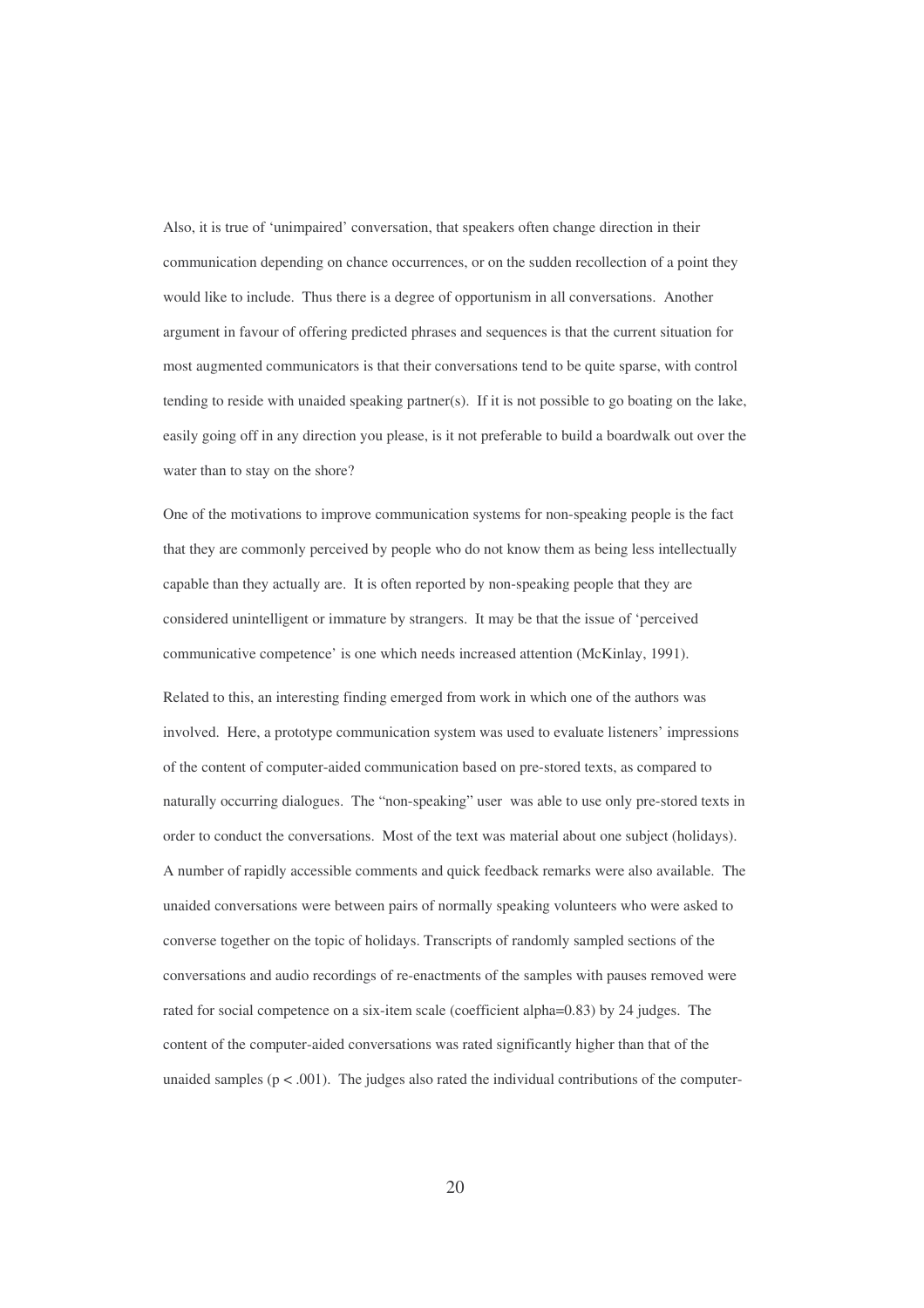aided communicator and the unaided partners on how 'socially worthwhile and involving' these appeared. There was no significant difference between the ratings of their respective contributions ( $p > .05$ ) (Todman et al., 1995).

This finding came as something of a surprise to the researchers, since the original purpose had been to establish whether conversations using pre-stored material would simply be able to equal naturally occurring conversations in quality of content. Of course, the pauses in actual computer aided conversation (removed in the above analsis) do have an effect on listeners' impressions of the quality of the communication, but this finding is still of interest, since it suggests that in some ways augmented communication could have an edge over naturally occurring talk. A plausible explanation for this finding is that naturally occurring talk is full of high-speed dysfluencies, mistakes, substitutions, and other 'messy' features which listeners tend to discount with their ability to infer what the speaker is intending to say. Pre-stored material is by its nature selected because it may be of particular interest, and it is expressed more carefully than quick flowing talk, and thus may appear more orderly and dense with meaning than natural talk.

In addition to conversational narratives, another common structure in everyday communication is the 'script', particularly where the speaker is undertaking some sort of transaction. Scripts may be a good basis for organising pre-stored utterances to attempt to overcome the problem of memory load when operating a complex communication system based on a large amount of prestored material. Users' memory load can be reduced by making use of their existing long term memory to help them locate and select appropriate utterances from the communication system. Schank and Abelson (1977) proposed a theory that people remember frequently encountered situations in structures in long term memory which they termed 'Scripts'. A script captures the essence of a stereotypical situation, and allows people to make sense of what is happening in a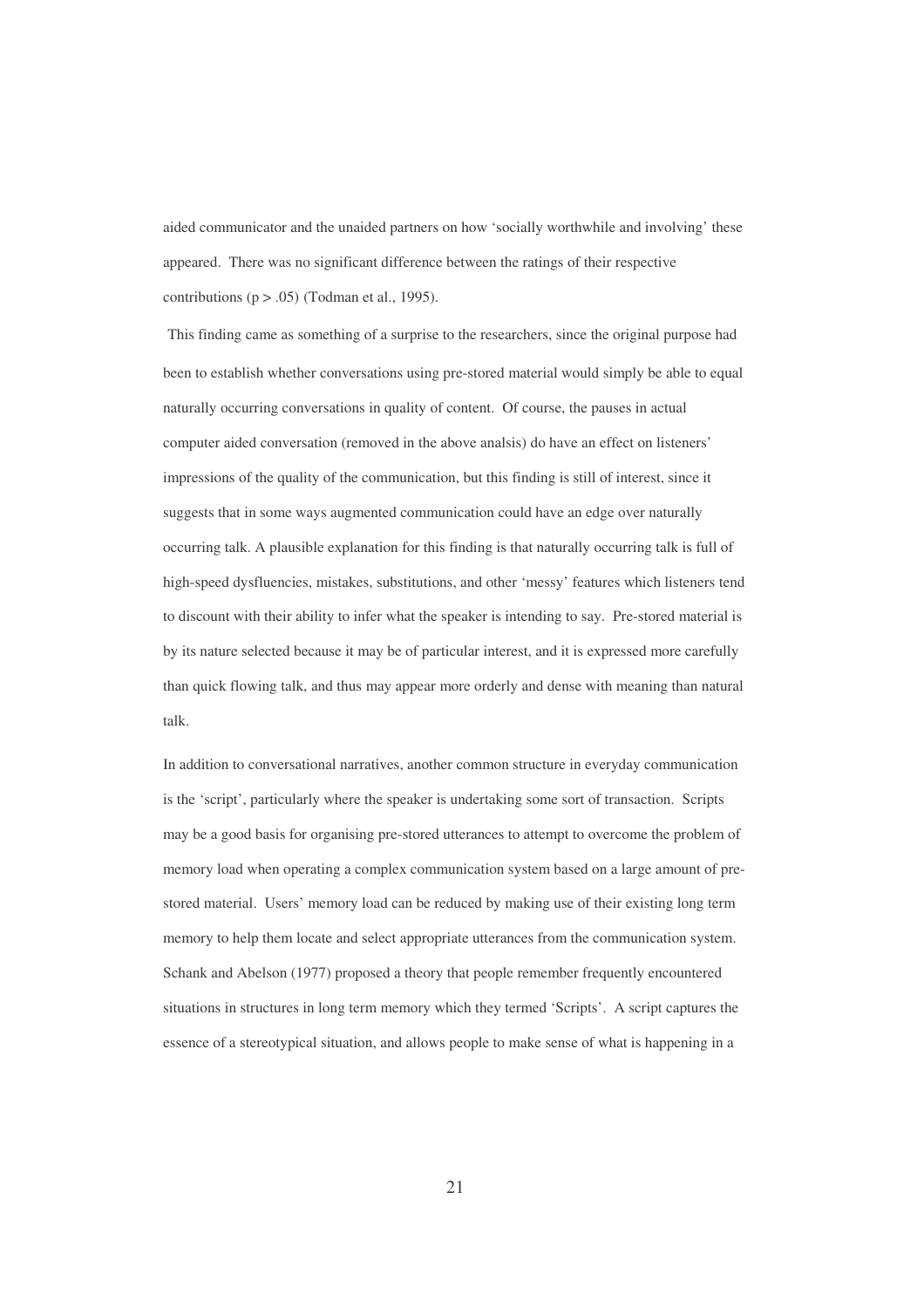particular situation, and to predict what will happen next. Other research (e.g. Vanderheiden et al., 1992) has shown the potential that similar script-based techniques offer to this field.

An initial experiment was devised (Alm et al., 1995) to investigate the potential of a scriptbased approach to transactional interactions with a communication system, and a prototype system was developed to facilitate this experiment. The aim was to ascertain whether or not a transactional interaction could be conducted using a script-based communication system. It was decided to simulate a particular transactional interaction which could reasonably be expected to follow a predictable sequence of events, i.e. one which would be amenable to the script approach, in order to find out whether a computer-based script could enable a successful interaction.

The transaction chosen for the experiment was that of arranging the repair of a household appliance over the telephone. Although the script interface was a relatively simple one devised for the purpose of this experiment, it was successful in facilitating the interaction, and produced a significant saving in the amount of physical effort required.

To take this work further a large scale project was undertaken to incorporate scripts into a more widely usable device. The user interface of this system is made up of three main components: scripts, rapidly produced speech acts, and a unique text facility. The scripts component is used in the discussion phase of a conversation, and consists of a set of scripts with which the user can interact. The rapid speech act component contains high frequency utterances used in the opening and closing portions of a conversation and in giving feedback, and consists of groups of speech-act buttons. This facility is based on previous work with CHAT. The unique text component is used when there are no appropriate pre-stored utterances available, and consists of a virtual keyboard, a word prediction mechanism and a notebook facility.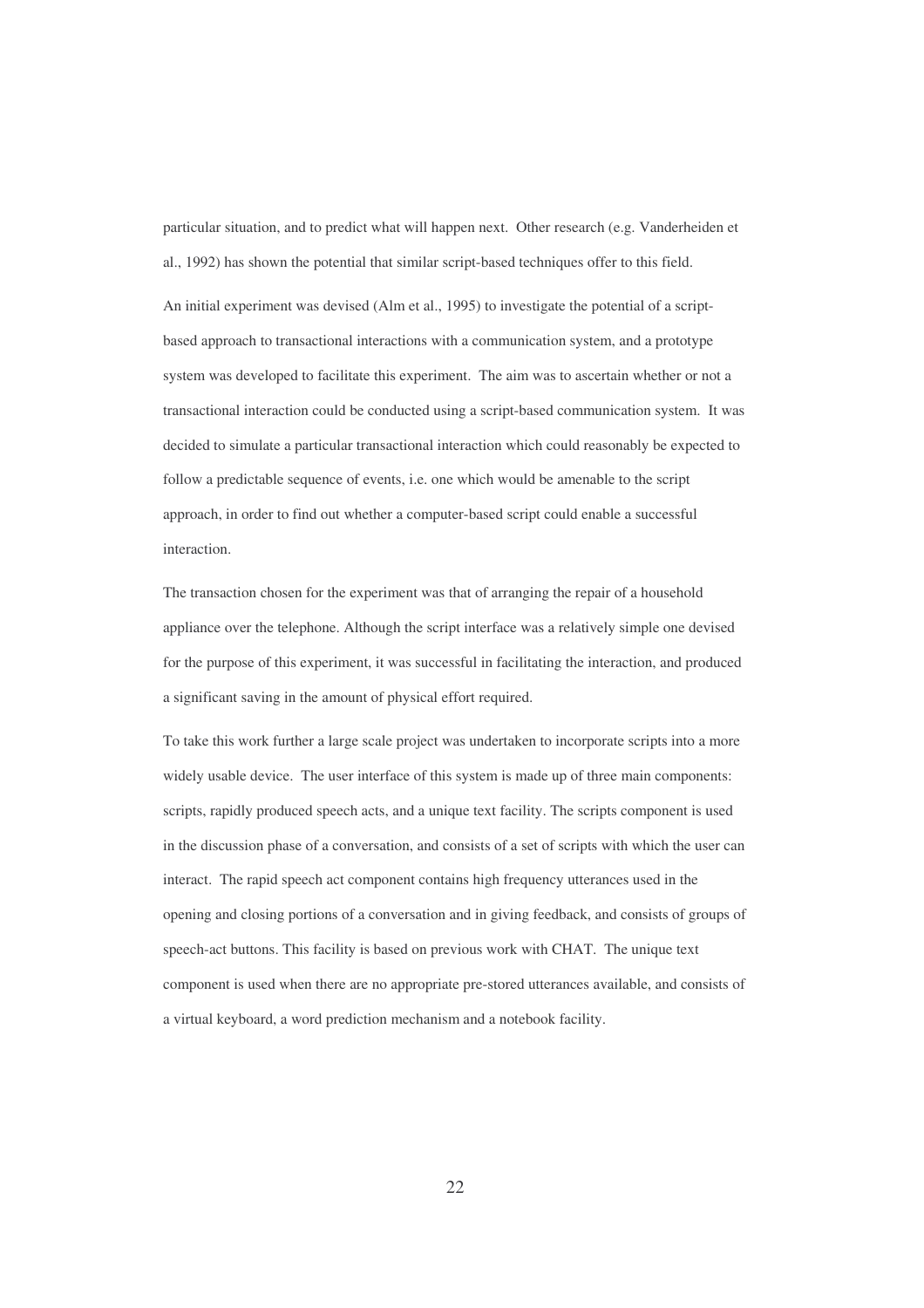To provide access to a set of scripts, an interface was devised which involved a pictorial representation of the scenes in the script. The pictorial approach was taken in order to give users easier access to the stored material, and to assist users with varying levels of literacy skills. In this interface scripts are presented to the user as a sequence of cartoon-style scenes. The scenes give the user an indication of the subject matter and purpose of the script, and assist the user to quickly assess whether the script is appropriate for current needs. Each scene is populated with realistic objects chosen to represent the conversation tasks that can be performed. The user thus receives a pictorial overview of the script, what happens in it, and what options are available. This assists the user to see quickly what the script will be able to do in the context of the current conversation. An example of the interface for the system can be seen in Figure 1, which shows a scene within the 'at the doctor' script (see below).

Research into picture recognition and memory structures has demonstrated that groups of objects organised into realistic scenes corresponding to stereotypical situations better assist recognition and memory compared to groups of arbitrarily placed objects (Mandler and Parker, 1976; Mandler, 1984). The scene-based interface using a realistic arrangement of objects within a scene was therefore chosen to facilitate recognition and remembering by the user and thus reduce the cognitive load required to locate suitable objects during a conversation.

As it would be impractical to provide scripts for every conceivable situation, it was decided to provide users with a limited number of scripts together with an authoring package with which they can develop their own custom scripts with help from their therapists.

23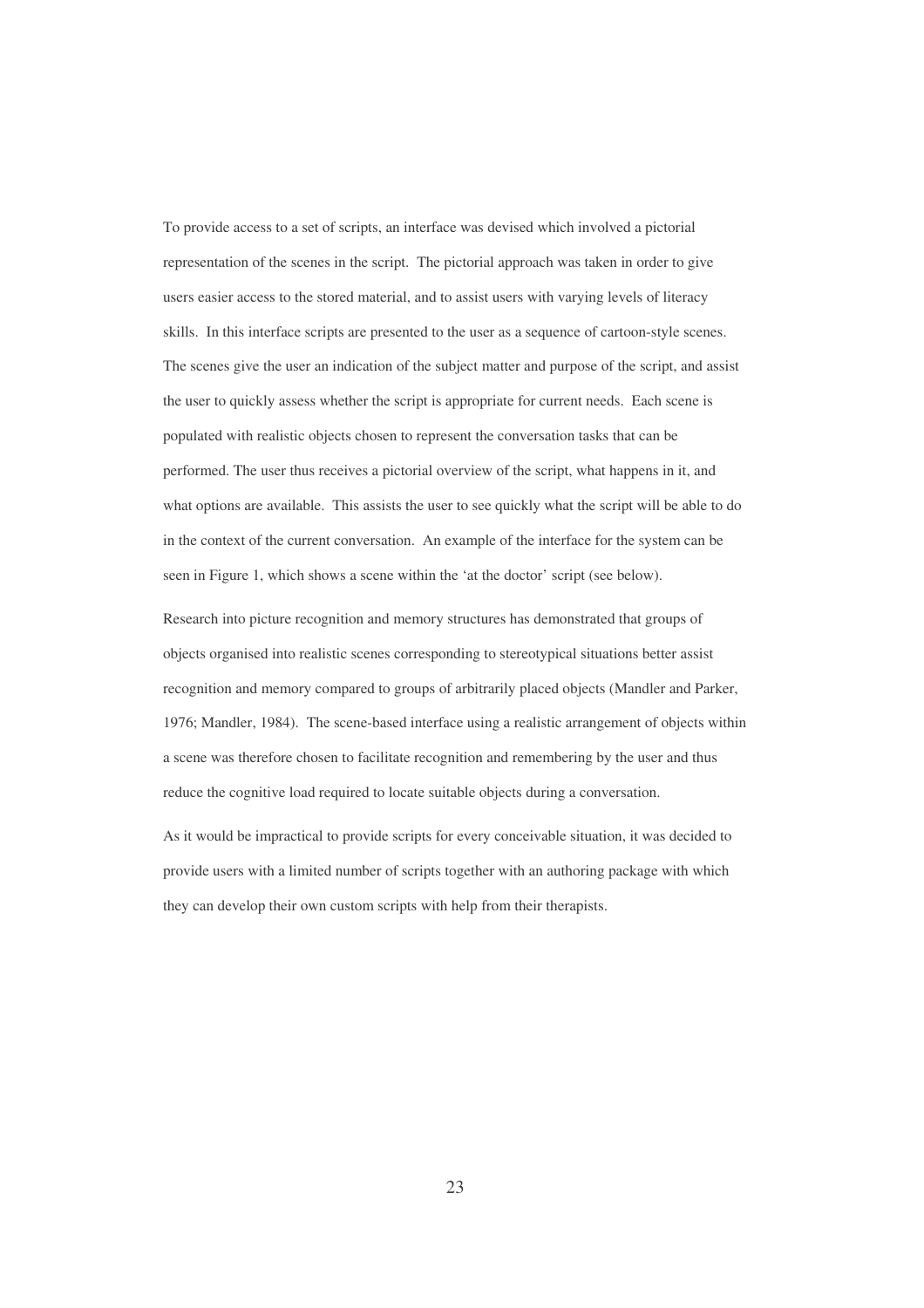

**Figure 1: The script system user interface showing a scene from the doctor script** A text preview and display box appears at the top of the user interface. The main interface area (bottom right) contains the scene image. The function buttons on the left side of the interface are, from top to bottom: "I'm listening" rapid speech act button; button to access the main rapid speech act interface; scene navigation backtrack to previous scenes button; scene navigation overview button; tool button to access the notepad and additional system control facilities.

It was initially decided to develop six complete scripts. These were chosen after discussions with a user advisory group about situations in which they found difficulty communicating. The scripts developed were: 'at the doctor', 'at the restaurant', 'going shopping', 'activities of daily living', 'on the telephone', 'meeting someone new' and 'talking about emotions'.

The system uses the script to guide the user through a dialogue. There is a prediction mechanism which predicts the next most probable stage in the dialogue which the user will need

(based on the script), so the user can usually follow a predicted path through a conversation.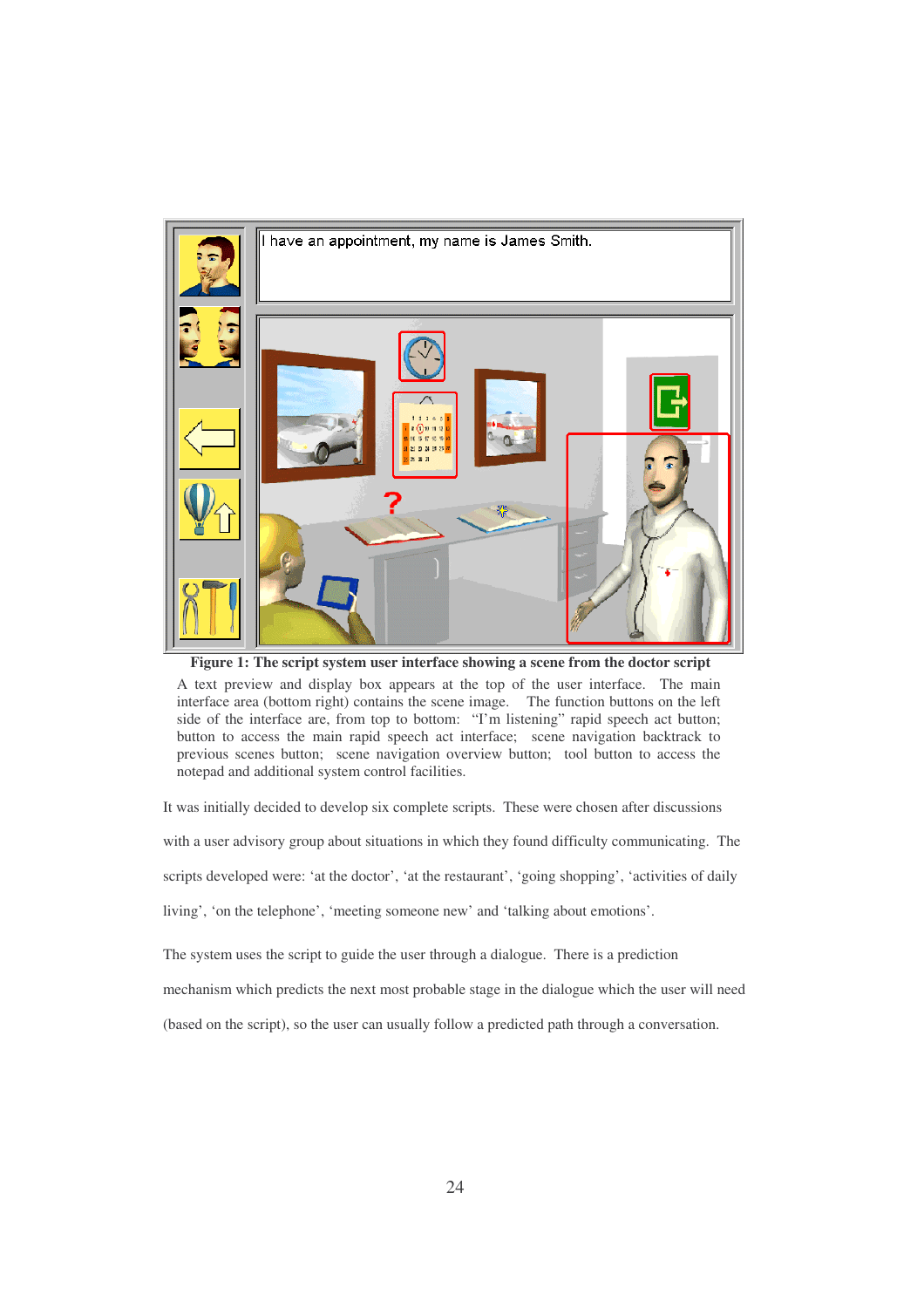This prediction mechanism monitors the sequences of objects selected and uses this information to modify future predictions.

### *Help for aphasia*

Communication systems for non-speaking people have been described which in some way model the cognitive processes underlying communication. In the case of most physically disabled non-speaking people this is needed in order to speed up the communication process. However, in the case of speech problems which are caused by a stroke or other trauma (aphasia), the person trying to communicate will also have cognitive problems to deal with. Interestingly, it was the objections that conversation modelling might provide an active prompt to communication that suggested a way of possibly helping people who might need such a prompt in order to initiate communication at all.

In a research project investigating the possibility of prompting people with Broca's aphasia in their communication, a predictive communication system was developed with a very simple interface (Waller et al., 1998). The system held personal sentences and stories which were entered with the help of a carer. The user could then retrieve the prestored conversational items, with the system offering probable items based on previous use of the system. The interface was designed to be as simple as possible, and to be usable by people who were unfamiliar with technology, had language difficulties but had retained the ability to recognise familiar written topic words.

To access the sentences and stories, the user is led through a sequence of choices on the screen. First they are offered a choice of conversational partners, then a list of topics most likely to be appropriate for the chosen partner, then a list of the four most common sentences for that partner and that topic. The user can choose to speak one of the sentences through a speech synthesiser, or have the system look for more suggestions. The sentences and topic categories are personal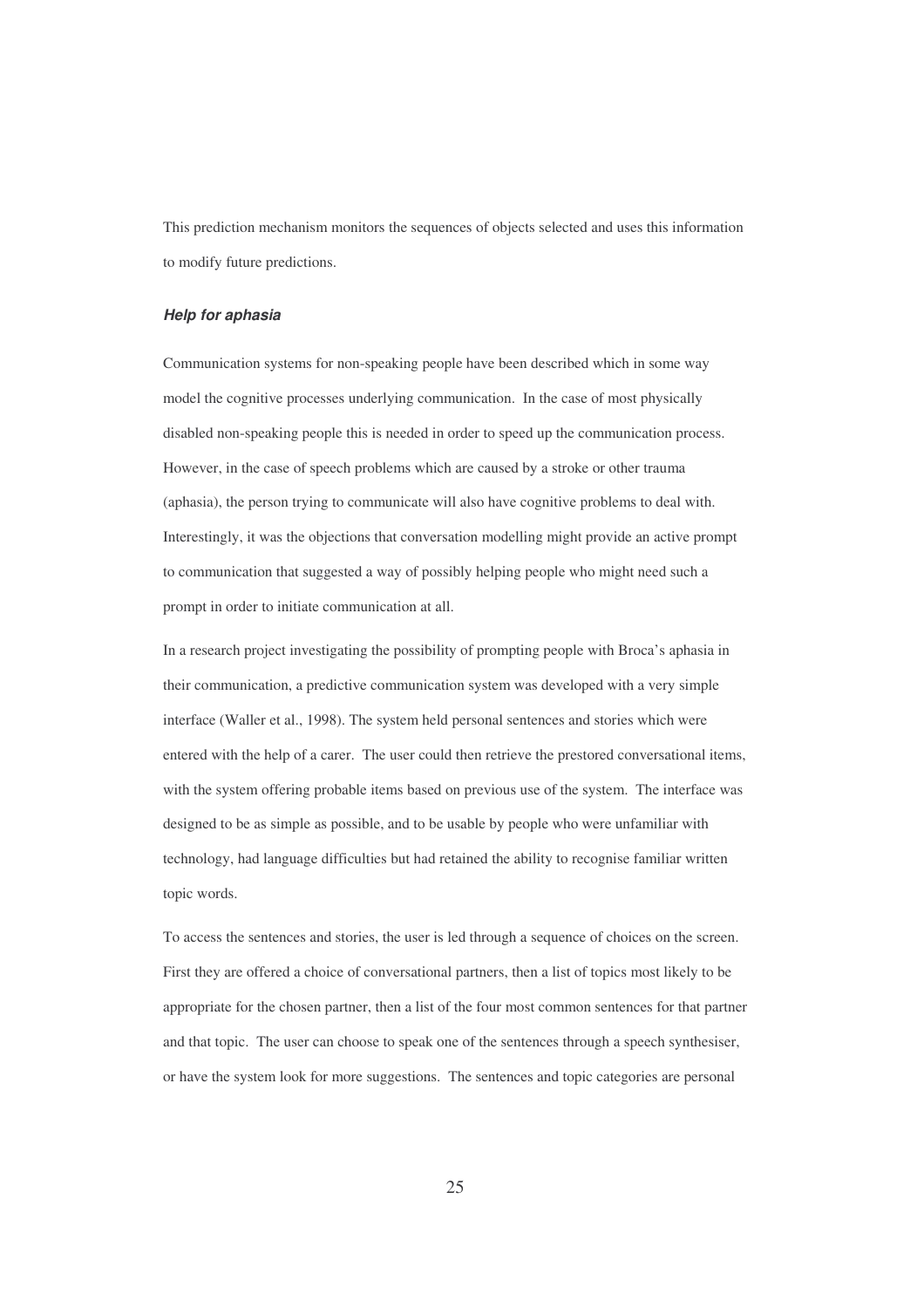to each user, and the order in which topic words or sentences are presented depends on the past use of the system. Thus the system is specific to users, both in the information content and how it adapts to individual ways of communicating.

The system was evaluated with five adults with non-fluent aphasia who were able to recognise, but not produce, familiar written sentences. There was little change in the underlying comprehension and expressive abilities of the participants while not using the system. When making use of the system, the results showed that some adults with non-fluent aphasia were able to initiate and retain control of the conversation to a greater extent when familiar sentences and narratives were predicted. In other words, users' existing/residual abilities (e.g. small vocabulary, pragmatic knowledge of conversation), were to a degree augmented by the computer functioning as a cognitive prosthesis. This project indicated that a communication system based on prompting could be of help to people with cognitive and communication difficulties.

### *Support for non-literate users*

Children with complex disabilities may have a combination of physical and intellectual impairments which impact on the development of speech and language. Some individuals will learn to read and write, using this medium in combination with non-verbal means to communicate. Others will use an alternative graphic medium for interaction. One of the drawbacks of providing symbol based communication is the difficulty in providing access to novel vocabulary. The ongoing BlissWord project (Andreasen et al, 1998) is investigating ways in which users with physical and cognitive limitations can explore new vocabulary. Blissymbolics is a semantic-based natural written (pictographic) language, similar to Chinese. Because of its generative characteristics (Bliss words are 'spelled' using a sequence of one or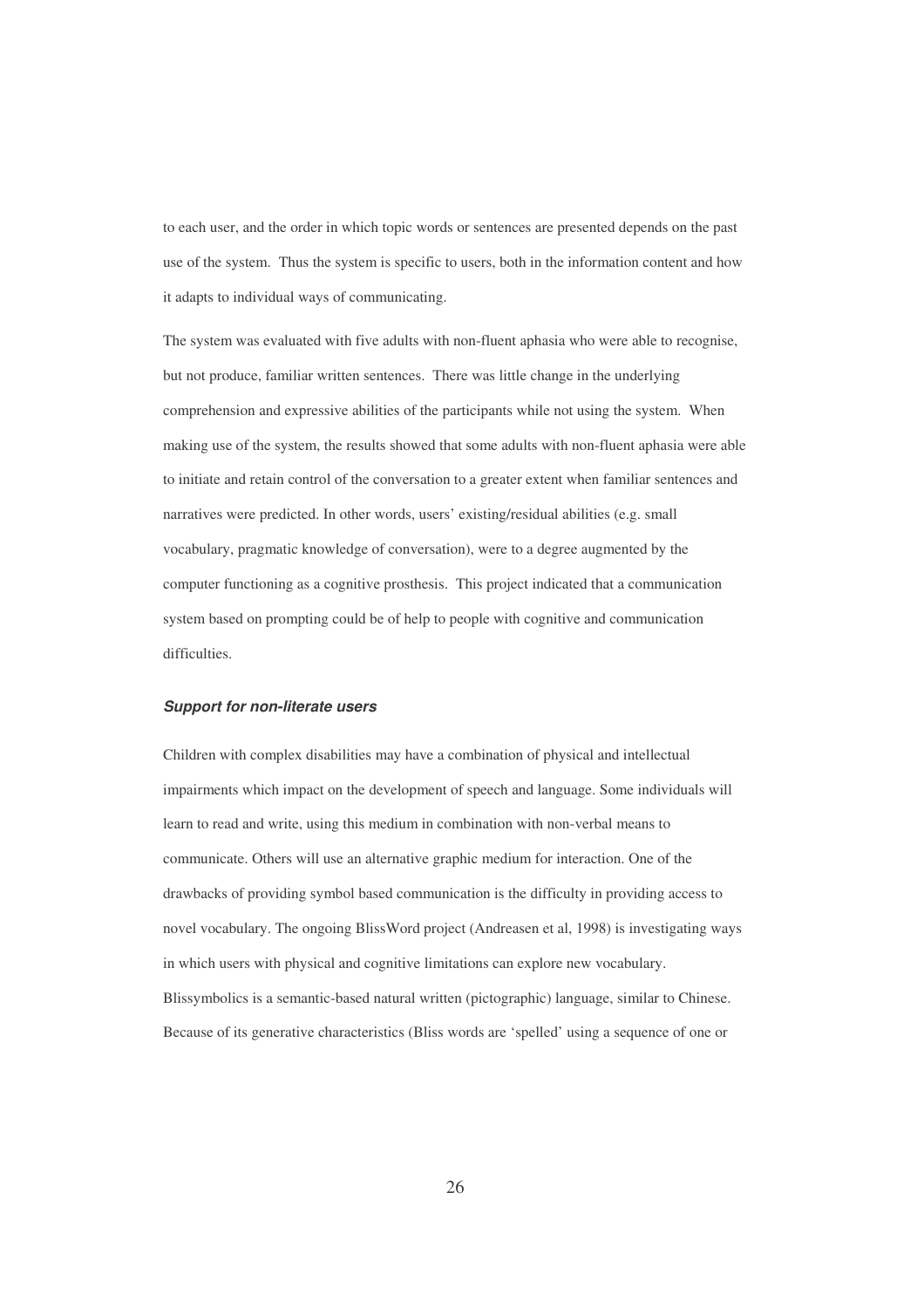more Bliss characters), predictive algorithms can be applied to Blissymbolics to assist users in the retrieval of words.

Bliss words are sequenced beginning with a classifier (e.g. all emotions begin with a heart). As illustrated in Figure 2, selecting a shape from the Bliss keyboard, the interface produces a list of Bliss words which begin with classifiers using that shape. Frequency and word lists can be used to further refine the Bliss words which are displayed. Users do not need to be literate to explore language and vocabulary. It is envisaged that video clips and spoken explanation could further augment learning through exploration.



**Figure 2: Screenshot showing Blissymbol keyboard on left and prediction list on right.** The Bliss word for "I/me" has been chosen and is in the sentence pane above. The heart shape has been selected resulting in the prediction of words relating to feelings.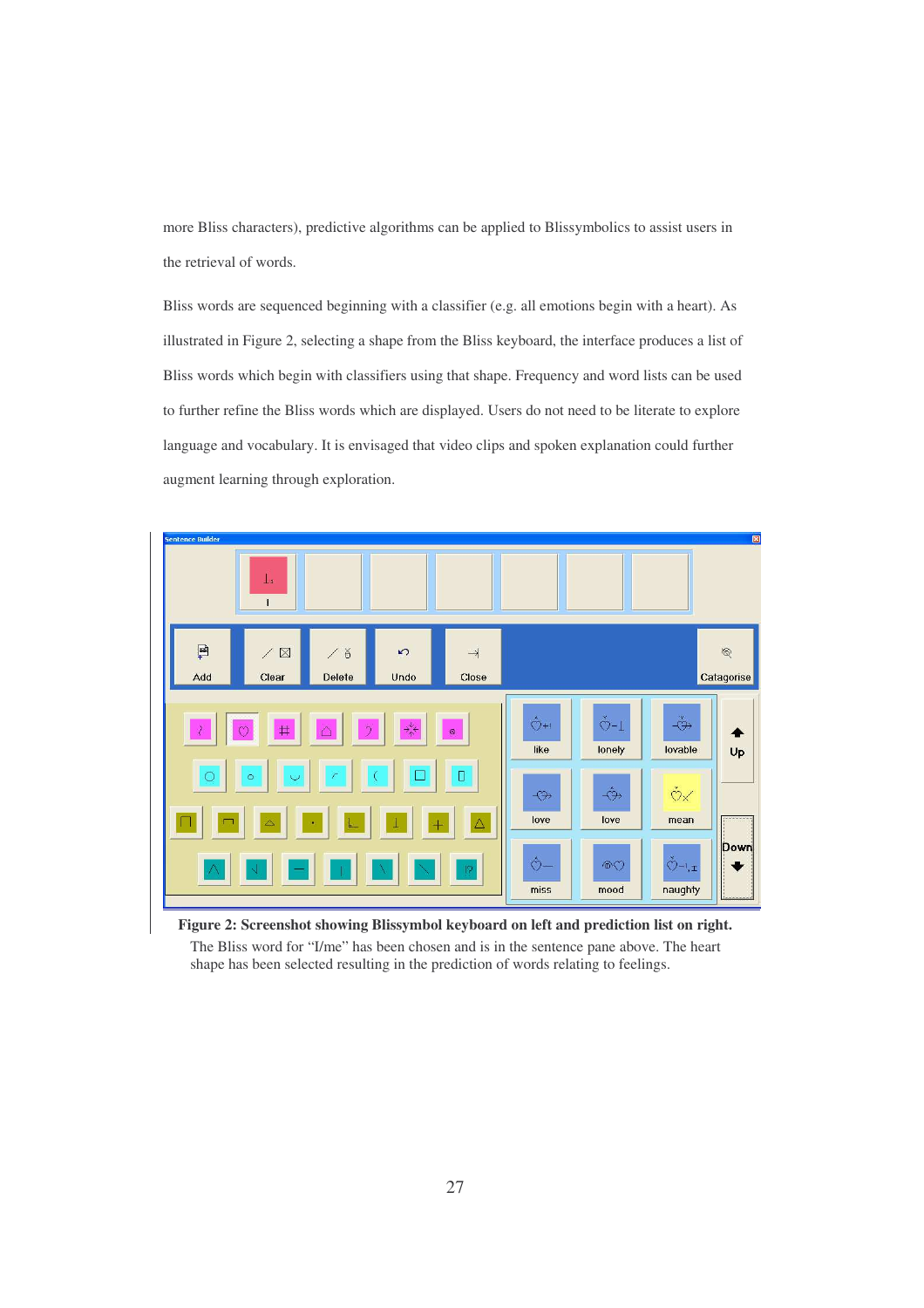### *Support for dementia*

Dementia, which involves the loss of short term memory in elderly people, is a very serious problem for the person and for their family and carers. It can rule out most social activities and interactions, since these depend on a working short term memory for effective participation. This includes even the essential ability to communicate.

As well as being valuable with all older people, reminiscence is an important tool used to help elderly people who have dementia (Sheridan, 1992; Feil, 1993). This is because, while their short term memory may be impaired, their long term memory is often more or less intact (Rau, 1993). The difficulty is accessing these long term memories without the capability of keeping a conversation going, which depends on short-term memory. What can help are activities that do not require patients to maintain the structure of a conversation, for instance looking at and commenting on a series of photographs, which can provide a framework for meaningful person to person interaction.

The tools used in such reminiscence work can also include videos, sound, music and written materials. However, 'traditionally' these are all in separate media, and it can be very timeconsuming searching for a particular photo, sound or film clip. Bringing all these media together into a 'digital' multi-media scrapbook could mean easier access to content for more lively reminiscence sessions. The intention of this project was to begin to develop a system which could act as a 'conversation prosthesis', giving the user the support needed to carry out a satisfying conversation about the past.

An investigation was undertaken to determine which aspects of multimedia would be most helpful for such a reminiscence experience, and the best way to present them. A number of prototype interfaces for a multimedia reminiscence experience were developed. These included text, photographs, videos and songs from the past life of the city. The materials were collected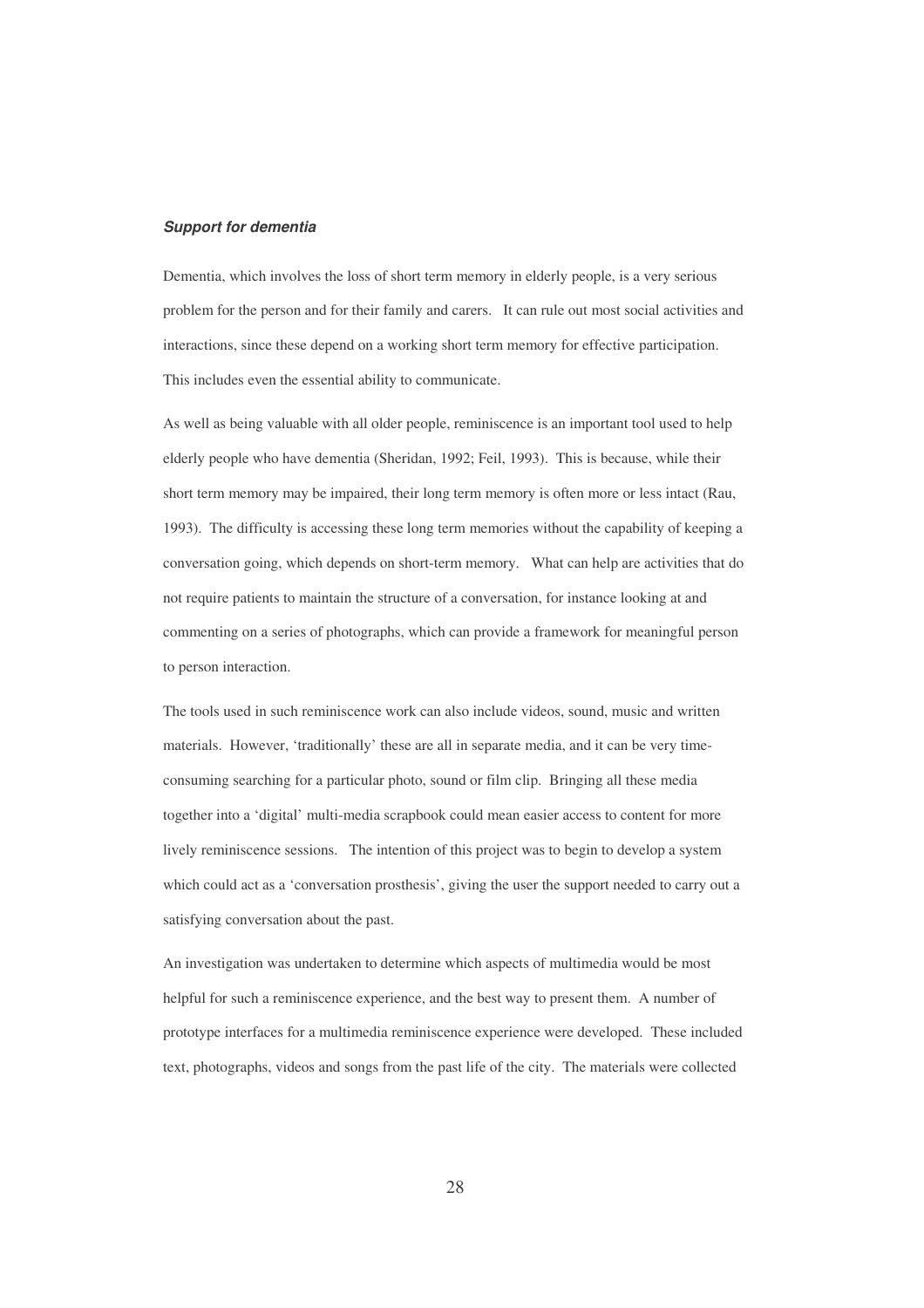with the assistance of the University, Dundee City archives, and the Dundee Heritage Project. The prototypes were demonstrated for people with dementia and their care staff at a day centre run by Alzheimer Scotland Action on Dementia. The following issues were addressed in these evaluation sessions:

1. *Is it better for the display to use the metaphor of a real-life scrapbook or a standard computer screen?* Six of the staff members preferred the book presentation; three preferred the screen and two had no preference. Interestingly, this was almost a reversal of the preference shown by the people who had dementia, the majority preferring the screen presentation. The preference shown for the screen presentation could be due to reduced cognitive ability. The book presentation is a metaphor which may not be interpreted suitably by the person with dementia.

*2. How should the scrapbook material be organised – by subject or by media type?* The majority of the staff evaluators preferred the arrangement by subject saying it was more logical, some were unsure, however no-one showed a preference for the arrangement by media. The clients with dementia reflected these findings. Despite preferring the arrangement being by subject the majority of evaluators could see benefits from having access to both arrangements. It was concluded that for basic reminiscence sessions the arrangement by subject is preferable. But access to the arrangement by media should be an option, to make the software available for use in other ways.

*3. How do the sounds, pictures, video and, music add to the reminiscence process, and what are their differential effects?* Most of the videos and photographs and all the songs were able to spur conversations. However, it was found that with videos the clients were only able to strongly identify with them when they triggered off specific personal memories, whereas songs and photographs were more generally appreciated. Attention remained focused longest with

29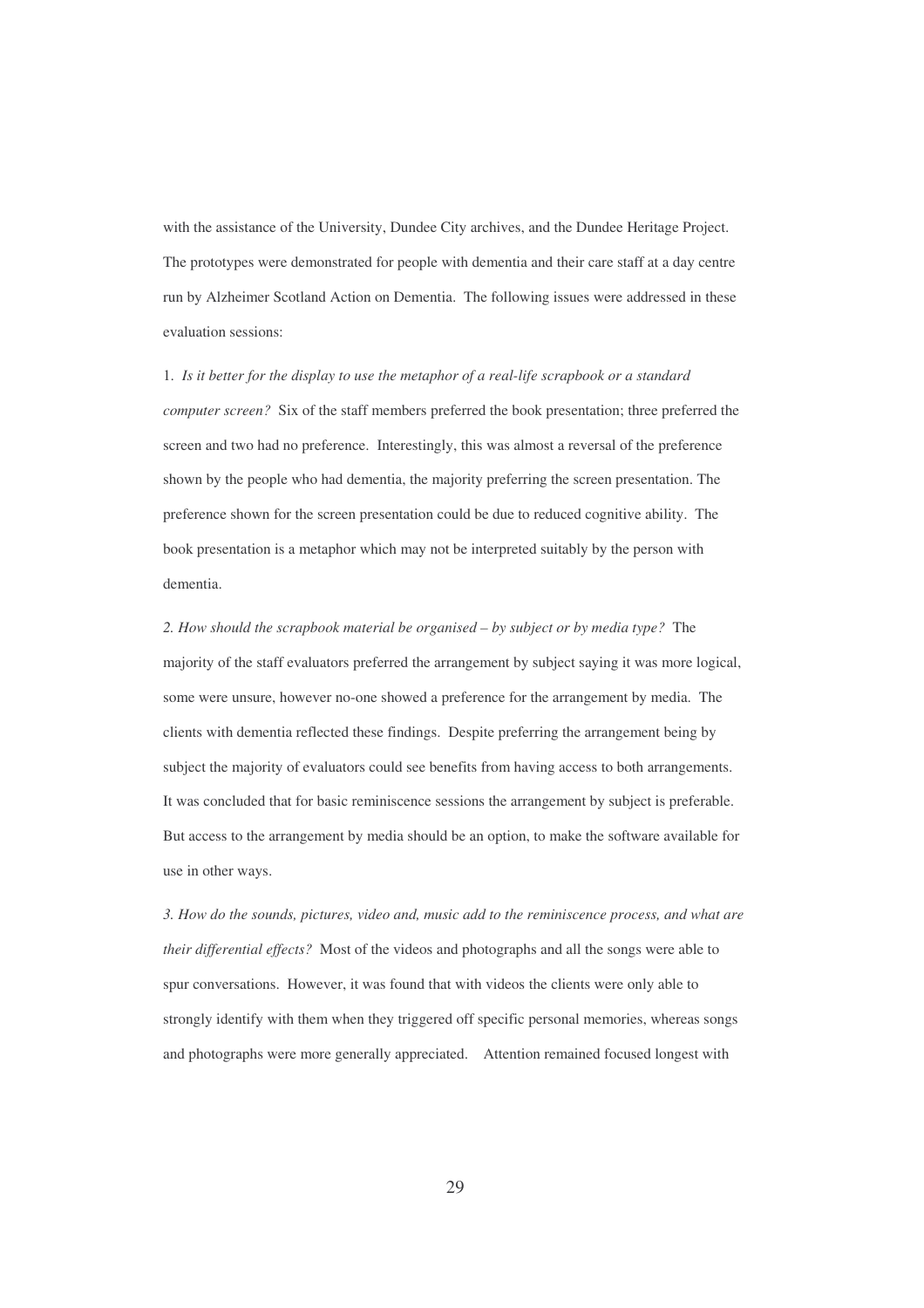the songs, which were particularly enjoyed when played repeatedly with everyone singing along. The staff did, however, feel that some individual clients had enjoyed the videos most.

One general finding was that the multimedia presentation as a whole produced a great deal of interest and motivation from the people with dementia. The staff were also very keen to see the idea developed further. A new project is now beginning which will fully develop the ideas produced by this preliminary work, and will produce a fully functional multimedia reminiscence system. The project will be carried out by a multidisciplinary team consisting of a software engineer, a designer, and a psychologist specialising in aging.

In addition to its benefits for the person with dementia, participation in reminiscence activities has been shown to have a positive outcome for the carers who take part. Thus help for reminiscence is not only a tool to stimulate interaction, but also a contributor to improved quality of life, for the person with dementia and their family.

Recent work on using videos to present life histories for people with dementia has shown that new technologies, where sensitively and appropriately applied, can bring a substantial added impact to supportive and therapeutic activities for people with cognitive problems (Cohen, 2000). The reminiscence system developed will we hope have the immediate application described above, and will also serve as an exploration in developing a range of computer-based entertainment systems for people with dementia.

# **Systems to support people with dyslexia**

Dyslexia is a language disorder which is still in the process of being investigated and thoroughly understood. A word processing environment has been developed to alleviate some of the visual problems encountered by some people with dyslexia when they read and produce text. In the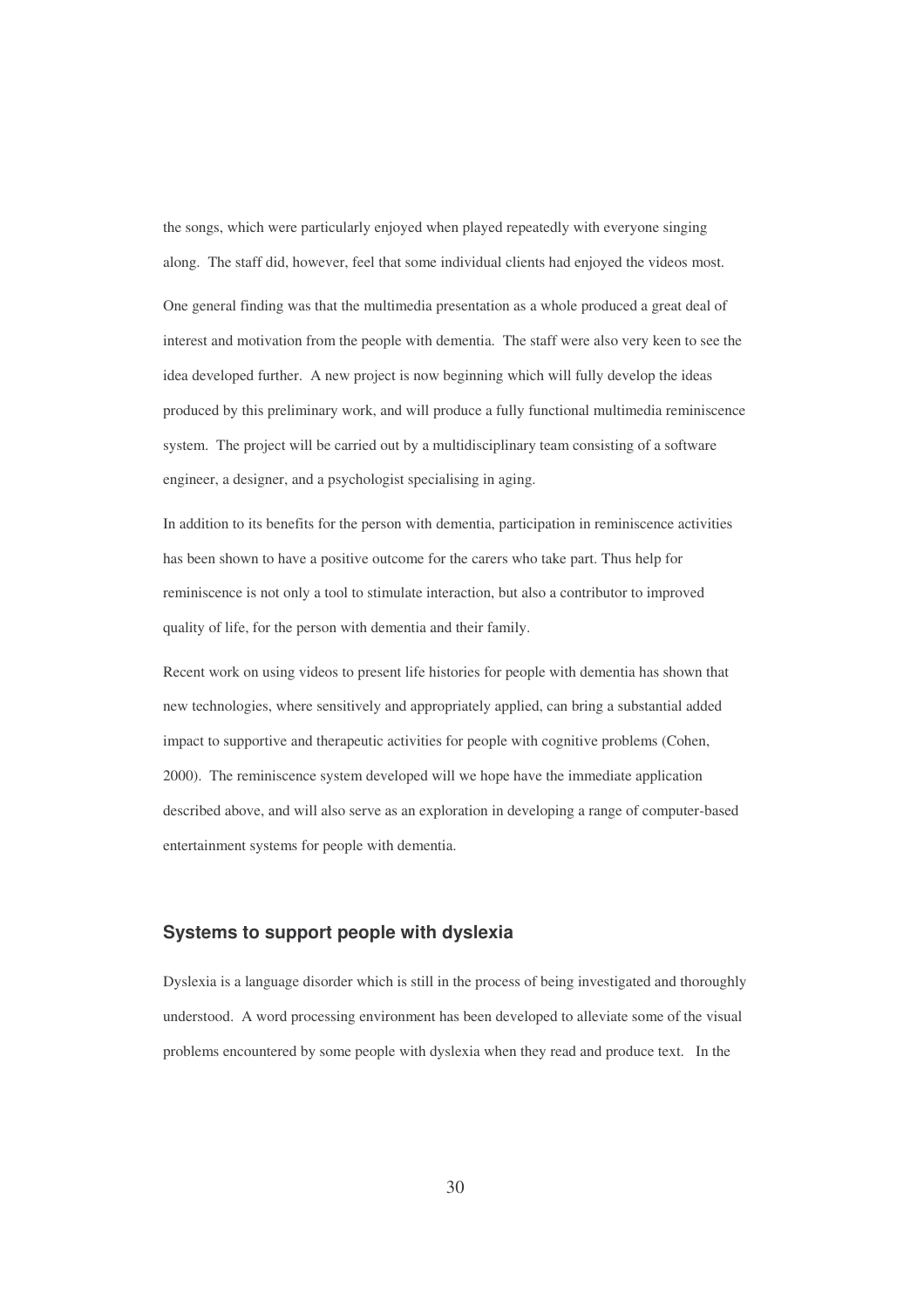absence of a full understanding of the nature of dyslexia, however, the researchers' approach was to identify some of the most commonly noted problems which dyslexics. On the basis of these common difficulties, they identified ways in which each individual might be able to minimise the consequences of their own particular problems by manipulating the appearance of their word processing environment and text presented within it. This stage of the development process involved the start of an iterative cycle of prototype development and evaluation with dyslexic computer users. The work led to a software system which provides a highly (and easily) configurable environment for dyslexic people (who experience a very wide range of differing preferences and problems) to use for reading and producing text. The approach was to examine the parameters of the situation, including cost, cost benefit, existing software and user demand, with a view to finding an optimal path to the production of a software system which is of real use in practical situations. It should be noted that while users were extensively involved throughout the development process, the researchers did not always rely directly on their individual inputs for further development; rather they ensured that at all times the process was sensitive to user need and opinion, but informed by relevant sources ranging from documented wisdom about the subject to hunches about what might work.

This development of a word processor to assist dyslexics is thus a particularly illuminating example of how the needs of people with a particular type of cognitive impairment can be effectively factored into the design and development process. This research will thus be described in some depth, as an example of a development and to assist the reader in appreciating the generic importance of this approach, which requires knowledge of the underlying syndrome, and also a methodology which encourages an innovative approach to user involvement.

Dyslexia, as has been noted, is still being investigated as a language disorder, and at present it has a number of definitions. The British Dyslexia Association offers this description: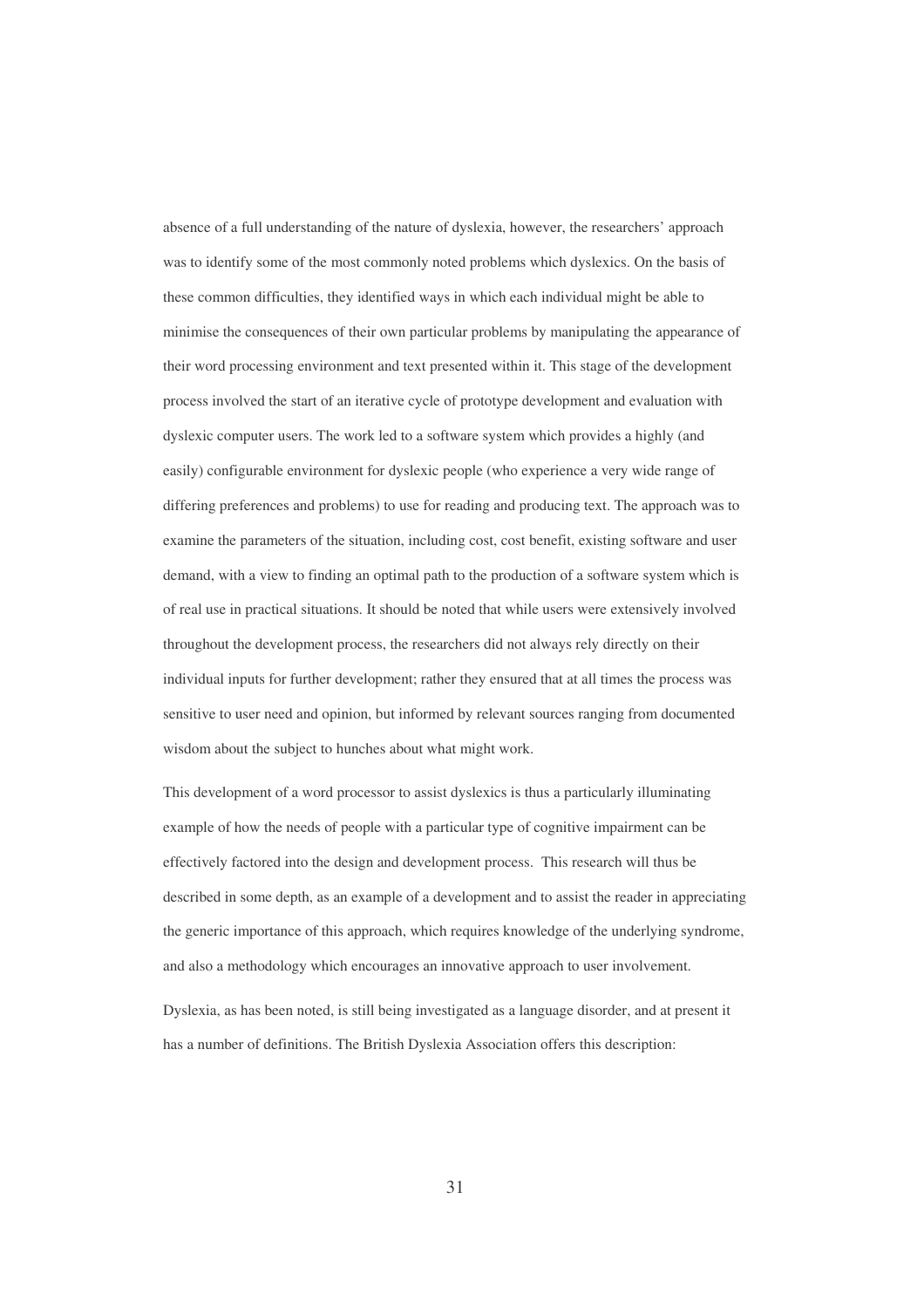"Dyslexia is best described as a combination of abilities and difficulties that affect the learning process in one or more of reading, spelling and writing. Accompanying weaknesses may be identified in areas of speed of processing, short term memory, sequencing and organisation, auditory and/or visual perception, spoken language and motor skills. It is particularly related to mastering and using written language, which may include alphabetic, numeric and musical notation<sup>1</sup>."

The symptoms of dyslexia vary greatly and the reasons for the existence of these symptoms are also varied. However, two distinct types of dyslexia are recognised: acquired dyslexia and developmental dyslexia.

*Acquired* dyslexia is associated with those people who have difficulties caused by damage to the brain. Therefore, prior to the occurrence of brain damage, no difficulties would have been identified. This area can be subdivided into disorders in which the visual analysis system is damaged - peripheral dyslexia, and disorders in which processes beyond the visual analysis system are damaged, resulting in difficulties affecting the comprehension and/or pronunciation of written words - central dyslexia.

Peripheral dyslexia is associated with difficulties such as misreading letters within words and migrating letters between words. Central dyslexia on the other hand concerns issues such as bad comprehension due to an impaired semantic system, and the inability to read unfamiliar words, whilst familiar words are read easily. Examples would include 'monkey' being read as 'ape' (a semantic error), and 'patient' being read as 'parent' (a visual error).

<sup>&</sup>lt;sup>1</sup> British Dyslexia Association website at; http://www.bdadyslexia.org.uk/faq.html#q1, January 2006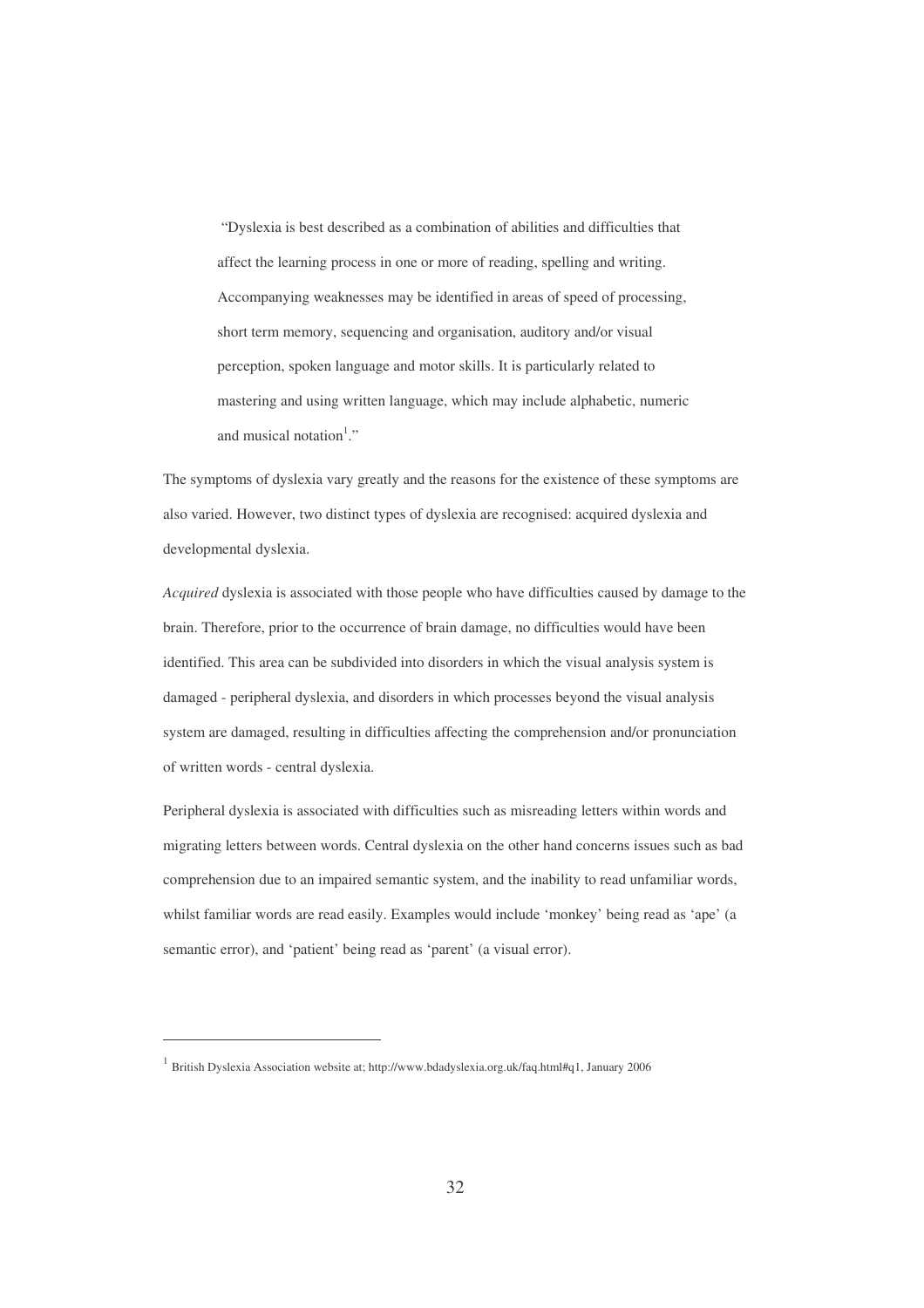Developmental (or congenital) dyslexia is present from birth but will generally become apparent later, and has been described as follows (Critchley, 1964):

"Developmental dyslexia is a learning disability which initially shows itself by difficulty in learning to read, and later by erratic spelling and by lack of facility in manipulating written as opposed to spoken words. The condition is cognitive in essence, and usually genetically determined. It is not due to intellectual inadequacy or to lack of sociocultural opportunity, or to emotional factors, or to any known structural brain defect."

One of the main features of dyslexia is the individual nature of the disorder. The condition is not typically characterised by one single difficulty, but by a range of difficulties which will vary in combination and in intensity between individuals, giving rise to an enormous variation between individuals in the problems encountered. Each dyslexic person thus has a range of difficulties which need to be addressed differently from those of others. Dyslexia is an example of the need to design for dynamic diversity.

The wide ranging characteristics of dyslexia provide a challenge for technological assistance, as a single approach will not be appropriate for the range of problems presented by the population of dyslexic people. Computer technology offers the opportunity to provide reading and writing systems which are highly configurable for each individual user but they need to be based on an understanding of the problems which dyslexics have in reading and writing, and some of the visual problems which can affect them. The approach adopted in this research was to offer dyslexic users a range of appropriate visual settings for the display of a word processor, together with the opportunity to very easily configure the way in which text is displayed to them. The user can select, by experimentation, the settings which best suit them. These settings are then saved and later recalled each time that person uses the word processor. It will be seen that this

33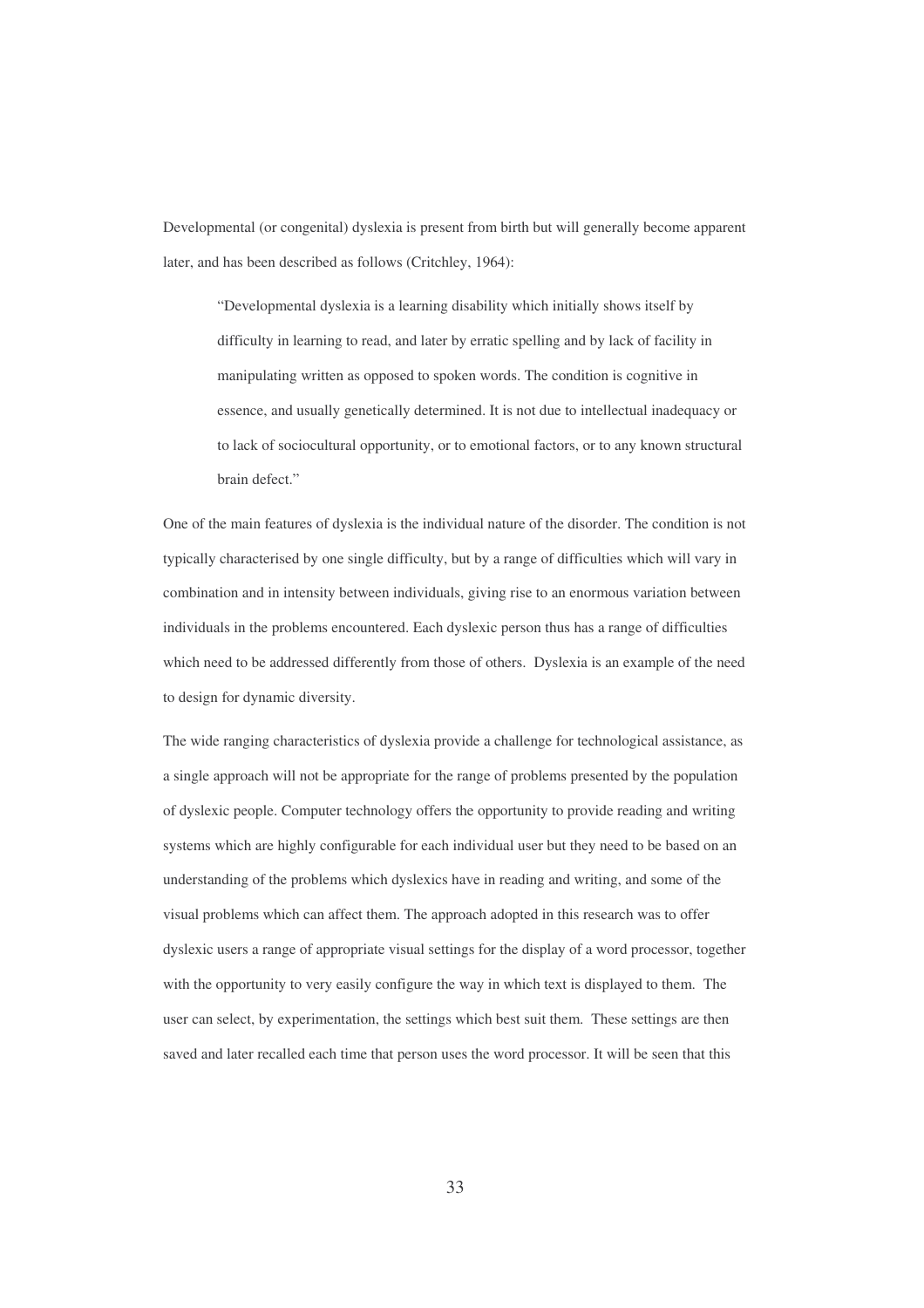approach affords the potential to make computer based text significantly easier to read than printed text, as well as improving the usability of computer word processing systems for a wide range of dyslexics.

### *Some common problems of dyslexia*

It was first necessary to determine the parameters which should be offered for configuration by the user. An initial investigation revealed that some of the most commonly encountered problems are as follows (adapted from Willows, Kruk,& Corcos, 1993 and Shaw, D. 1994, private communication):

1. *Number and letter recognition .*One of the fundamental problems faced by dyslexics is the recognition of individual alphanumeric symbols. This is often seen when letters which are similar in shape, such as 'n' and 'h', 'f' and 't', are confused. The problem is exacerbated with the introduction of uppercase letters. In addition, many dyslexic adults, who are capable of reading printed letters, have difficulty in reading cursive writing.

2. *Letter reversals*. Many dyslexics are prone to reversing letters, which results in a particular letter being interpreted as another letter. Examples of these characters would be 'b', 'd', 'p' and 'q'. This problem can result in poor word recognition with words containing reversal characters being substituted for other words such as 'bad' for 'dad'.

*3. Word recognition*. As well as the substitution effect caused as a result of letter reversals, words which are similar in their outline shape (word contour) can be substituted by dyslexics. Typical examples of this problem are the words 'either' and 'enter'. Both words have the same start and finishing characters and this, allied with their similar word contours, make them candidates for being substituted for each other when they occur in the text.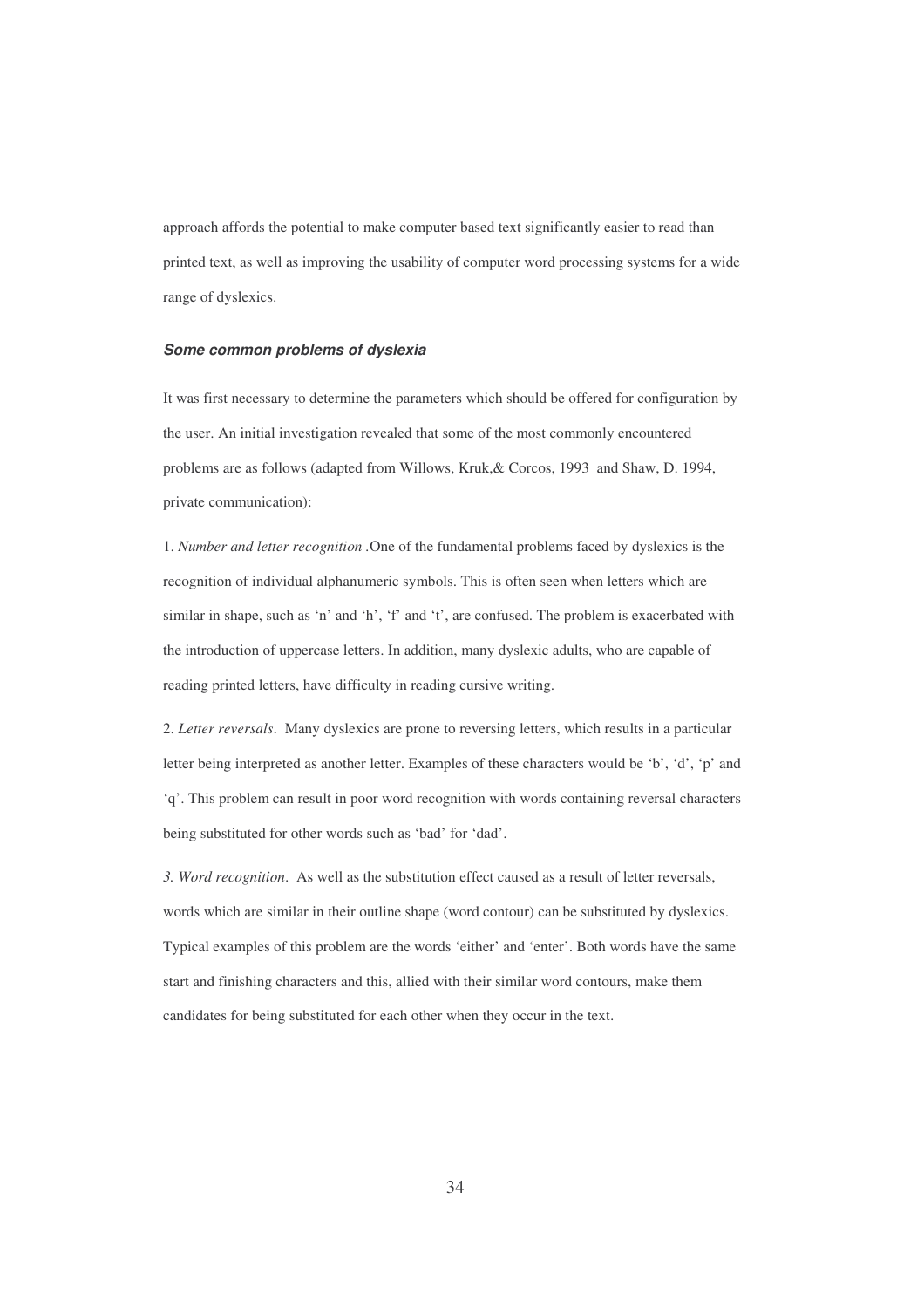*4. Number, letter and word recollection*. Even if the ability to recognise numbers and letters is adequate, it can still prove difficult for a dyslexic individual to recall the actual form and shape of a character. Many dyslexics have so much difficulty recalling upper and lower case characters that they continue to print later in life. Similarly, poor visual memory means that dyslexics have little ability to distinguish whether or not a word 'looks right' or not.

*5. Spelling problems*. Due to the problems discussed in *1-4* above, dyslexics can have great difficulty with spelling and many dyslexics have very poor spelling. Much of the spelling of dyslexics appears to reflect a phonic strategy with words like 'of' and 'all' being spelt 'ov' and 'ohl'.

*6. Punctuation recognition*. As with characters, dyslexics appear to have difficulty recognising punctuation marks.

*7. Saccadic and fixation problems*. Another problem which is found in many dyslexics is their lack of ability to follow text without losing their place. Many find it difficult to move from the end of one line to the beginning of the next and also find themselves 'getting lost' in the text.

*8. Word additions and omissions*. Dyslexics may add or remove words from a passage of text, apparently at random. This is manifested by words being omitted or duplicated, extra words being added, or word order being reversed or otherwise 'jumbled'.

*9. Poor comprehension*. With the variety of errors caused by the factors described above, a dyslexic person may perceive a totally different (or 'impoverished') passage of text from the one which is actually in front of them. Dyslexics thus display poor comprehension skills due to text which they perceive being significantly different from the actual text.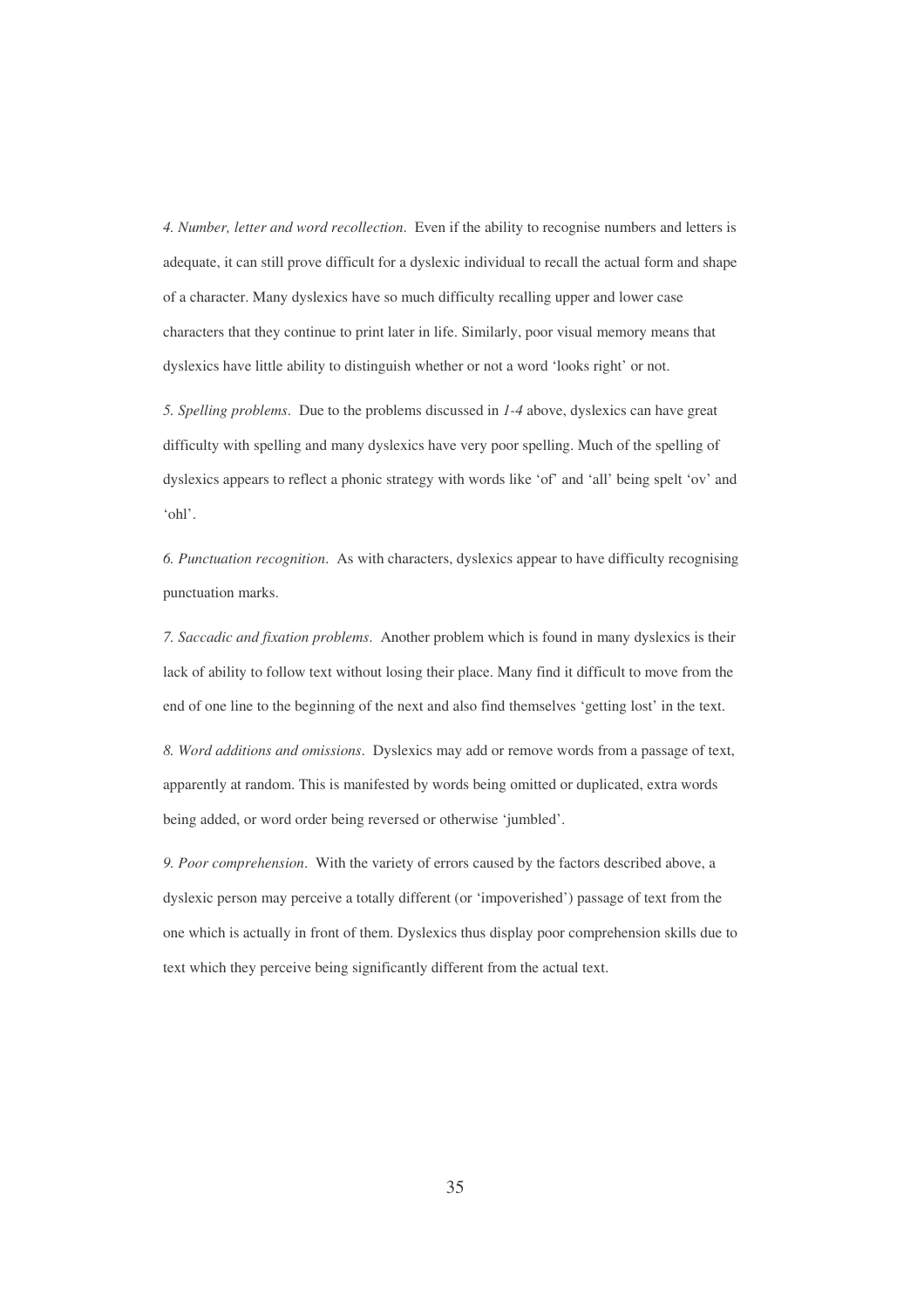### *Computer aid for the problems of dyslexia*

In an attempt to alleviate some of the problems discussed above, dyslexics, particularly within the education system, are encouraged to use computers for text manipulation. The use of a computer keyboard has the potential to alleviate the problems of character recollection, but this only really helps with the recollection of characters, not the recognition of them once they are on the screen.

There is, however, strong evidence to suggest that the use of lexical and spelling aids can greatly assist with spelling problems exhibited by dyslexics (e.g. Newell & Booth, 1991). Merely highlighting an incorrect word and offering a replacement, however, may not be enough, since one of the other problems which some dyslexics face is an inability to tell if a word 'looks right', thus they will have difficulty selecting the appropriate correction(s).

Some dyslexics are sensitive to colour, and coloured acetate screens or tinted glasses as well as lighting conditions can improve their ability to read text. Many dyslexics also report interference from peripheral vision, indicating that anything that can be done to reduce screen 'clutter' outside the main screen window, such as making the document 'page' fill the whole screen, may be of benefit (Shaw, D. 1996, private communication).

Based on the above difficulties encountered by dyslexics, the researchers considered ways that the screen image of the text could be manipulated. These included, foreground and background colour, character typeface, font and spacing, making letters or words with similar shapes distinguishable by using different fonts, sizes and/or colours, and presenting text in narrower columns, or with different spacing between words and/or lines to reduce saccade and fixation problems. The researchers investigated potentially promising ideas by implementing prototypes and evaluating their utility with dyslexic users, with an overall view to developing a configuration system which will enable all dyslexics to set up their own optimised environment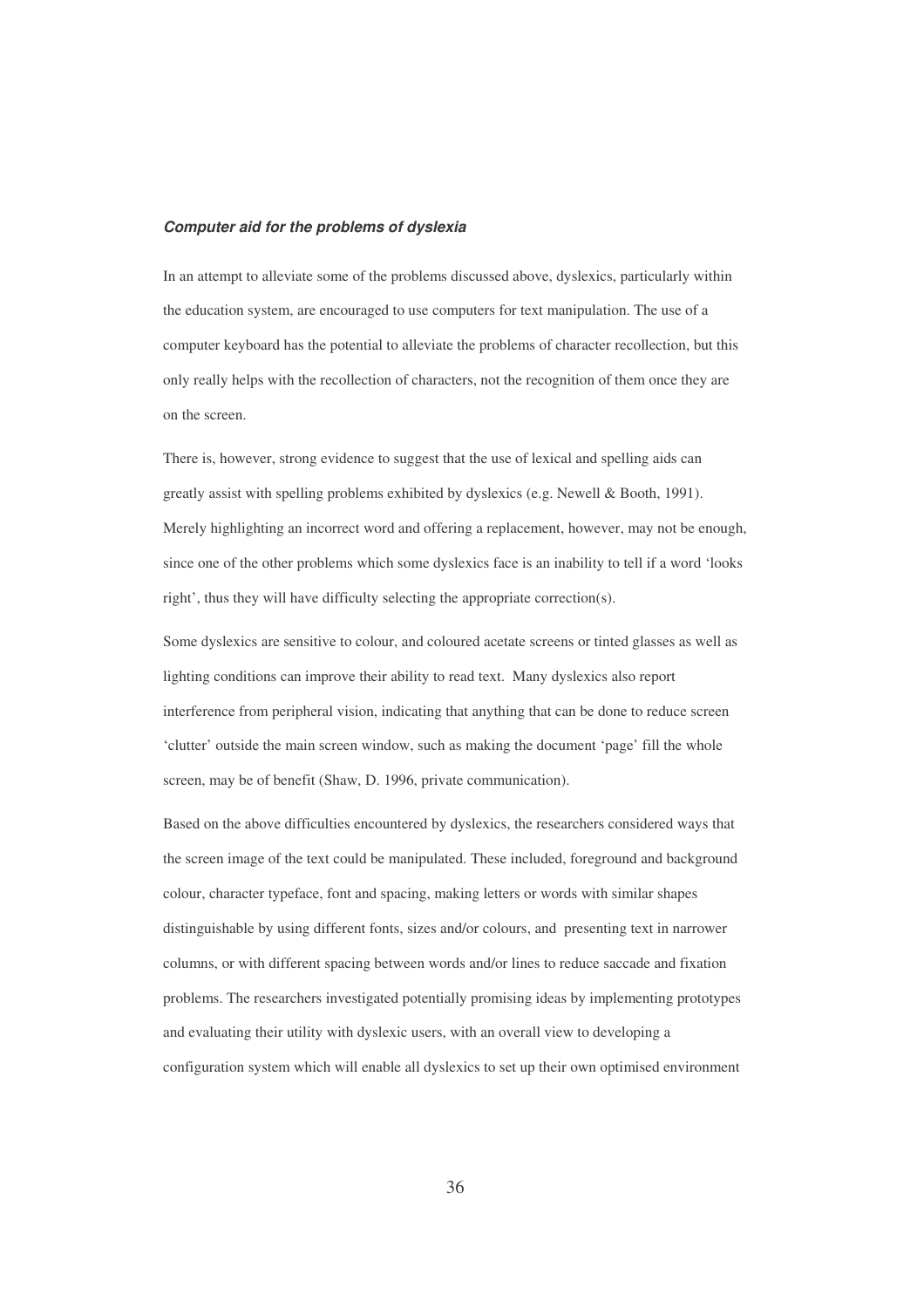### *An experimental text reader for dyslexics*

The first stage of the research was to develop an experimental text reader. This prototype presented the user with an easily configurable interface which allowed for a number of display variables to be altered. Initially, these were background, foreground and text colours, font size and style, and the spacing between paragraphs, lines, words and characters. The interface was designed in such a way that it gave visual feedback on selections before they were confirmed and made minimal use of text instruction.

This was evaluated using twelve computer literate dyslexic students from higher education using 'think-aloud' techniques, as well as questionnaires and interviews. At various development stages, the helpers were asked to try out the system with a view to seeing if it was possible for them to put together a display which improved their ability to read text from the screen. All the users were able to find a setting which was subjectively superior for them to standard black text on a white background with Times Roman 10 or 12 point text, but the screen layouts which were developed by the test subjects were extremely varied. This highlighted the individual nature of the disorder, and the diverse characteristics of any interface which would be appropriate for this group.

Each appeared to have their own favourite colour combination, although brown text on a green background was liked by all the testers. Subjects were in greatest agreement about the selection of a typeface: the sans-serif Arial was rated the best by almost all the testers. All reported that increasing the spacing between the characters, words and lines was beneficial. The most interesting point which arose during the testing, however, was the fact that at the beginning of the evaluation period the dyslexic subjects did not appear to be aware that altering these variables might be of any use.

37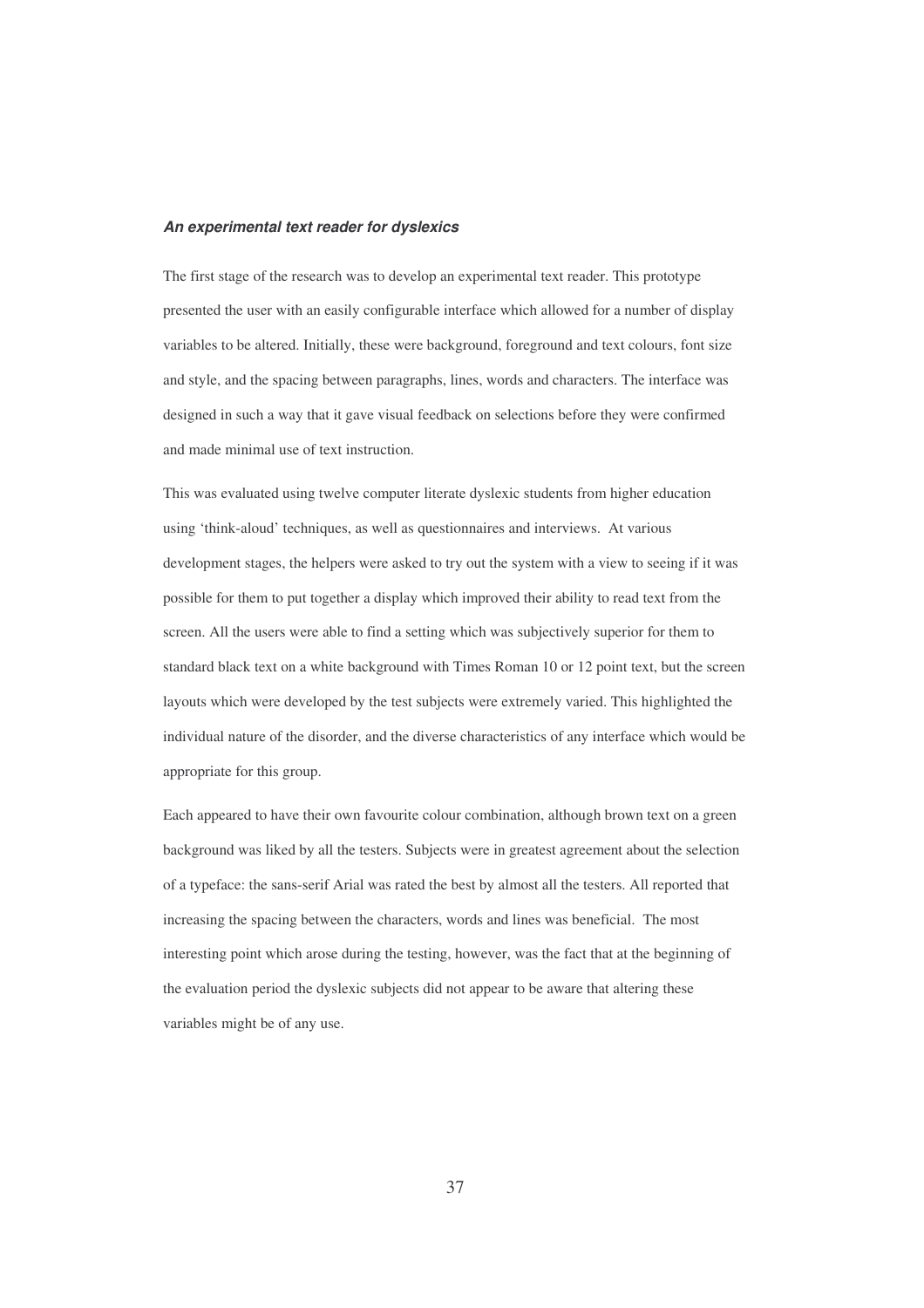A second prototype was then developed based on Word for Windows (Microsoft, 1994) macros (Microsoft, 1995) to provide the required configuration interfaces. This was based on the concept of an evolutionary system, rather than a fixed prototype. It was clear that there would be a substantial advantage in developing a 'dyslexic configuration' but this design decision raised an interesting deviation from the received wisdom of the desirability of WYSIWYG (*What You See Is What You Get*). In the case of a dyslexic user, what you see should be whatever you can read best, and print previewing facilities would have to be used to show how the layout will appear when printed.

This prototype provided a facility to enhance characters prone to reversals (e.g. 'b', 'd'), by using colour font type and size. This idea of colouring reversal characters provided very interesting and unanticipated results, which are described below. Fixation problems were tackled by reducing the page width, and a speech synthesiser which could read the text on the screen was also included.

There were two distinct parts to the overall solution, a 'preference' program and a reading/editing program. The first allowed users to experiment with the various parameters and the second made use of these preferences within a reading and editing environment. The preference program menu presents the user with various options and variables, together with a preview facility, to enable the user to experiment with, and finally store their data in a 'preferences' file .

The fact that a unique user environment, tailored to the need of each individual is provided means that the document is (deliberately) not WYSIWYG. A print option thus allows the user to print the document as it appeared with their preferred formatting applied to it, or as it would appear without any special formatting.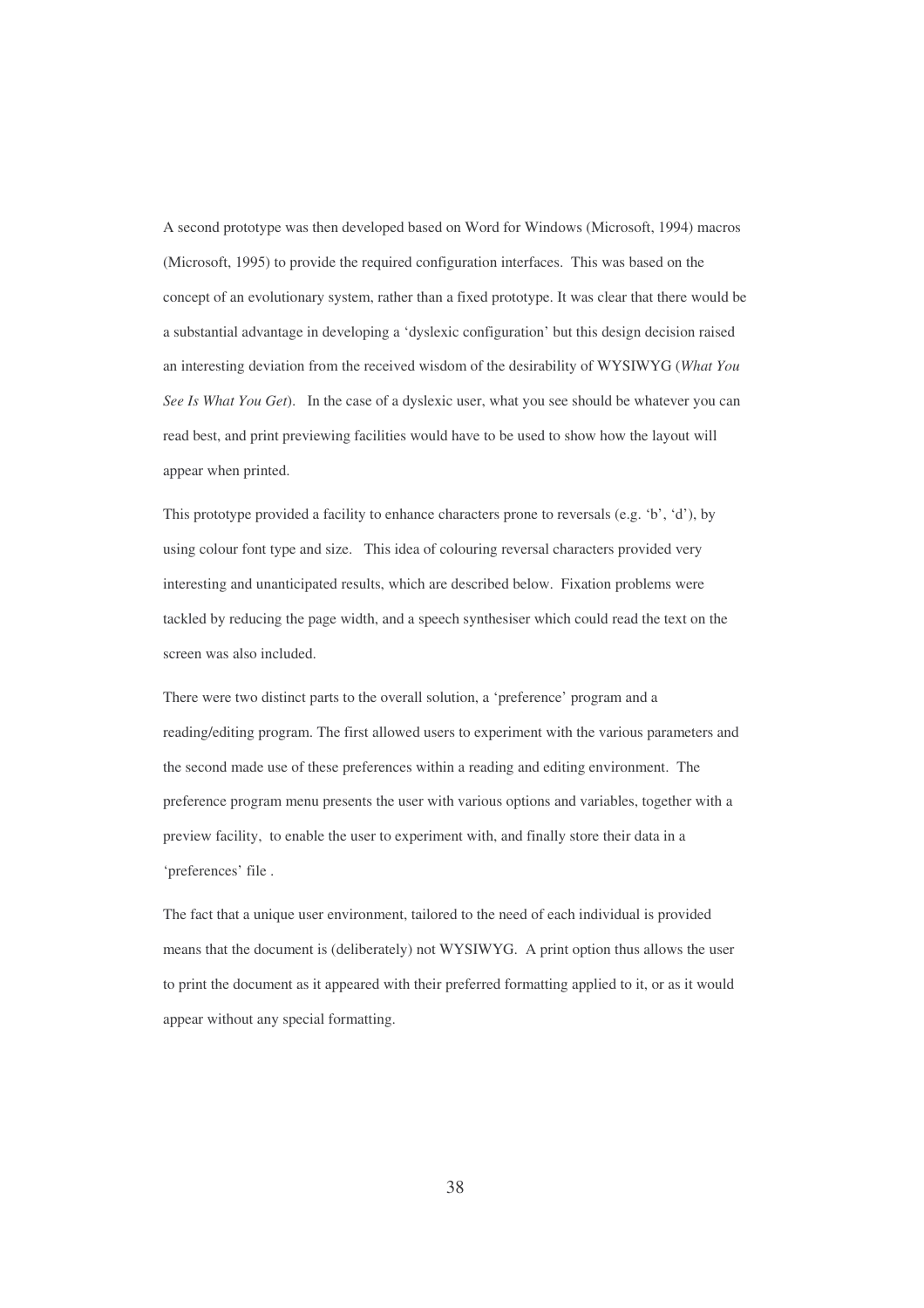This second prototype was developed as an add-on module to Microsoft Word, and was evaluated by seven dyslexic users with an age range of 15 to 30 years, in a similar fashion to that above. The users found the system easy and intuitive to use, reporting that each of the options had an effect on their ability to read. The options which allowed the user to change the colour scheme of the document appeared to be the most helpful, but font size and spacing, column width and indications of reversals were also reported to assist reading by some or all of the users.

The reversals option provided the most interesting results of all. The reason for the improvement however was not always that the reversal characters were clearly distinguished and easy to read. Instead it was claimed that the sporadic colouring "broke the text up" and resulted in the user being less likely to "get lost", i.e. the system was reducing fixation problems rather than recognition problems.

As the testing progressed the testers appeared to be surprised at times by the effect some of the changes had on their ability to read the document. Comments included: "I would never have thought of doing that", or "I don't think that will do me much good" before finding a feature did indeed help.

The prototypes were developed from the perspective that the user population was diverse, and that the design process must accommodate potential changes in preferences over time. The fact that dyslexia is a very idiosyncratic disorder and findings that the users were often unaware of how easy it was to improve their reading potential by changing visual aspects of the reading environment, illustrates how a standard user centred design methodology is not appropriate for such user groups.

39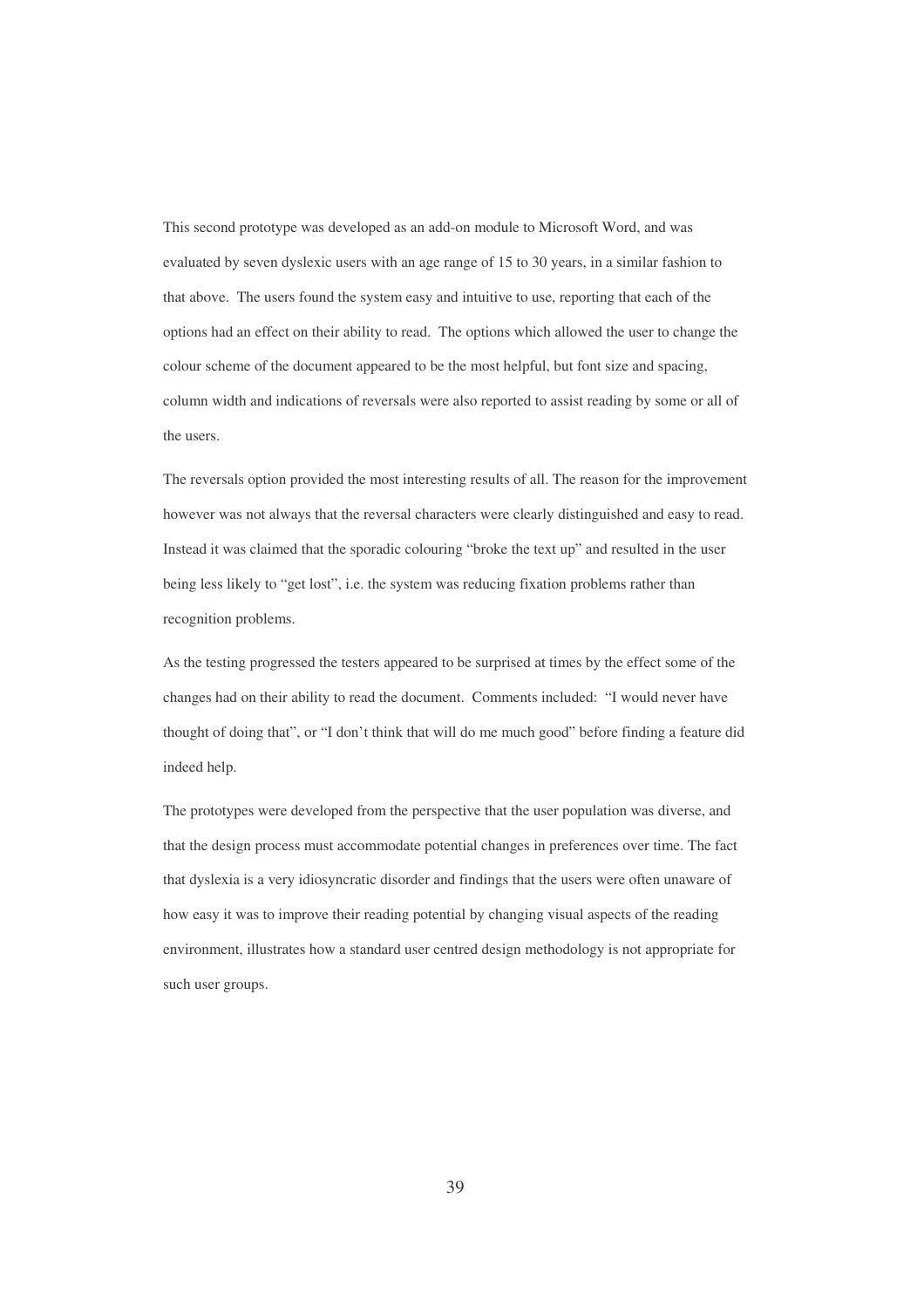# **Research methodologies**

The research described above gives a flavour of successful approaches to developing human interfaces and software to support people with various types of cognitive impairment. Much of the methodology used in these developments, however, had to be developed *ab initio*. Traditional User Centred Design does not have the flexibility for these user groups, and most research and development in the field of communication and information technology to support people with disabilities has, to date, concentrated on the development of special 'assistive' systems and on accessibility features for younger, mainly physically or sensorially disabled people. Similarly the human interfaces to most computer systems for general use have been designed, either deliberately or by default, for a 'typical', younger user (Newell & Cairns, 1993; Newell, 1995; Newell & Gregor, 1997). Knowledge from these fields does not necessarily transfer comfortably to the challenges encompassed in universal design (Beirmann, 1997; Hypponen, 1999; Sleeman, 1998; Stephanidis, 2001) and, in particular, the widely varying and often declining abilities associated with the range of cognitive impairments.

This section addresses the particular issues for the design process which accompany cognitive impairment and suggests a paradigm and methodology to support the process of designing software which is as near to the universal accessibility ideal as is possible, derived from the approach to specific projects described above.

Software systems, which are aimed at the 'mainstream' (rather than being of a 'prosthetic' nature) need to address the wide variation in the types and severity of cognitive impairment between individuals. This demand is further complicated by the fact that, in general, as people grow older their abilities change. This process of change includes a decline over time in the cognitive, physical and sensory functions, and each of these will decline at different rates relative to one another for each individual. This pattern of capabilities varies widely between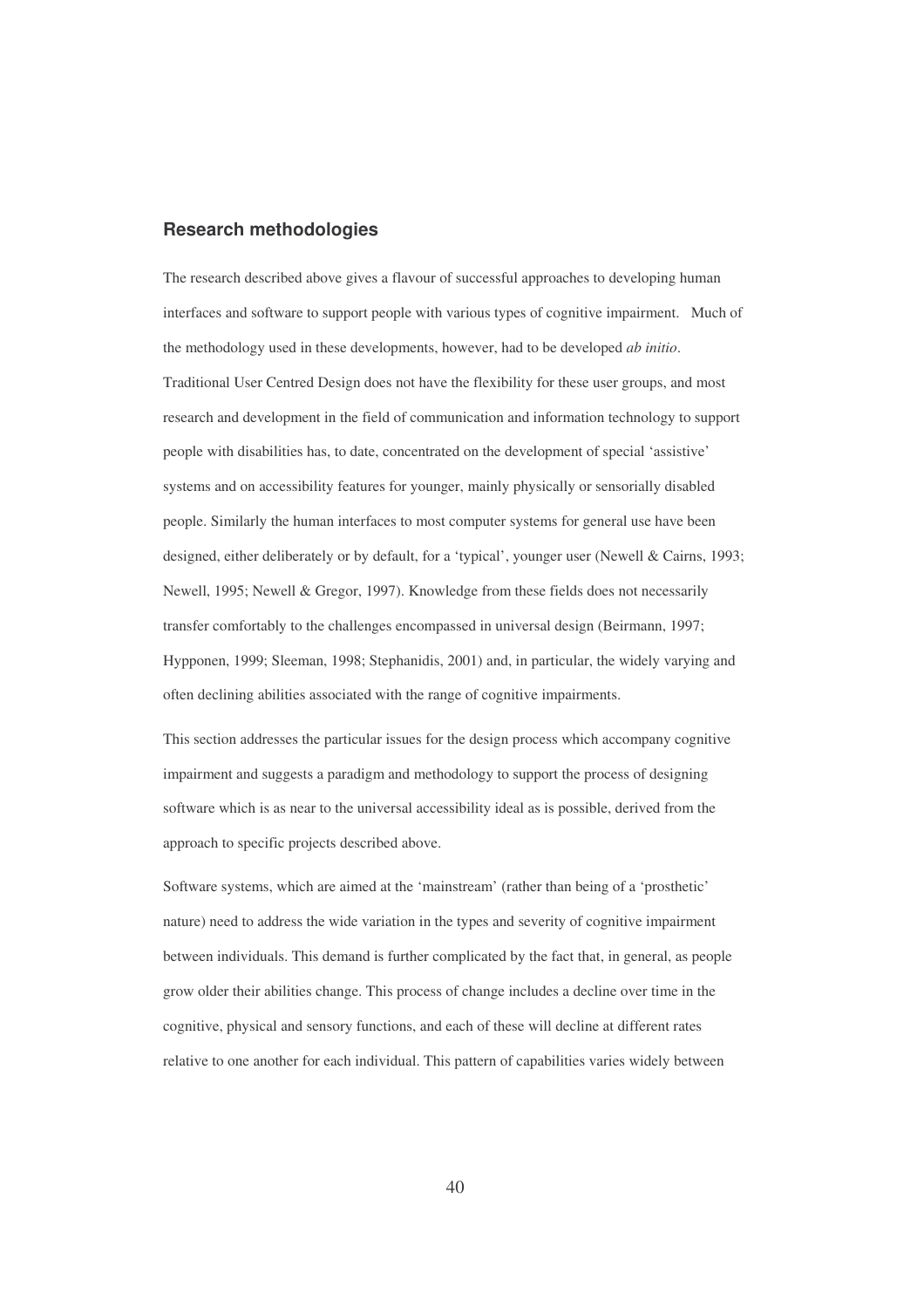individuals, and as people grow older, the variability between people increases. In addition, any given individual's capabilities vary in the short term due, for example, to temporary decrease in, or loss of, function due to a variety of causes, such as the effects of drugs, illness, blood sugar levels and state of arousal.

This broad range and variability of change presents a fundamental problem for the designers of computing systems, whether they be generic systems for use by all ages, or specific systems to compensate for loss of function. Systems tend to be developed for a 'typical user' and either by design or by default, this 'user' tends to be young, fit, male, and crucially, has abilities which are static over time. These abilities are assumed to be broadly similar for everybody. Not only is this view wrong, in that it does not take account of the wide diversity of abilities among the wider population of users, but it also ignores the fact that for individuals, these abilities are dynamic over time.

Current software design also typically produces an artefact which is static and which has no, or very limited, means of adapting to the changing needs of users as their abilities change. Even the user-centred paradigm (e.g. ISO 13407, 1999; Nielsen, 1993; Preece, 1994, Shneiderman, 1992) looks typically at issues such as representative user groups, without regard for the fact that the user is not a static entity. It is thus important not only to be aware of the diverse characteristics of people with cognitive dysfunction, but also the dynamic aspects of their abilities.

It is clear that people with cognitive impairments, whatever their cause, can have very different characteristics to most human interface and software designers. It is also clear that in these circumstances User Centred Design (UCD) principles need to be employed if appropriate technology is to be developed for this user group (Gregor & Newell, 1999). These methodologies, however, have been developed for user groups with relatively homogonous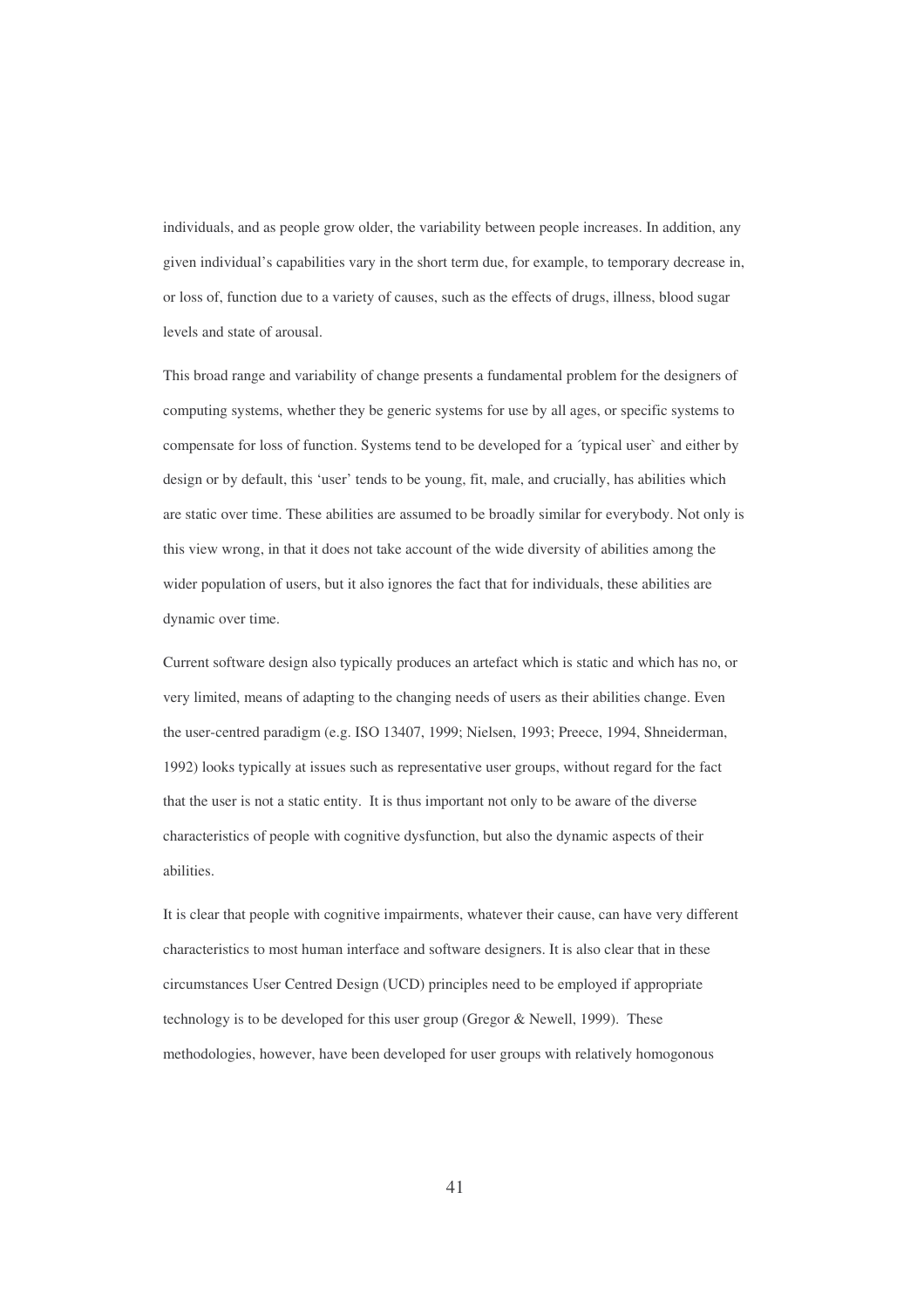characteristics. People with dementia, for example, are a diverse group and even small subsets of this group tend to have a greater diversity of functionality than is found in groups of able young people.

An additional complication is that there can be serious ethical issues related to the use of such people as participants in the software development process. Some of these are medically related, but also include, for example, the ability to obtain informed consent. It is thus suggested that the standard methodology of User Centred Design is not appropriate for designing for the inclusion of this user group. The importance of research and development taking into account the full diversity of the potential user population, including cognitive diversity was addressed by Newell in his keynote address to InterCHI '93, where the concept of 'Ordinary and Extraordinary Human Computer Interaction' was developed. (Newell 1993, Newell & Cairns ,1993, Newell & Gregor, 1997).

Market share is clearly an important consideration and this has been given impetus, not only by demographic trends, but also by recent legislation in the US, and other countries, on accessibility of computer systems for people with disabilities. In terms of the workplace, both the Americans with Disabilities Act and the UK Disability Discrimination Act put significant requirements on employers to ensure that people with disabilities are able to be employed within companies and to provide appropriate technology so that such employees had full access to the equipment and information necessary for their employment. Increasingly there is political pressure to increase this access, and more and more requirements for improved access by disabled people are being enshrined in legislation. However, 'access' does not only mean that people with wheelchairs can manoeuvre round buildings, it also means that there needs to be provision for people with cognitive (and sensory and other physical) impairments to be able to operate computers and other equipment essential to the workplace.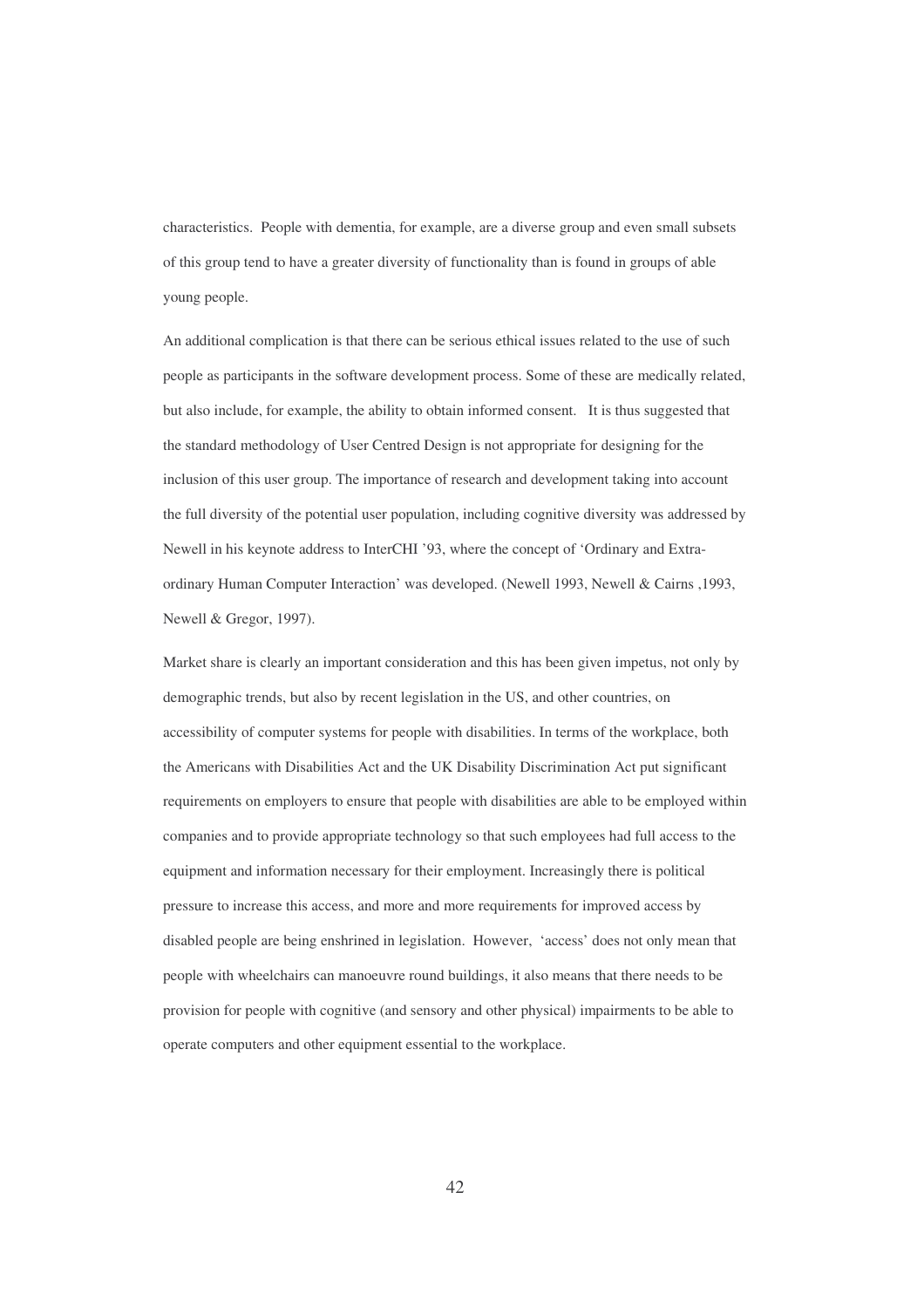An important additional factor in the 'value for money' equation is that design which takes into account the needs of those with slight or moderate cognitive dysfunction can produce better design for everyone. An example where this has not occurred is illustrated by the problems that the majority of users have had with video tape recorders. If the designers had considered those with cognitive impairments within their user group, it is possible that they may have been able to design more usable systems. Another example is an email system specifically designed to be simple to use by older people with reduced cognitive functioning, which was found to be preferred by executives to the standard email system which they were used to.

Some people are impaired from birth, but some may become temporarily or permanently disabled by accident or illness (suddenly or more slowly), or even by normal functioning within their employment. This is particularly noticeable in cognitive functioning. Short term changes in cognitive ability occur with everyone. These can be caused by fatigue, noise levels, blood sugar fluctuations, lapses in concentration, stress, or a combination of such factors, and can produce significant changes over minutes, hours, or days. In addition, alcohol and drugs can also induce serious changes in cognitive functioning, which is recognised in driving legislation, but not in terms of how easy it is to use computer based systems.

Most people at one time or another, will exhibit cognitive functional characteristics which are significantly outside the normal range. Although neither they, nor their peers, would consider these people disabled, their ability to operate standard equipment may well be significantly reduced.

The questions which designers need to consider include:

• Does the equipment which I provide comply with the legislation concerning use by employees who may be cognitively disabled?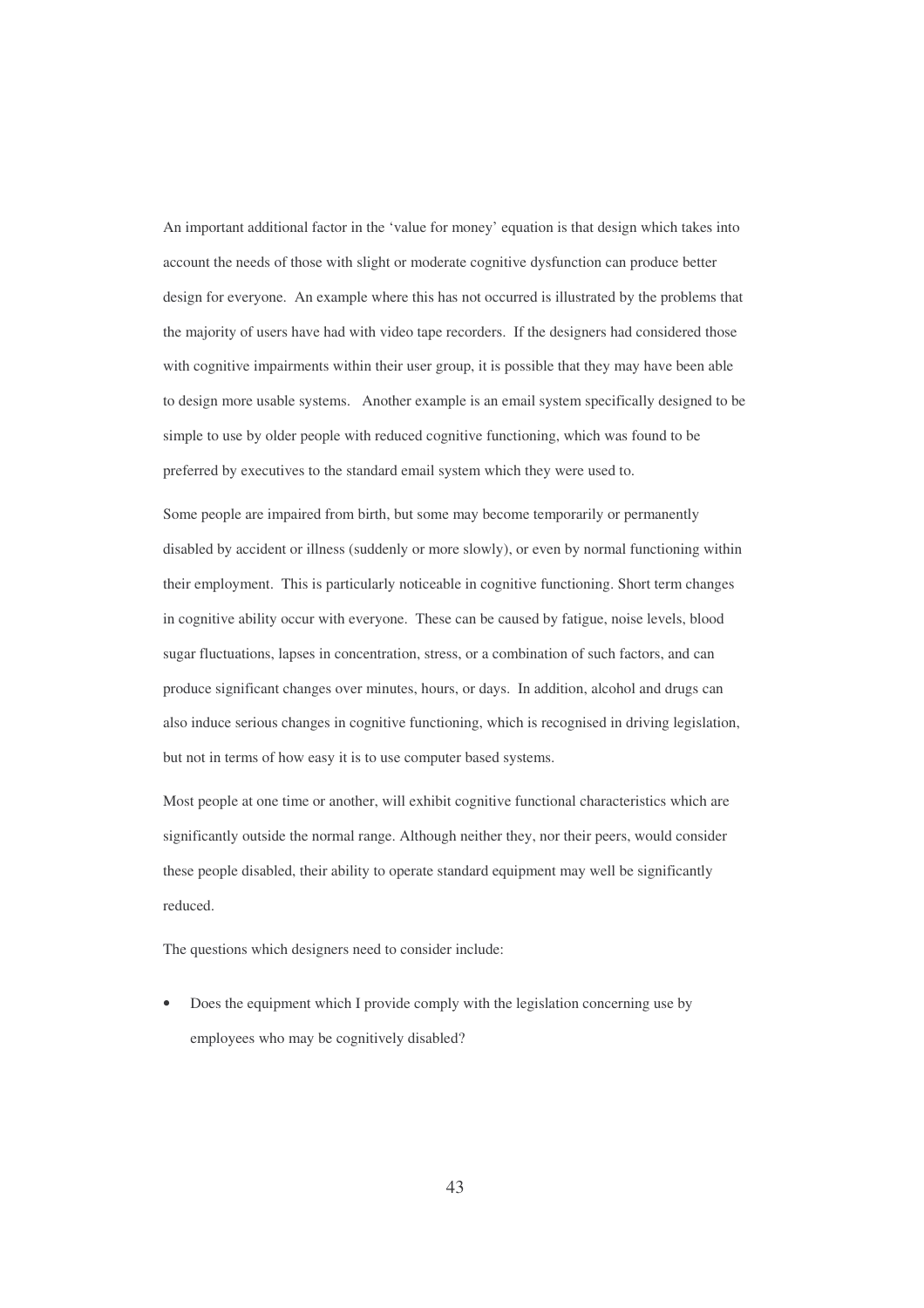- To what extent do I need to take into account the needs of employees who are not considered 'disabled', but have significant temporary or permanent cognitive dysfunction?
- Should I make specific accommodation for the known reductions in cognitive abilities which occur as employees get older (e.g. less requirement for short term memory, or the need to learn new operating procedures)?
- What are the specific obligations designers and employers have to provide systems which can be operated by employees whose cognitive ability has been reduced due to the stress, noise, or other characteristics of the workplace.

The argument is that it would be very unusual for anyone to go through their working life without at some stage, or many stages, being significantly cognitively disabled. If equipment designers took this into account, it is probable that the effectiveness and efficiency of the work force could be maintained at a higher level than would be the case if the design of the equipment was based on an idealistic model of the characteristics of the user and their work environment.

### *The disabling environment*

In addition to the user having characteristics which can be considered 'disabled', it is also possible for them to be disabled by the environments within which they have to operate. Newell & Cairns (1993) made the point that the human machine interaction problems of an able bodied (ordinary) person operating in an high work load, high stress or otherwise 'extreme' (i.e. extraordinary) environment has very close parallels with a disabled (extra-ordinary) person, operating in an ordinary situation (e.g. an office).

High work loads and the stress levels to which this can lead often reduce the cognitive performance of the human operator. For example, a very noisy environment can not only create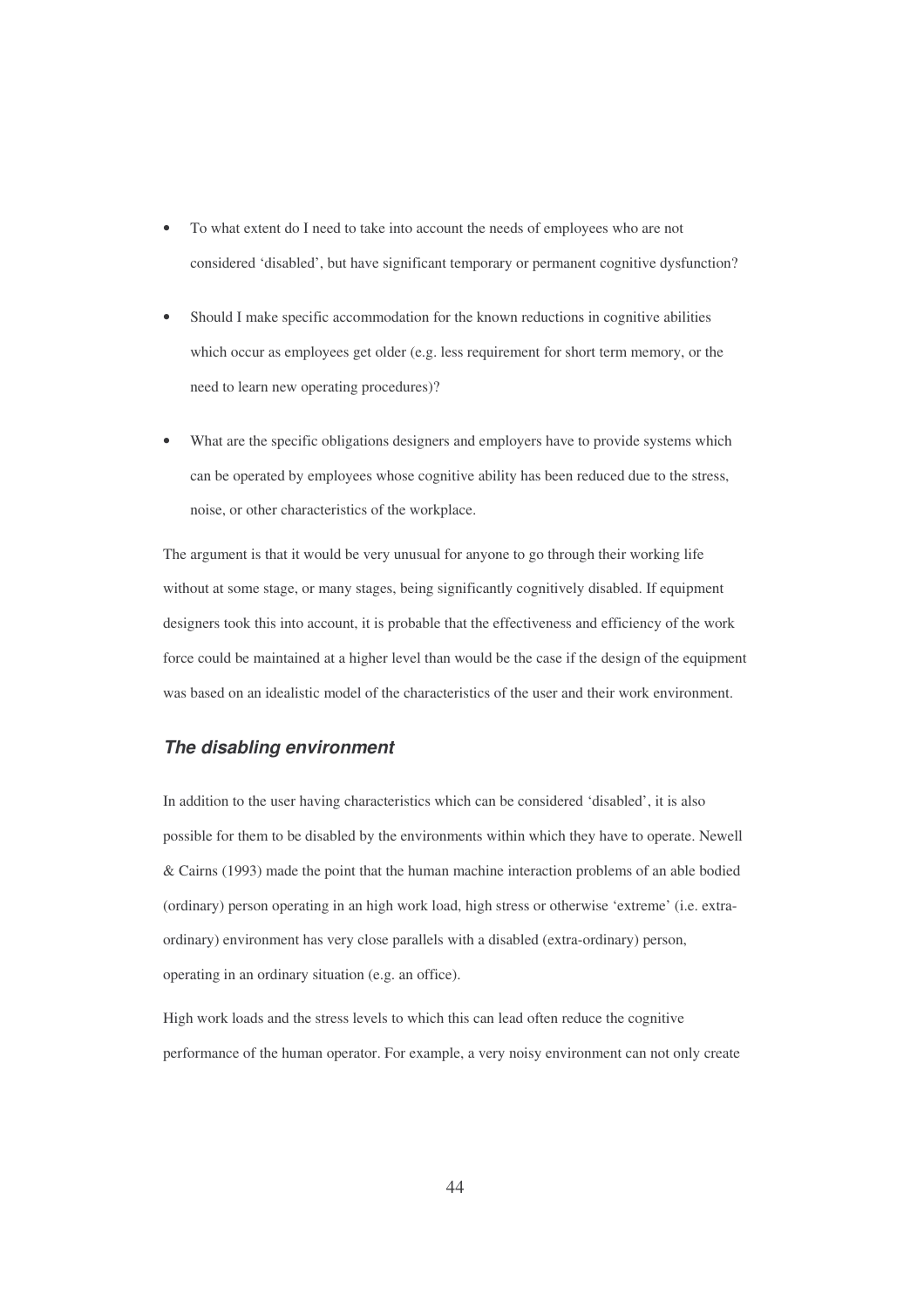a similar situation to hearing or speech impairment, but can also lead to reduced cognitive performance. The stress level in the dealing room of financial houses can be very high and is often accompanied by high noise levels. A significant advance may be made if the software which was to be used in these houses was to be designed on the assumption that the users would be hearing impaired and have a relatively low cognitive performance. It is interesting to speculate as to whether such systems would produce higher productivity, better decision making and less stress on the operators. Other examples of extreme environments in which people have to operate are the battlefield, under water or out in space. The stress and fatigue caused by working within such environments means that their performance is similar to that which could be achieved by a very disabled person operating in a more normal environment. It is not always clear that the equipment such people need to operate has been designed with this view of the user.

It is very important to describe the users of technology in terms of their functional ability related to technology rather than generic definitions of either medical conditions, or primarily medical descriptions of their disabilities. Unfortunately most statistical data is presented as generic and medically categorisations of disability. Gill and Shipley (1999), however, did define disabled user groups in terms of their functional ability, with specific emphasis on the use of the telephone. They estimated that within the European Union, which has a population of 385 million, there were 9 million people with cognitive impairment which could lead to problems using the telephone. Theses figures do not take into account multiple impairments, and the authors point out that, in the elderly population in particular, there may be a tendency towards cognitive, hearing, vision and mobility impairments being all present to a varying extent, and these may interact when considering the use of technological systems. It is this multiple minor reduction in function (often together with a major disability) which means that the challenges to

45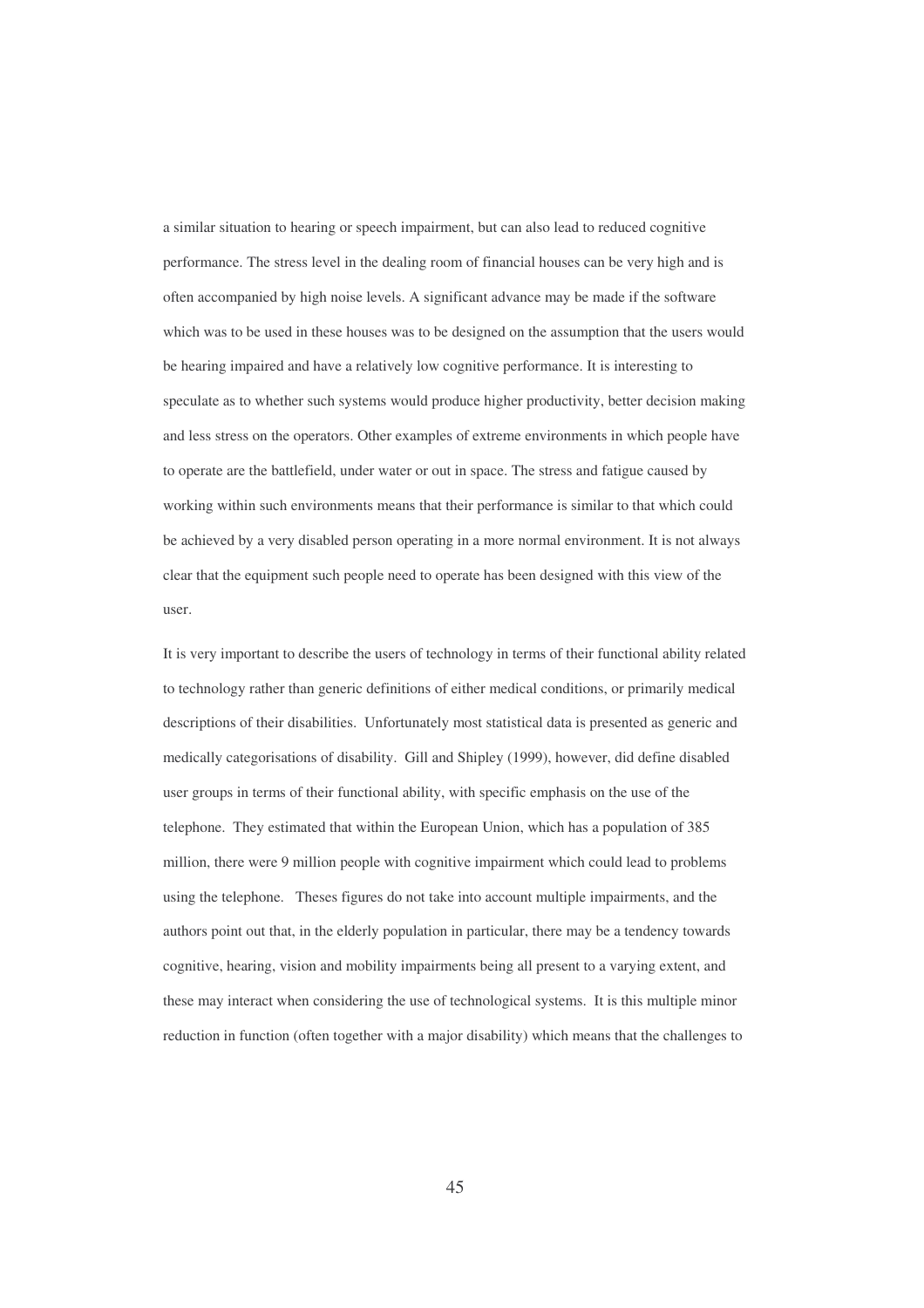technological support for older people has significantly different characteristics to that of younger disabled people, and to the non-disabled non-elderly population.

There has been some movement in mainstream research and development in technology, both in academia and industry away from a technology led focus to a more user led approach, and this has led to the development of User Centred Design principles and practices in many industries. In addition a number of initiatives have been launched to promote a consideration of people with disabilities within the user group in mainstream product development teams with titles including: 'Universal Design', 'Design for All', 'Accessible Design', and 'Inclusive Design'. The 'Design for All'/'Universal Design' movement has been very valuable in raising the profile of disabled users of products, and has laid down some important principles. This approach however has tended not to place too much significance on cognitive impairment, and, particularly if this is included as a factor in the design process, then it becomes more difficult to use 'traditional' user centred design approaches.

Newell and Gregor (2000) have suggested that a new design approach should be developed, which would be based on the already accepted User Centred Design Methodology. There are some important distinctions between traditional User Centred Design with able-bodied users, and the approach needed when the user group either contains, or is exclusively made up of, people with cognitive dysfunction. These include:

- Much greater variety of user characteristics and functionality
- The difficulty in finding and recruiting 'representative users'
- Situations where 'design for all' is certainly not appropriate (e.g. where the task requires a high level of cognitive ability)
- The need to specify exactly the characteristics and functionality of the user group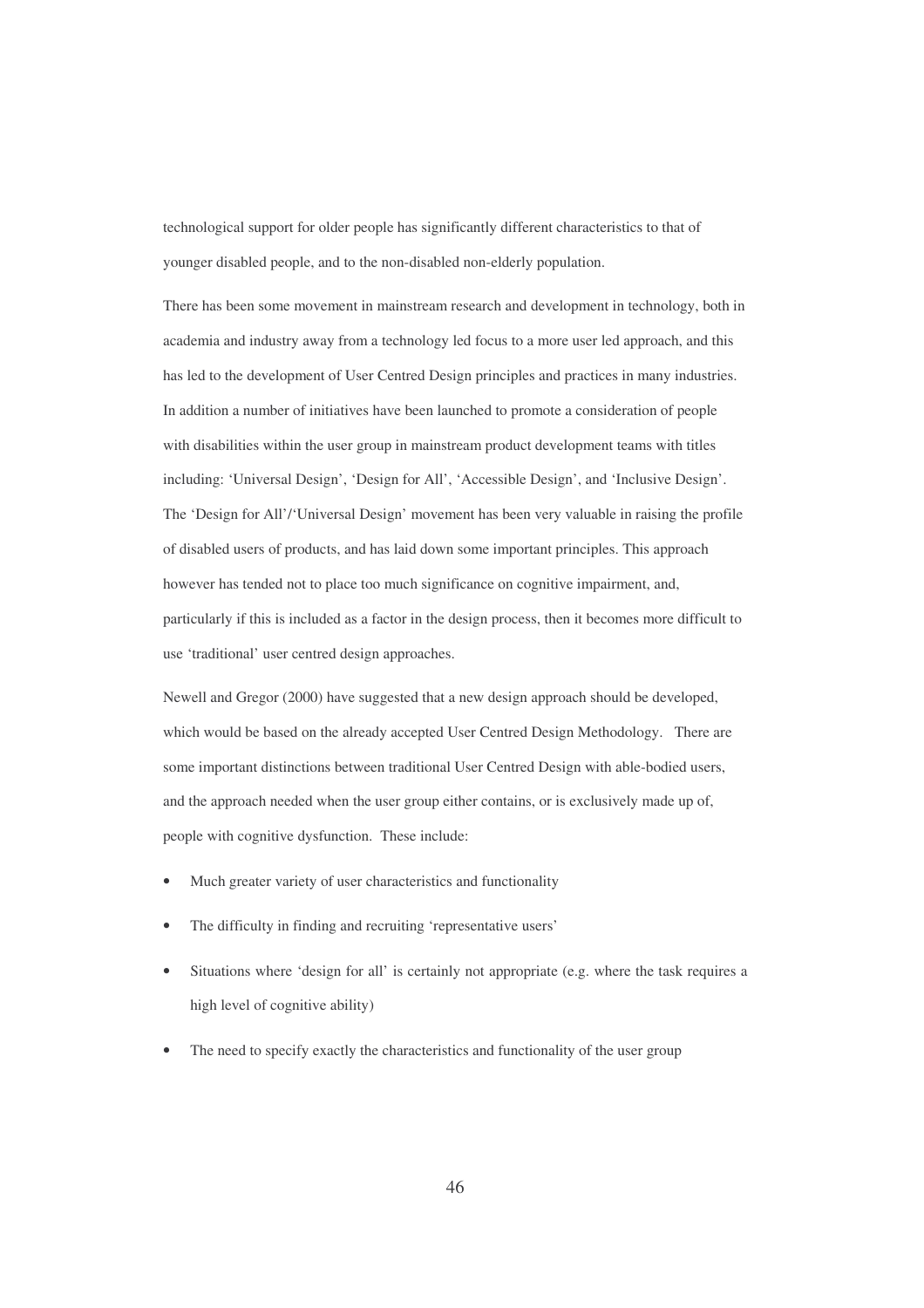- Conflicts of interest between user groups, including temporarily able-bodied
- Tailored, personalizable and adaptive interfaces
- Provision for accessibility using additional components (hardware and software)

The balance in the design process also needs to shift from a focus on user needs, to one on the users themselves. There will be additional problems when considering people with cognitive dysfunction, which will include:

- The lack of a truly representative user group
- That a different attitude of mind of the designer is required
- Ethical issues (Alm, 1994; Balandin & Raghavendra, 1999)
- It may be difficult to get informed consent from some users
- Difficulties of communication with users
- The users may not be able to (sufficiently) articulate their thoughts, or even may be 'incompetent' in a legal sense

Thus there can be particularly difficult ethical problems when involving users with cognitive impairments in the design process. In addition, it is often necessary to involve clinicians when such users are involved, so some of the 'user centred design' actually focuses on professional advice about the user, rather than direct involvement of the user. Even with these problems, however, it is possible to include users with cognitive dysfunction sensitively in the design process.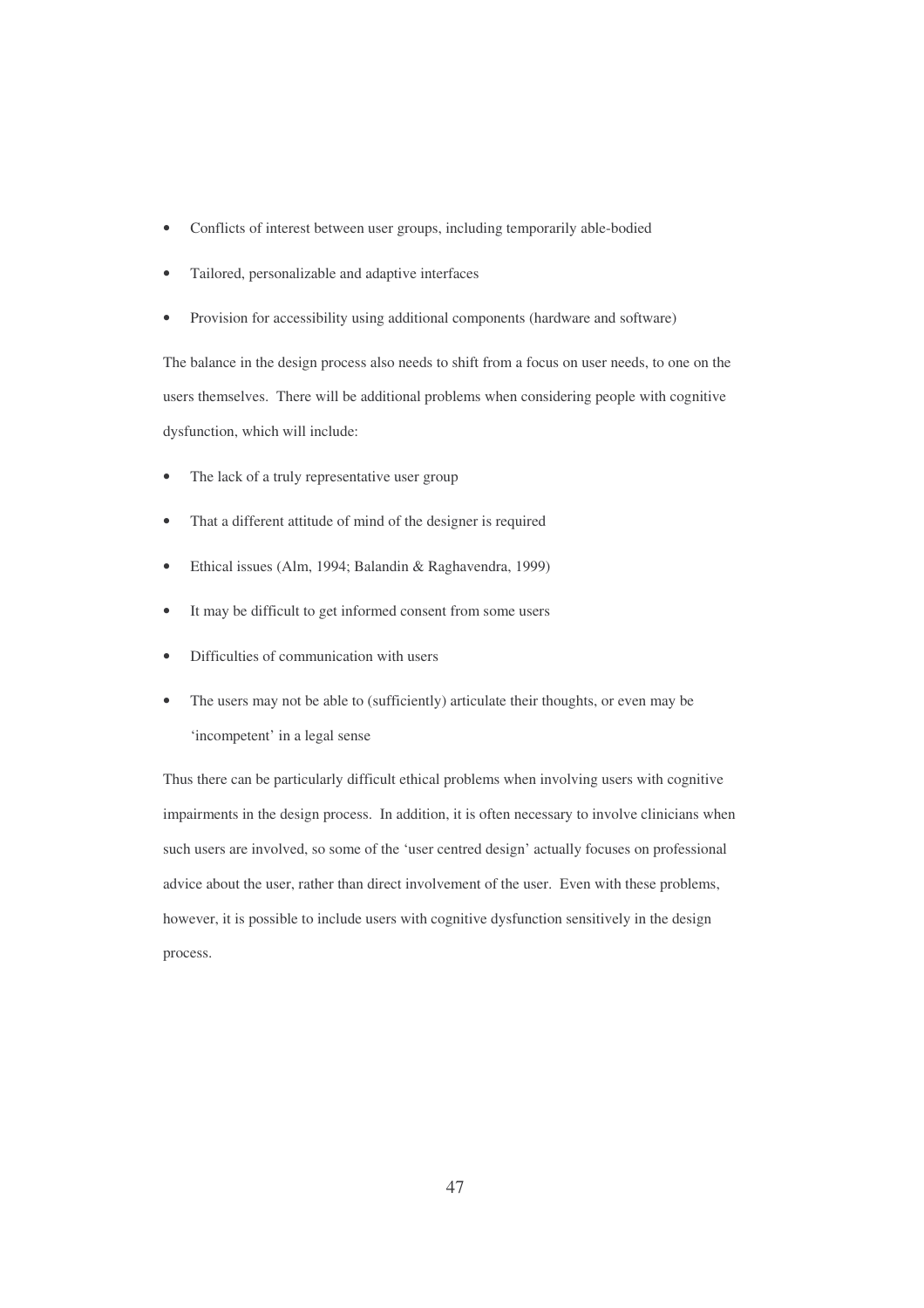# *The inclusion of users with disabilities within research groups*

In Dundee users with disabilities have a substantial involvement in the research, and they have made a significant contribution both to the research and to the commercial products that have grown from this research. There are two major ways in which users are involved:

- As disabled consultants on the research team, where they act essentially as 'test pilots' for prototype systems, and
- By the traditional user centred design methodology of having: user panels, formal case studies, and individual users who assess and evaluate the prototypes produced as part of the research.

The contribution made by clinicians is also vital to the research, and these are full members of the research team. Dundee's Applied Computing Department is also one of the few Computing Departments that has employed speech therapists, nurses, special education teachers, linguists and psychologists (both 'clinical' and 'cognitive').

# *User Sensitive Inclusive Design*

Some significant changes must be introduced to the User Centred Design paradigm if users with disabilities are to be included, and this is particularly important if the users have cognitive impairment. In order to ensure that these differences are fully recognised by the field, the title 'User Sensitive Inclusive Design' has been suggested. The use of the term 'inclusive' rather than 'universal' reflects the view that 'inclusivity' is a more achievable, and in many situations, appropriate goal than 'universal design' or 'design for all'. 'Sensitive' replaces 'centred' to underline the extra levels of difficulty involved when the range of functionality and characteristics of the user groups can be so great that it is impossible in any meaningful way to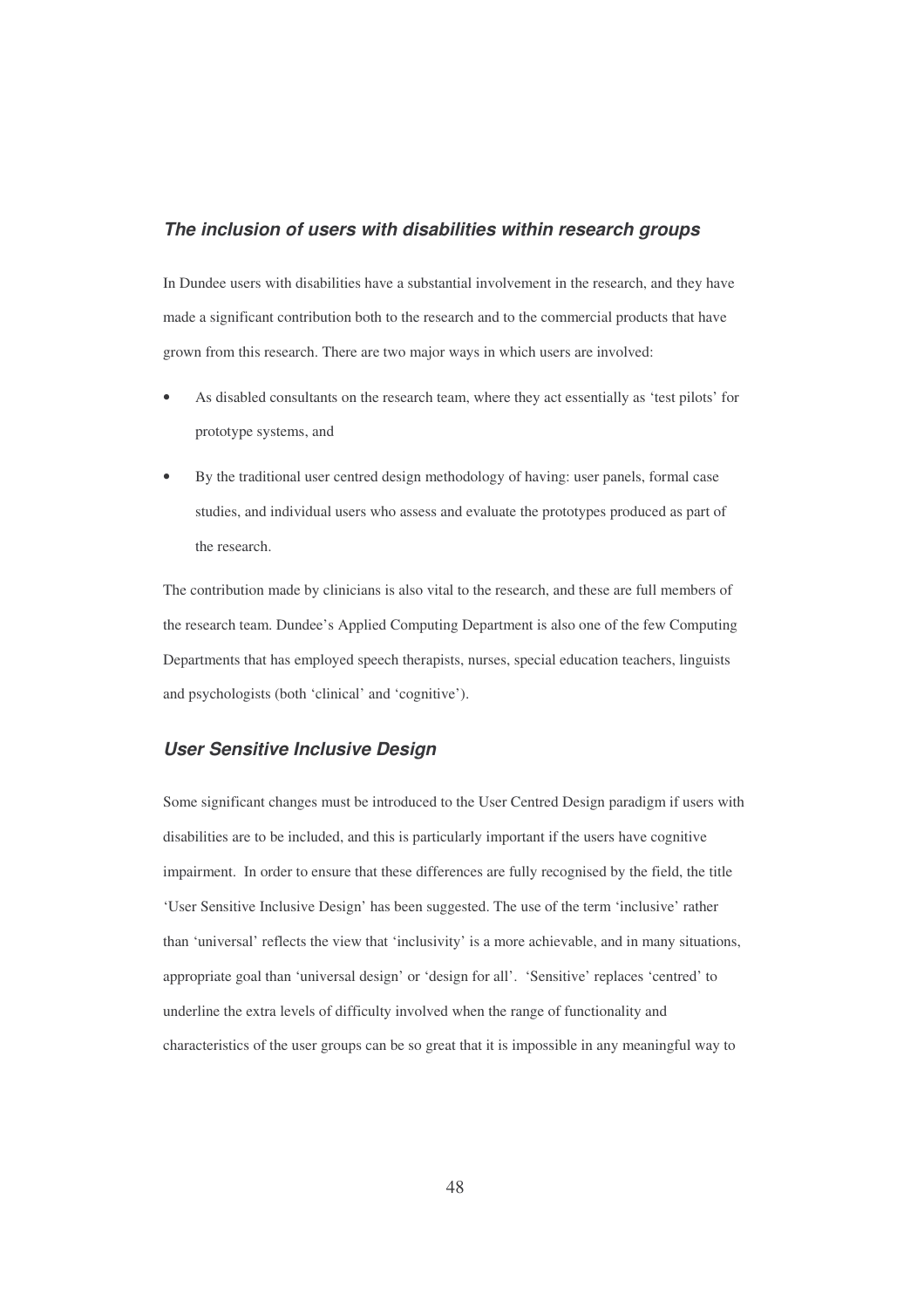produce a small representative sample of the user group, nor often to design a product which truly is accessible by all potential users.

### *Design for Dynamic Diversity*

In addition to the aspects of user sensitive inclusive design described above, it is necessary to make designers fully aware of the range of diversity which can be expected with cognitively impaired people, and also the changing nature of the cognitive functioning of people. It has thus been suggested by Gregor & Newell (2000) that this be drawn particularly to the attention of designers by introducing the concept of *Designing for Dynamic Diversity*. This process, described above, entails recognition that people's abilities are diverse at any given age and that as they grow older this diversity grows dynamically; it also involves a recognition that any given individual's abilities will vary according to factors such as mood, fatigue, blood-sugar levels and so on. Only by taking on board the factors associated with Designing for Dynamic Diversity will software design produce artefacts which are not static and which have no, or very limited, means of adapting to the changing needs of users as their abilities change.

As has been seen above, metaphors and processes in use at present are limited in meeting the needs of this design paradigm or addressing the dynamic nature of diversity. New processes and practices are needed to address the design issues; awareness-raising among the design, economic and political communities has to start; research is needed to find methods to pin down this moving target.

# *A story-telling metaphor*

In addition, researchers need to consider how best to disseminate the concepts behind universal usability and the results of User Sensitive Inclusive research. User Sensitive Inclusive Design needs to be an attitude of mind rather than simply the mechanistic application of 'design for all'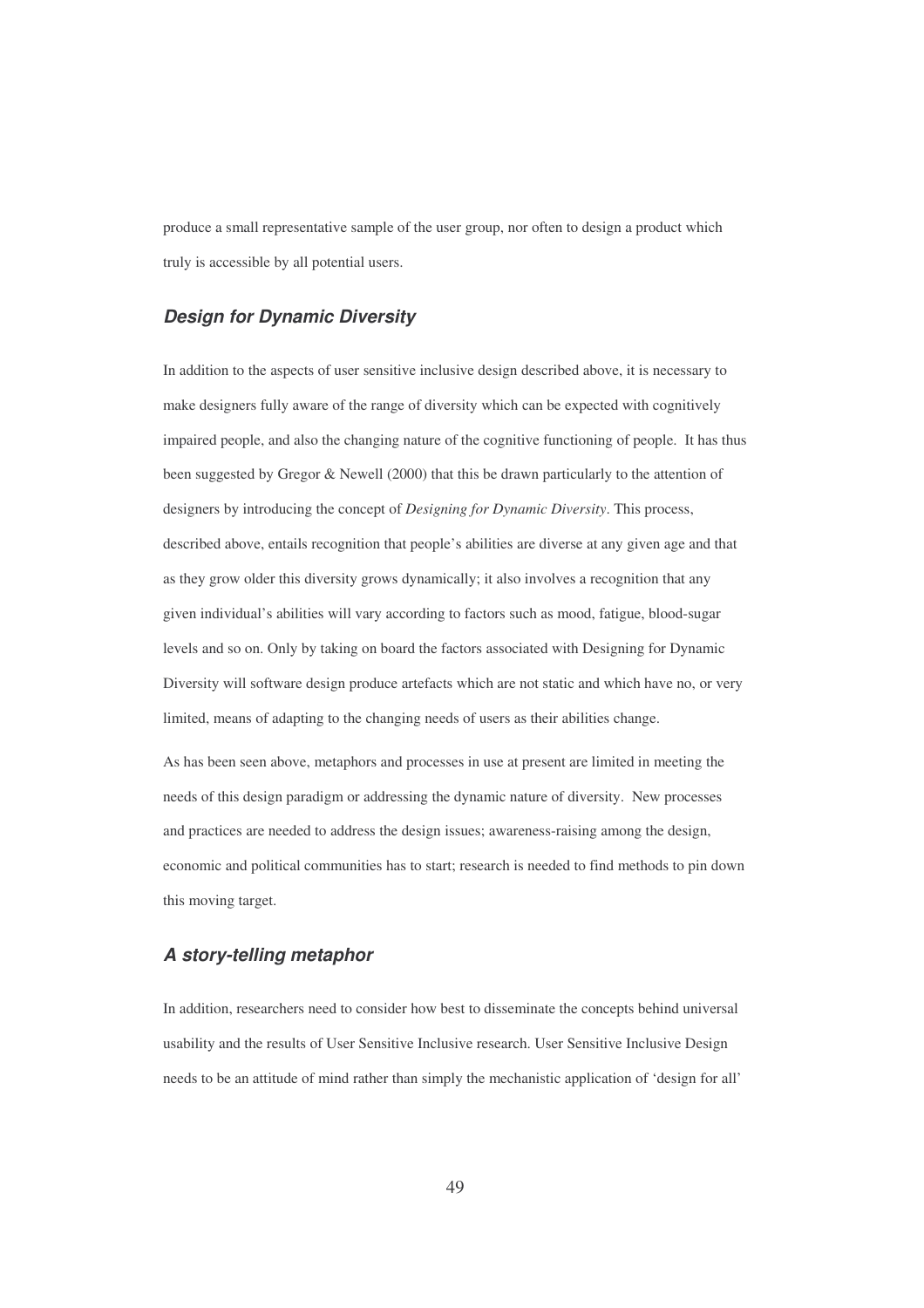guidelines. This offers a further challenge to the community. The dangers of using such studies to produce more extensive guidelines has been referred to above, but it is important that the results of User Sensitive Inclusive Design are made available to other designers and researchers. It is, however, too early to be able to lay down principles and practices that must be followed by designers, and it may even be impossible to do this for some of the contexts and environments in which designers work. It is thus suggested that we follow a story telling approach, in which information about accessibility issues, and design methods which focus on accessibility is presented in narrative form, with particular examples to illustrate generic principles. This is, in some sense, an extension of the single case study methodology. This methodology could provide very useful insights to designers in a form that they will find easy to assimilate and act upon. This will thus assist in their education, and will help them to design more accessible products, and better products for everyone.

# *The use of theatre*

As an extension of the story telling metaphor, the research group in Applied Computing at Dundee University has investigated the use of dramatic techniques and theatre as a way of addressing the challenges of user sensitive design. For example, as part of the UTOPIA (Usable Technology for Older People: Inclusive and Appropriate) project, they worked in collaboration with the Foxtrot Theatre Company to use theatre to encourage interaction between (older) users of technology and designers. The outcome was the "UTOPIA Trilogy", a series of short video plays addressing problems older people have in using technology (Carmichael et al, 2005). The films were dramatizations of some of the issues the researchers had encountered during the project. Based on real events, conversations and observations, they were the amalgamation of many and are intended to convey older people's experiences with technology and the situations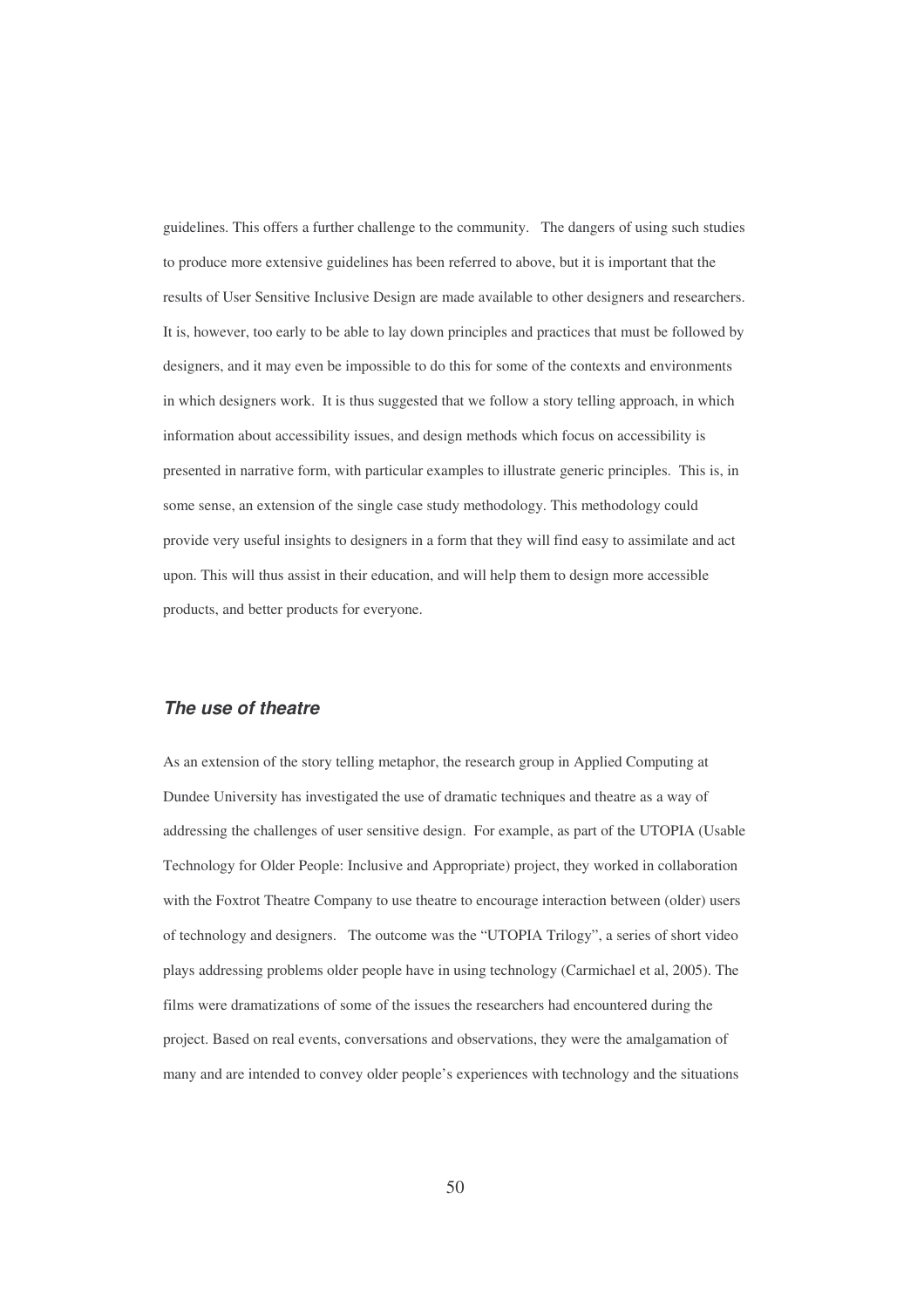they encounter. These videos were evaluated with a variety of audiences including academics, practitioners, software engineers, relevant groups of undergraduates, and older people. This established that the videos provided a useful channel for communication between users of technology and designers, and changed the perceptions of both students and more mature designers of IT systems and products about older people's requirements. A similar technique has also been used in the requirements gathering phase for an IT system designed to monitor older people in case of falls at home (Marquis-Faulkes et al, 2003)

This research has shown that the use of theatre can be a very powerful method of encouraging dialogue between various professional groups particularly in a clinical environment, for keeping a focus for discussions, and also for providing a channel for communication between users of technology and designers. The researchers view is that the success of this approach was in large part due to the plays being narrative based rather than having a pedagogic style. That is, they illustrated the issues involved within interesting story lines, with all the characteristics of a good narrative - humour, tension, 'human interest', antagonists and protagonists. In addition the quality of the production, having been produced by theatre professionals, played a major part in the success of the venture.

Newell et al (2006) discuss the various ways in which actors and theatre can play a part in the design process for human computer interfaces. This could provide a particularly valuable methodology for the design process when the target users have cognitive impairment and thus may not be appropriate for including within standard user centred design methodologies.

51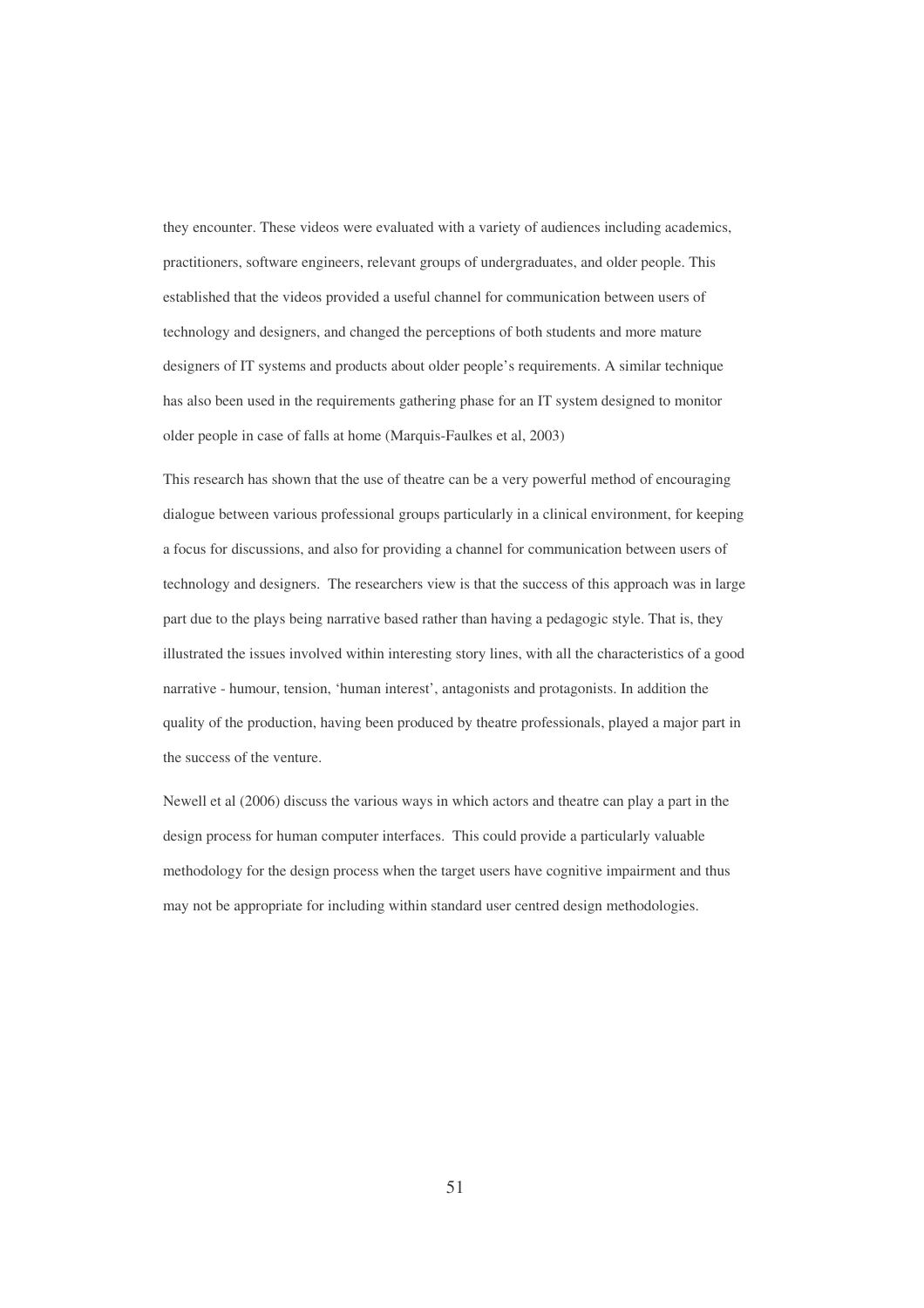# **Conclusion**

Although it is not necessary for human interface designers whose systems may be used by people with cognition impairment to be fully versed in all aspects of cognition, it is important for them to have some background knowledge of the area. They should also be in contact with experts in other disciplines, such as psychology, and have access to appropriate clinical knowledge. In addition, the development of the concept of and a methodology for, User Sensitive Inclusive Design, Design for Dynamic Diversity, and development of story telling methods for communicating results, will facilitate researchers in this field, and also provide mainstream engineers with an effective and efficient way of including people with disabilities within the potential user groups for their projects. If both of these, can be achieved it will go some way towards providing appropriate technological support for people with cognitive impairment.

### **References**

Alm, N. (1994). Ethical issues in AAC research. *Methodological Issues in Research in Augmentative and Alternative Communication. Proceedings of the Third ISAAC Research Symposium*, (Eds. Brodin, J., & Ajessibm,E.B.). Sweden: University Press, 98-104.

Alm, N., Arnott, J.L., & Newell, A.F. (1992). Prediction and conversational momentum in an augmentative communication system. *Communications of the ACM*, Vol. 35, No. 5, 46-57.

Alm, N., Morrison, A., and Arnott, J.L. (1995). A communication system based on scripts, plans and goals for enabling non-speaking people to conduct telephone conversations*, Proceedings of the IEEE Conference on Systems, Man & Cybernetics*, Vancouver, Canada, 22- 25 October, 2408-2412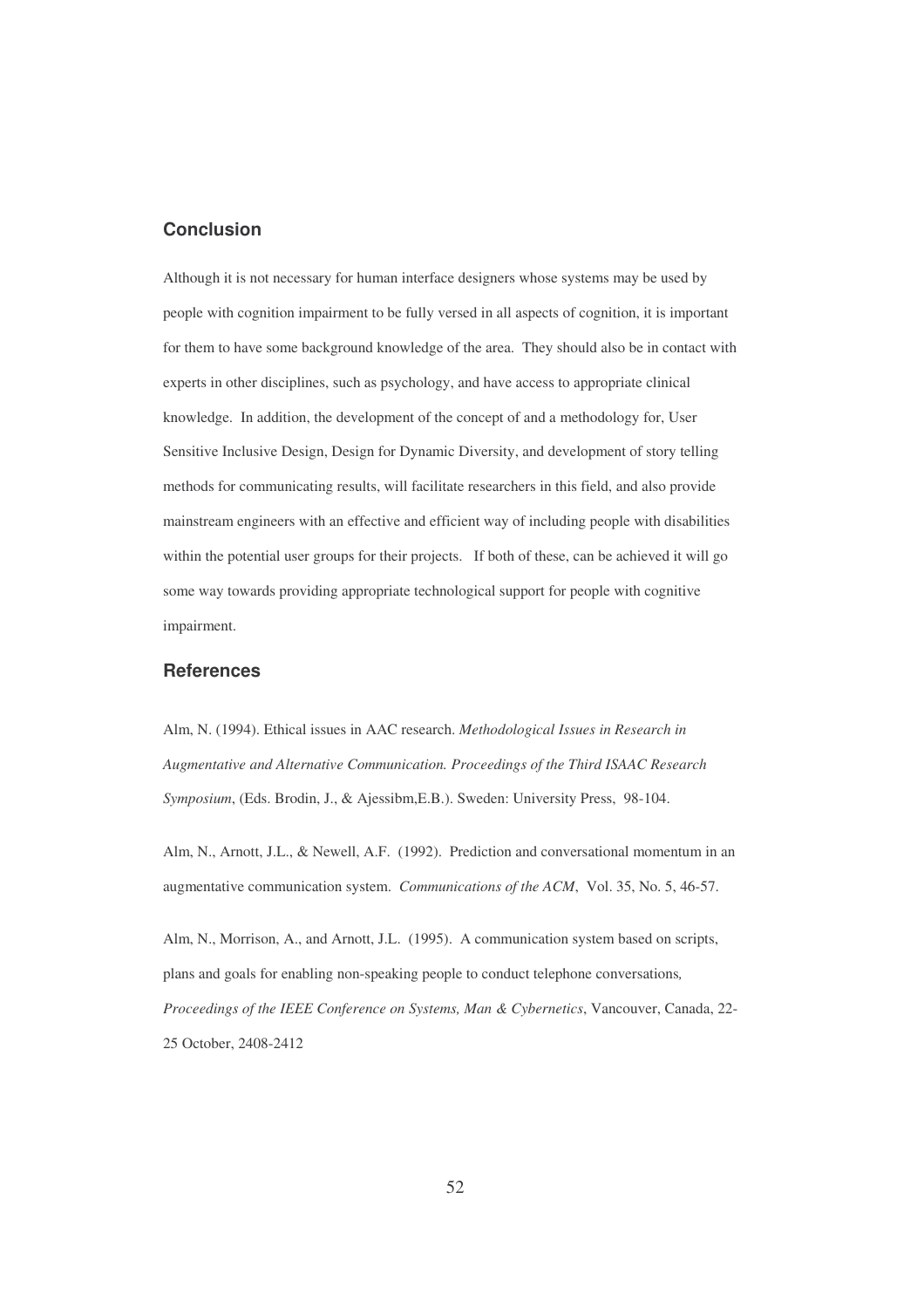Andreasen, P. N., Waller, A., & Gregor, P (1998). BlissWord - full access to Blissymbols for all users, in: Proceedings of the 8th Biennial Conference of ISAAC, Dublin, Ireland, 167-168.

Bäckman, L., Small, B. J., Wahlin, Å., & Larsson, M. (2000). Cognitive functioning in very old age. In F. I. M. Craik & T. A. Salthouse (Eds.), *The Handbook of Aging and Cognition*, New Jersey: Lawrence Erlbaum Associates.

Balandin, S., & Raghavendra, P. (1999). Challenging oppression: Augmented communicators' involvement in AAC research. In Loncke, F.T., Clibbens,J., Arvidson, H.H., & Lloyd, L.L. (Eds.), *Augmentative and Alternative Communication, New Directions in Research and Practice*. London : Whurr, 262-277.

Beirmann, A.W. (1997). *More than Screen Deep - Towards an Every-Citizen Interface to the National Information Infrastructure*. Computer Science and Telecommunications Board, National Research Council, National Academy Press, Washington D.C.

Beukelman, D. R., & Mirenda, P. (1998). *Augmentative and alternative communication management of severe communication disorders in children and adults* (2nd ed.). Baltimore, MD: Brookes.

Carmichael, A. R. (1999). *Style Guide for the Design of Interactive Television Services for*

*Elderly Viewers*. Winchester: Independent Television Commission.

Carmichael, A., Newell, A., Morgan, M., Dickinson, A. & Mival, O,. Using theatre and film to represent user requirements. *Proc. INCLUDE '05* (2005)

Charness, N., & Bosman, E. A. (1994). Age-related changes in perceptual and psychomotor performance: Implications for engineering design. *Experimental Aging Research*, Vol 20 No 1 (January-March),  $45 - 61$ .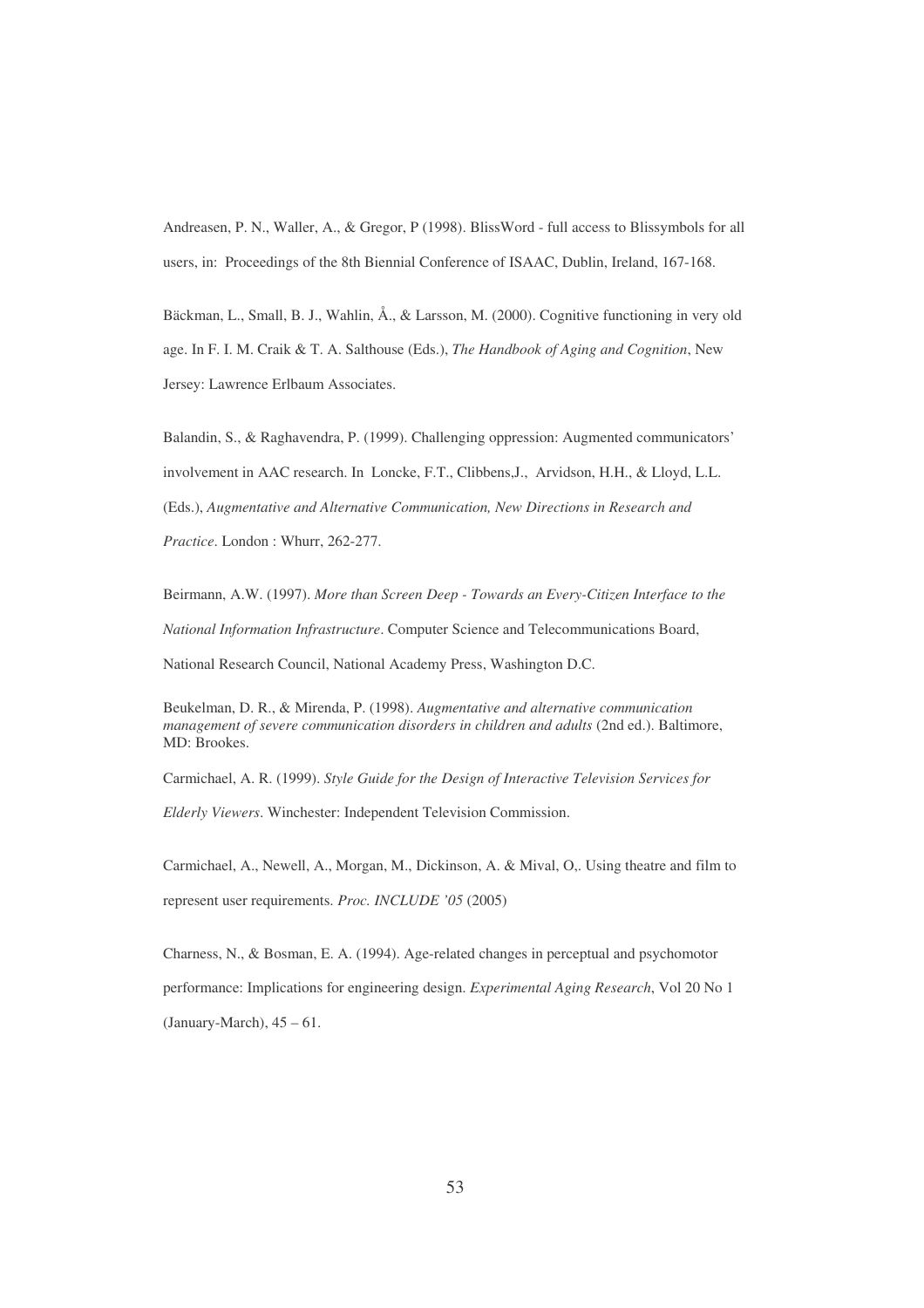Cohen, G. (2000). Two new intergenerational interventions for Alzheimer's disease patients and their families. *American Journal of Alzheimer's Disease,* Vol. 15 No 3, 137-142.

Critchley, M. (1964). *Developmental dyslexia*. London: Heinemann.

Detterman, D. K., Gabriel, L. T., & Ruthsatz, J. M. (2000). Intelligence and mental retardation. In R. J. Sternberg (Ed.), *Handbook of Intelligence* . Cambridge: Cambridge University Press.

Feil, N. (1993). *The Validation Breakthrough*. Maryland: Health Professions Press.

Freudenthal, A. (1999). *The design of home appliances for young and old consumers*. Delft: Delft University Press.

Gill, J., & Shipley, T. (1999). *Telephones, what features do people need*. London: Royal National Institute for the Deaf.

Gould, S. J. (1997). *The Mismeasure of Man*. (2nd ed.). Harmondsworth: Penguin.

Gregor, P., & Newell, A.F. (1999). The application of computing technology to interpersonal communication at the University of Dundee's Department of Applied Computing. *Technology and Disability*, Vol 10, 107-113.

Horn, J. L., & Cattell, R. B. (1967). Age differences in fluid and crystallised intelligence*. Acta Psychologica*, Vol 26, 107-129.

Hypponen, H., (1999). *The Handbook on Inclusive Design for Telematics Applications*. Helsinki: EU INCLUDE Project.

ISO 13407 (1999)(E). *Human-centred design processes for interactive systems*. International Organisation for Standards.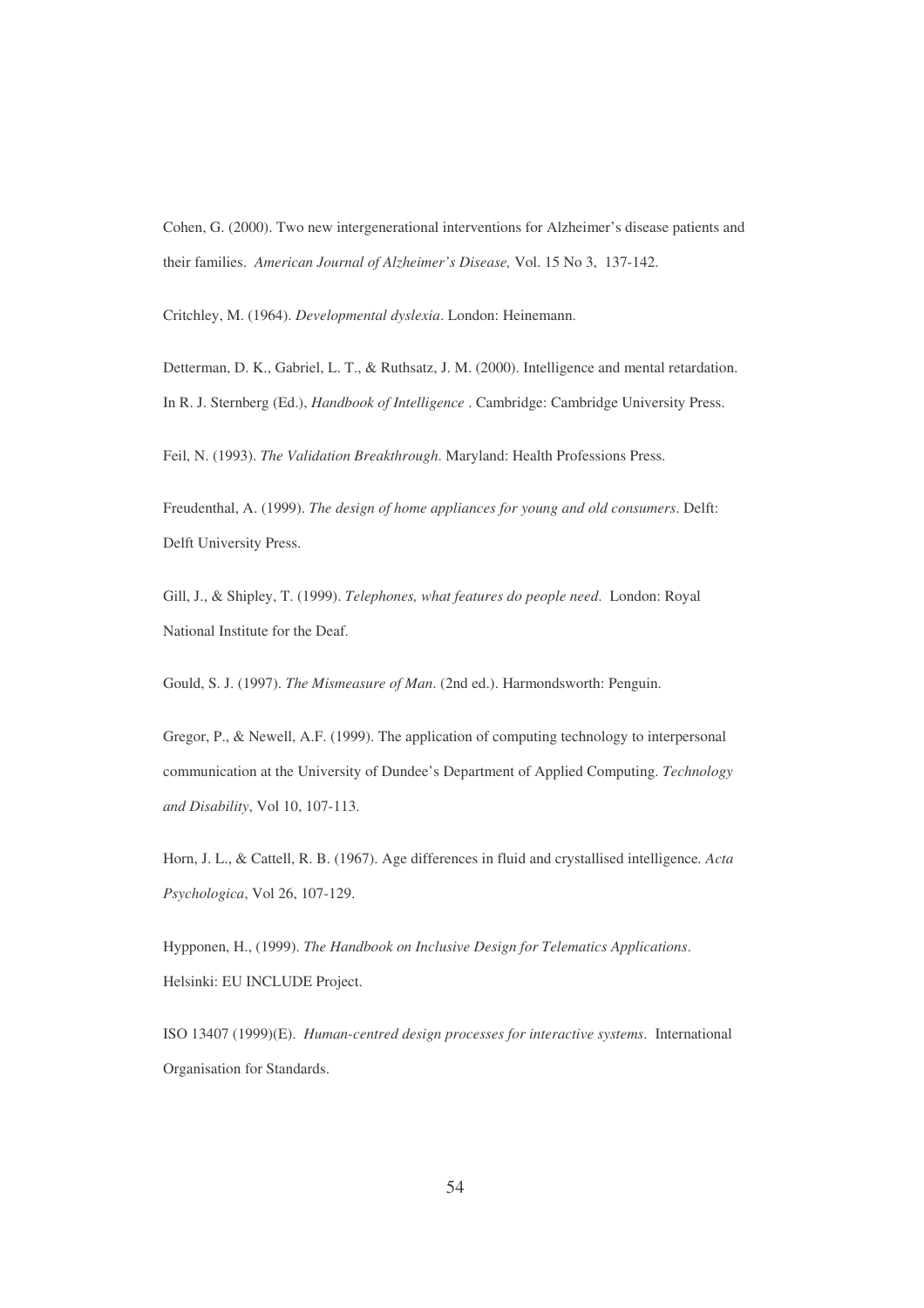Kaluger, G., & Kolson, C. L. (1987). *Reading and Learning Disabilities*. (2nd ed.). Columbus, Ohio: Bell & Howell Company.

Kaufman, A. S. (2000). Tests of intelligence. In R. J. Sternberg (Ed.), *Handbook of Intelligence*, Cambridge: Cambridge University Press.

Lohman, D. F. (2000). Complex information processing and intelligence. In R. J. Sternberg (Ed.), *Handbook of Intelligence*. Cambridge: Cambridge University Press.

Marquis-Faulkes, F., McKenna, S. J., Gregor, P. & Newll A. F. (2003) Scenario-based drama as a tool for investigating user requirements with application to home monitoring for elderlypeople, in, *Human-Centred Computing: Cognitive, Social and Ergonomic Aspects*, **3** (Eds. D. Harris, V. Duffy, M. Smith and C. Stephanidis), pp.512-516. 22-27 June, Crete, Greece.

McKinlay, A. (1991) Using a social approach in the development of a communication aid to achieve perceived communicative competence. In J. Presperin (Ed.) *Proceedings of the 14th Annual Conference of the Rehabilitation Engineers Society of North America*. Washington, D.C. : The RESNA Press, 204-206.

Mandler, J.M. (1984). *Stories, Scripts and Scenes: Aspects of Schema Theory*, New Jersey: Lawrence Erlbaum Associates.

Mandler, J.M., & Parker, R.E. (1976). Memory for descriptive and spatial information in complex pictures, *Journal of Experimental Psychology: Human Learning and Memory*, Vol 2. 38-48.

Microsoft, (1994). *Word Developers Kit.* Redmond, Washington : Microsoft Press.

Microsoft (1995) *Word for Windows 95*. Redmond, Washington, Microsoft Corporation.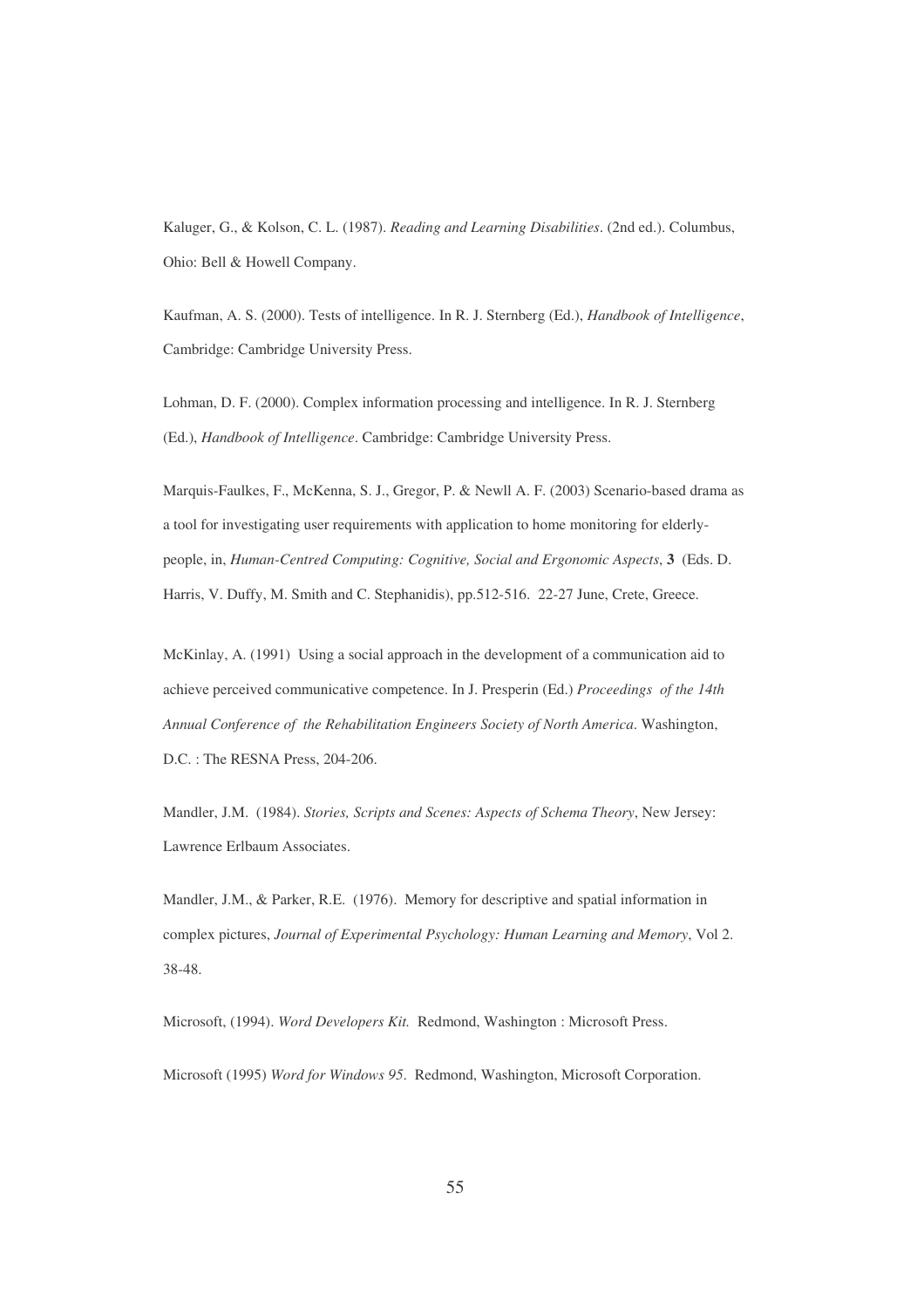Newell, A.F., (1995). Extra-ordinary human computer operation. In Edwards, A.D.N., (Ed.), *Extra-ordinary Human-Computer Interaction*. Cambridge: Cambridge University Press.

Newell, A.F., Arnott, J.L., Booth, L., & Beattie, W. (1992). Effect of the PAL word prediction system on the quality and quantity of text generation. *Augmentative and Alternative Communication*, Vol 8, 304-311.

Newell, A.F., & Booth, L. (1991). The use of lexical and spelling aids with dyslexics. In Singleton (Ed.), *Computers & Literacy Skills*. Hull : University of Hull, 35-44.

Newell, A.F., Booth, L., & Beattie, W. (1991). Predictive text entry with PAL and children with learning difficulties. *British Journal of Educational Technology,* Vol. 22, 23-40.

Newell, A.F. & Cairns, A.Y., (1993). Designing for extra-ordinary users. *Ergonomics in Design* (Human Factors and Ergonomics Society), Oct 1993, 10-16.

Newell, A.F., & Gregor, P., (1997). Human computer interfaces for people with disabilities. In Helander, M., Landauer, T.K., & Prabhu, P. (Eds.). *Handbook of Human-Computer Interaction*, Amsterdam: Elsevier, 813-824.

Newell, A.F. & Gregor, P. (2000). User Sensitive Inclusive Design – in search of a new paradigm. *Proceedings of the ACM Conference on Universal Usability*, Washington, DC, November 2000, 39-44.

Newell, A., Morgan, M., Carmichael, A., Gregor P.(2006) Theatre as an interemediary between users and HCI designers CHI 2006 Experience Report.

Nielsen, J. (1993). *Usability Engineering*. London: Academic Press.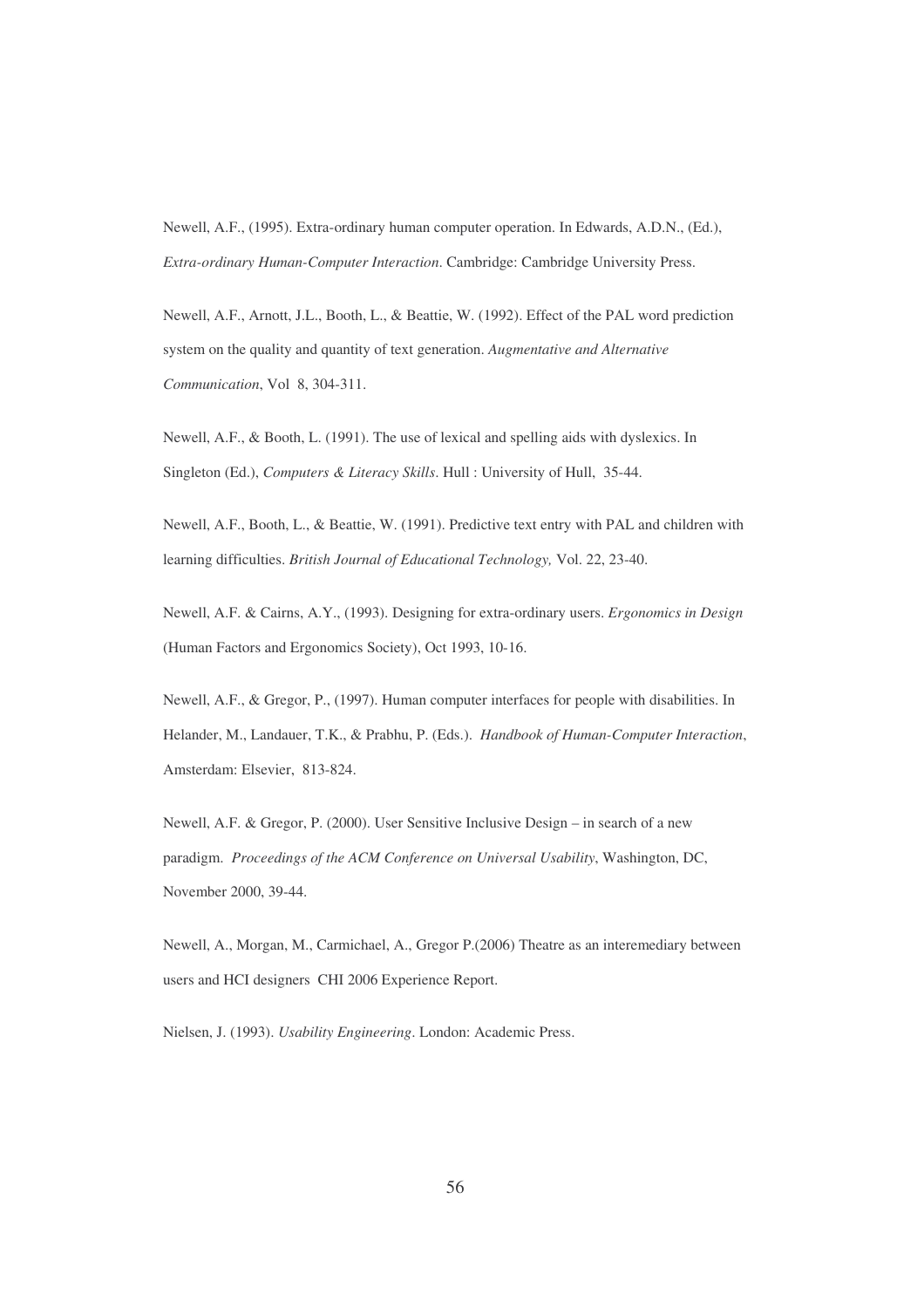Ogozalec, V.Z. (1997). A Comparison of the use of text and multimedia interfaces to provide information to the elderly. *Proceedings of CHI' 97,* (Atlanta Georgia, March 1997), New York: ACM Press, 65 –71.

Pirkl, J. J. (1994). *Transgenerational Design, Products for an Aging Population*. New York: Van Nostrand Reinhold.

Preece, J. (1994). *A Guide to Usability – Human Factors in Computing*. London: Addison Wesley & Open University.

Rabbitt, P. M. A. (1993). Does it all go together when it goes? The Nineteenth Bartlett Memorial Lecture. *The Quarterly Journal of Experimental Psychology*, Vol 46A No 3, 385-434.

Rau, Marie. T. (1993). *Coping with Communication Challenges in Alzheimer's Disease*. California: Singular Publishing Group Inc.

Salthouse, T. (1985). *A Theory of Cognitive Aging*. Amsterdam: North Holland.

Salthouse, T. A. (1991). *Theoretical Perspectives on Cognitive Aging*. New Jersey: Lawrence Erlbaum Associates.

Schank, R., & Abelson, R. (1977). *Scripts, Plans, Goals, and Understanding*. New Jersey: Lawrence Erlbaum Associates.

Sheridan, C. (1992). *Failure-free Activities for the Alzheimer's Patient*. London: Macmillan Press.

Shneiderman, B. (1992). *Designing the user interface: strategies for effective human-computer interaction*. Reading, Massachusetts : Addison-Wesley.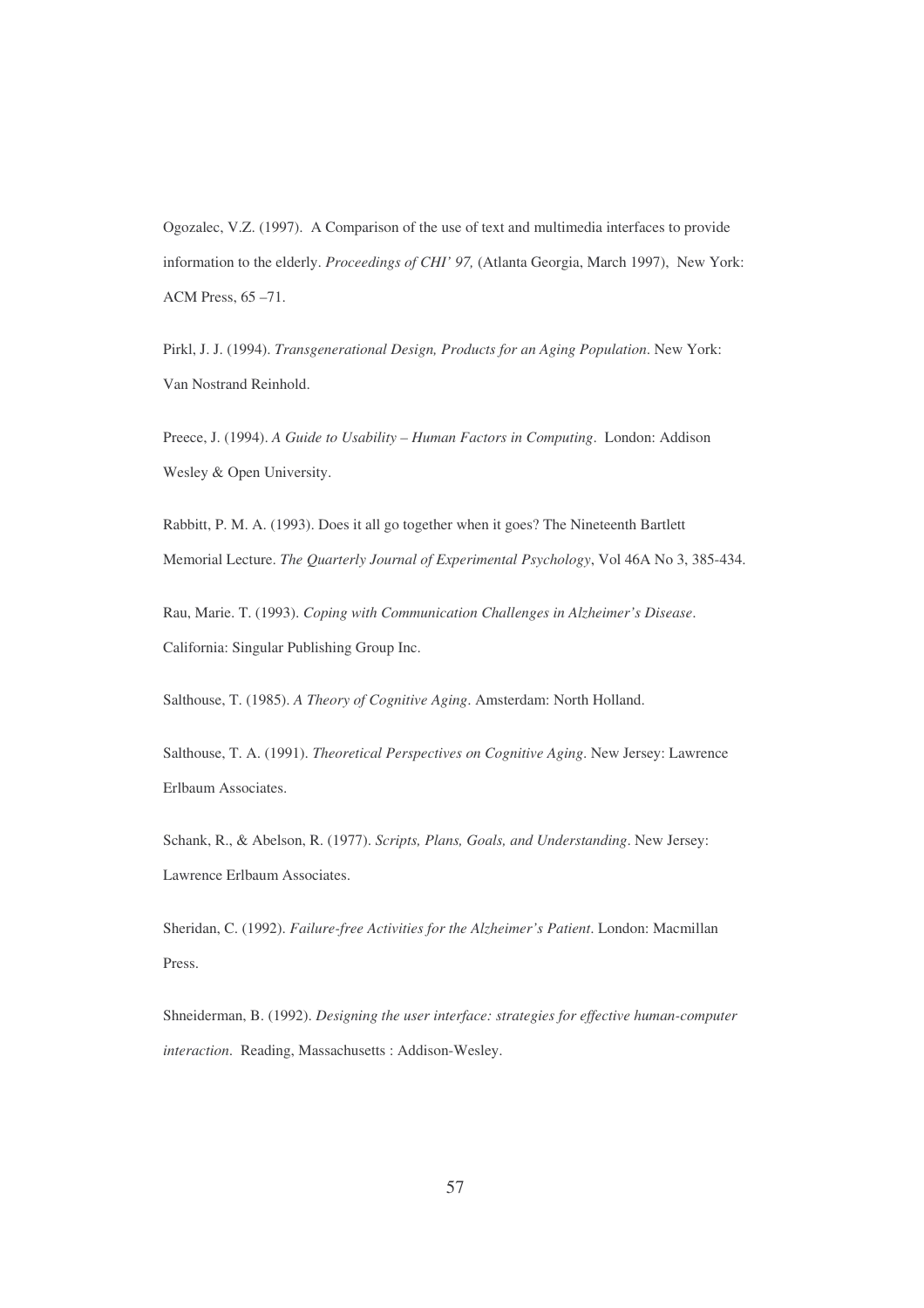Sleeman, K.D. (1998). Disability's new paradigm, implications for assistive technology and universal design. In, Placencia Porrero, I, & Ballabio E (Eds.), *Improving the Quality of Life for the European Citizen (*Assistive Technology Research Series) Vol. 4, Amsterdam: IOS Press, xx– xxiv.

Stephanidis, C., (Ed.) (2001). *User Interfaces for All*. New Jersey: Lawrence Erlbaum Associates.

Sternberg, R. J. (2000). The concept of intelligence. In R. J. Sternberg (Ed*.), Handbook of Intelligence*. Cambridge: Cambridge University Press.

Todman, J., Elder, L. & Alm, N. (1995). Evaluation of the content of computer-aided conversations, *Augmentative and Alternative Communication*. Vol. 11 No. 4, 229-234.

Vanderheiden, P.B., Demasco, P.W., McCoy, K.F. & Pennington, C.A. (1996). A preliminary study into schema-based access and organization of re-usable text in AAC*, Proceedings of the RESNA '96 Conference,* Salt Lake City, Utah, USA, 12-17 June 1996, 59-61.

Waller, A. (1992) Providing narratives in an augmentative communication system. Ph.D. Thesis, University of Dundee, Dundee, Scotland, UK.

Waller, A., Dennis, F., Brodie, J., & Cairns, A. (1998). Evaluating the use of TalksBac, a predictive communication device for nonfluent adults with aphasia*. International Journal of Language and Communication Disorders*, Vol. 33 No. 1, 45-70.

Willows, D.M., Kruk, R.S. & Corcos, E. (1993*). Visual processes in reading and reading Disabilities.* New Jersey: Lawrence Erlbaum Associates.